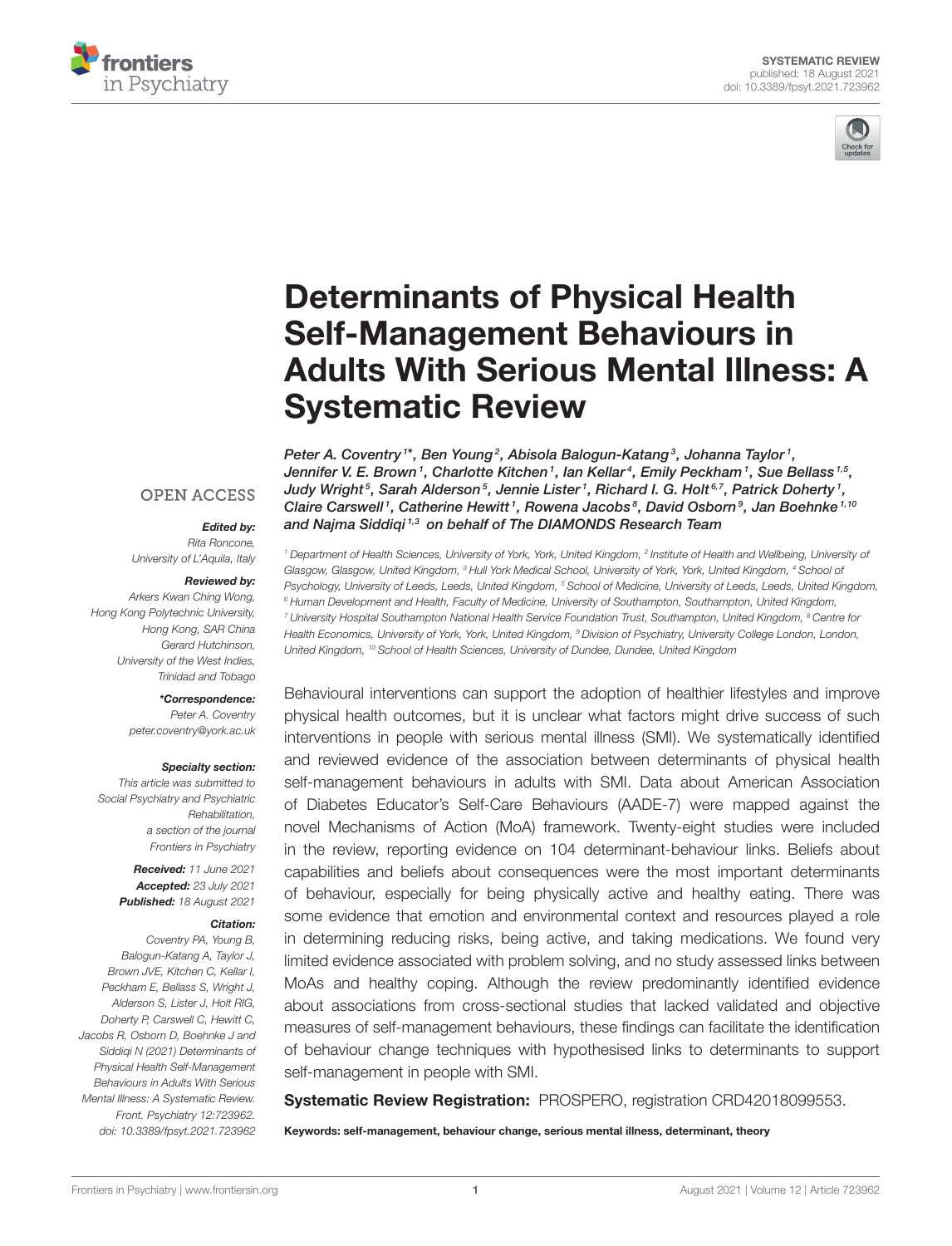## INTRODUCTION

Adults with serious mental illness (SMI), such as schizophrenia or bipolar disorder, experience considerable inequalities in health outcomes compared with the general adult population. Life expectancy for individuals with SMI is 10–20 years shorter and the mortality rate 3.7 times higher than in the general population [\(1–](#page-22-0)[4\)](#page-23-0). Furthermore, this mortality gap is widening [\(5\)](#page-23-1). It is estimated that two thirds of these deaths are attributable to preventable long-term physical conditions such as cardiovascular disease, respiratory disease, diabetes and hypertension [\(1,](#page-22-0) [6\)](#page-23-2). There is at least a 2-fold greater prevalence of obesity, diabetes, and cardiovascular disease in adults with SMI compared with the general adult population [\(6–](#page-23-2)[8\)](#page-23-3).

Supported self-management is critical to prevention and improving outcomes of long-term physical conditions and there is robust evidence that behavioural interventions can effectively support people in the general population to self-manage their health [\(9\)](#page-23-4). Self-management refers to activities undertaken by individuals, typically to mitigate the effects of a longterm condition and maximise quality of life. Self-management of physical health comprises a range of health behaviours that include diet, physical activity, smoking abstinence, selfmonitoring, and seeking appropriate professional help.

The evidence for behavioural interventions to support self-management in people with SMI is limited. There is some evidence that prescribed and directly administered exercise interventions that include up to 90 min a week of moderate-to-vigorous exercise can improve physical fitness and cardiometabolic risk as well as reduce psychiatric symptoms in people with schizophrenia [\(10\)](#page-23-5). However, there is limited evidence that behavioural interventions positively affect physical activity in people with SMI. Findings from a systematic review of 32 studies of behavioural interventions to promote physical activity and reduce sedentary behaviours in people with schizophrenia were inconsistent and based on low quality evidence from controlled and uncontrolled trials [\(11\)](#page-23-6). The evidence that behavioural approaches that include lifestyle interventions to support dietary change and physical activity to reduce weight in people with SMI is similarly equivocal. Naslund et al. reported small but significant treatment effects across 17 experimental and quasi-experimental studies of lifestyle weight loss interventions in overweight and obese people with SMI [\(12\)](#page-23-7). However, findings from a Danish trial that tested an intensive lifestyle coaching intervention plus care coordination for people with schizophrenia-spectrum disorder and obesity which failed to show any positive results for 10 year cardiovascular risk factors or weight reduction [\(13\)](#page-23-8). Efforts to target multiple cardiovascular risk factors using manualised and supported behavioural interventions in people with SMI have also proven ineffective [\(14\)](#page-23-9). The STEPWISE trial tested the effectiveness of a group-based intervention, with 1:1 fortnightly telephone support, to identify and encourage ways to achieve dietary and physical activity goals in people with schizophrenia. The intervention was based on self-regulation and self-efficacy theories and a relapse prevention model, and was co-designed in partnership with people with lived experience of SMI, mental

health professionals and behaviour change experts. However, weight reduction did not differ between intervention and control groups, and other key indicators of self-management, such as physical activity, remained unchanged [\(15\)](#page-23-10).

Living with SMI may pose significant barriers to engaging in self-management of physical health. Individuals with SMI spend less time being physically active [\(16\)](#page-23-11), are less likely to eat a healthy diet [\(17\)](#page-23-12), and more likely to smoke than other people [\(18\)](#page-23-13). There are a number of potential reasons for this, including how psychiatric symptoms can inhibit self-management behaviours. People with SMI experience deficits that are commonly referred to as negative symptoms; these include avolition, psychomotor retardation, blunted affect, alogia and anhedonia [\(19\)](#page-23-14). People with SMI also experience positive symptoms of psychosis, including delusions and hallucinations. Negative symptoms have been shown to predict poorer cardiorespiratory fitness, larger waist circumference, higher HbA1c, and lower highdensity lipoprotein in overweight people with schizophrenia [\(20\)](#page-23-15). Both negative and positive symptoms can influence a person's ability to engage in health behaviours, either by directly impacting their motivation and their ability to understand the importance of these behaviours, or through triggering the use of unhealthy behaviours to cope with symptomatic episodes [\(21\)](#page-23-16). The presence of psychiatric symptoms has been shown to overshadow diabetes self-management in people with SMI [\(22\)](#page-23-17). Additionally, antipsychotic medications are commonly used to manage psychosis and are associated with increased risk of obesity, excessive weight gain and metabolic derangement [\(23,](#page-23-18) [24\)](#page-23-19). Antipsychotics can also make self-management more difficult through unwanted side-effects, such as increased appetite and sedation [\(25,](#page-23-20) [26\)](#page-23-21).

Over and above individual level factors, social and community level factors also underscore health inequalities experienced by people with SMI. People with SMI are more likely to experience higher levels of deprivation than the general population [\(27\)](#page-23-22) and SMI increases the odds of living in poverty [\(28\)](#page-23-23). Indeed, inequalities in mental health outcomes can in part be explained by neighbourhood and area of residence [\(29\)](#page-23-24) and recent spatial analyses at small area level across England has shown higher prevalence of SMI in socially fragmented and socially deprived areas [\(30\)](#page-23-25).

## Intervention Development Methods and Theoretical Framework

To maximise the chance that behavioural interventions to support physical health self-management in people with SMI are effective and sustainable, an approach that draws on the science of behaviour change is needed. Intervention development in such an approach proceeds by the description of behavioural targets that drive risk factors, identification of mechanisms of action through which behaviour change might occur, followed by the identification of specific techniques that might alter the target, and the formulation of process measures that can measure the extent to which the intervention was successful [\(31\)](#page-23-26). Our approach draws on a phased based approach underpinned by the Medical research Council Framework for developing and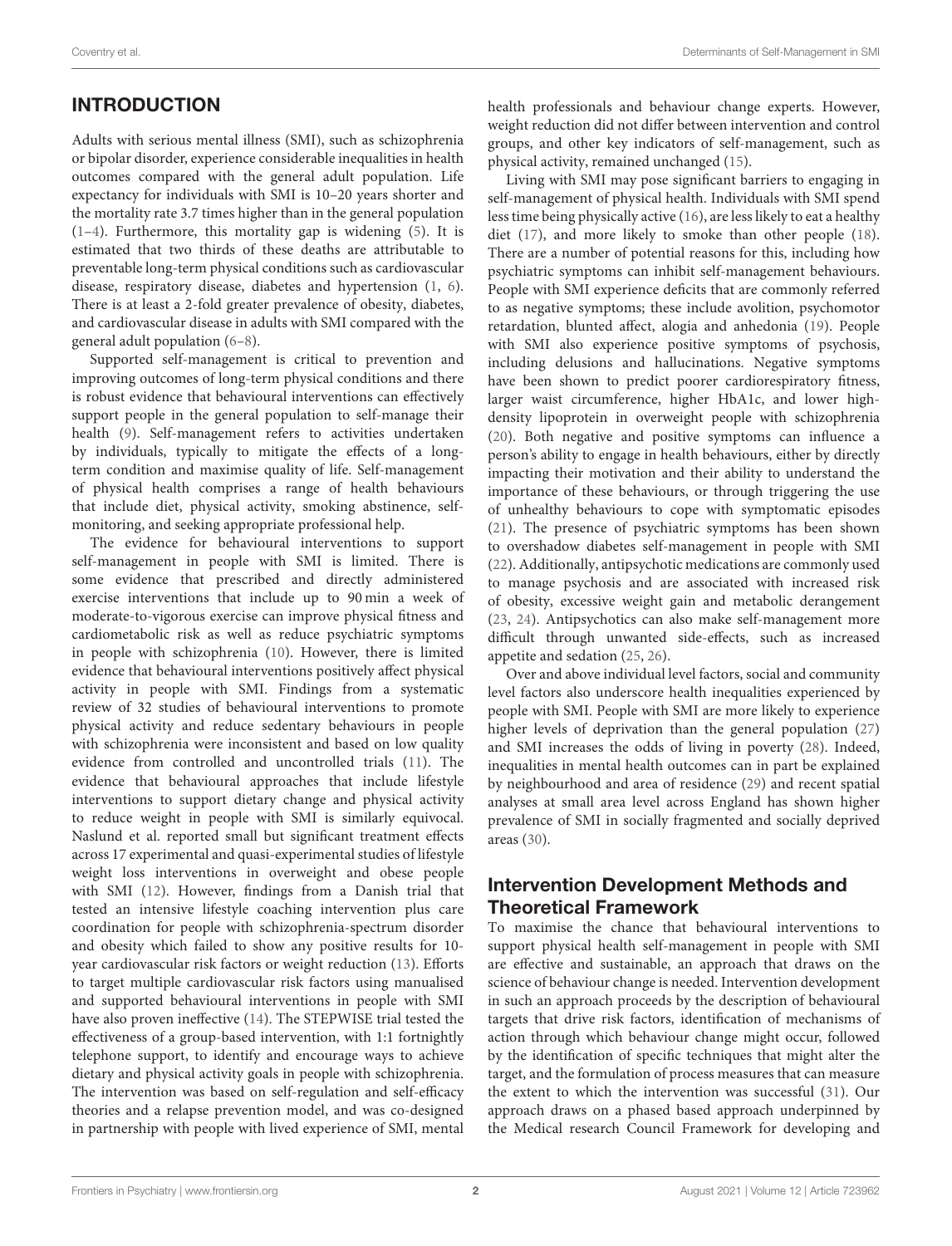evaluating complex interventions [\(32\)](#page-23-27). In the context of the science of behaviour change our work methodologically maps to the Behaviour Change Wheel [\(33\)](#page-23-28) and the Obesity-Related Behavioural Interventions Trials or ORBIT model [\(34\)](#page-23-29). These approaches within the science of behaviour change are wellsuited to an emphasis on the early phases of intervention development, starting with the identification of hypothesised pathways that might mediate behaviour change and a clinical outcome, and the refinement and preliminary testing of an intervention in readiness for definitive phase III testing.

In order to design appropriate and effective supported physical health self-management interventions for people with SMI, it is essential to first identify modifiable determinants of behaviour change in this population. There is currently effort underway to develop ontologies as a means of building toward unifying different health psychological theories that speak to the range of influences upon behaviour [\(35\)](#page-23-30). Contributing toward this, behavioural science has developed methods to systematically describe potentially active intervention components to support development, implementation, and evaluation of interventions [\(36\)](#page-23-31). To facilitate intervention development, there is a need to identify and map evidence about the relationship between determinants and behaviours in a way that can guide the selection of appropriate intervention components. Interventions that address modifiable determinants might be more effective in changing behaviour. The Theoretical Domains Framework (TDF) contains 14 domains based on an integration of behavioural theories that relate to individual processes and characteristics of the physical and social environment that may act as determinants of (health) behaviour [\(37\)](#page-23-32). The framework is itself an elaboration of the Capability—Opportunity— Motivation—Behaviour (COM-B) model that underpins the widely used Behaviour Change Wheel intervention development framework [\(33\)](#page-23-28). Capability relates to a person's psychological and physical capacity to undertake a behaviour, including know-how and skills to do so. Opportunity concerns all the available social and physical factors within a person's environment that make the behaviour possible, while Motivation is specified as both reflective processes associated with planning and automatic processes associated with emotional responses, reactions, and impulses. The COM-B model proposes that capability and opportunity can influence motivation, to bring about behaviour through both direct and indirect paths. There is emerging evidence that COM-B outperforms other more established models of behaviour such as the theory of planned behaviour, theory of reasoned action, and the health belief model, in explaining the variance in delivery of opportunistic behaviour change interventions and the variance in time spent delivering interventions [\(38\)](#page-23-33). Because the COM-B model forms the hub of the behaviour change wheel it can be used to identify potentially relevant intervention functions that could be deployed to target determinants of behaviours.

More recently, Michie et al. have combined the TDF components with 12 other mechanisms which did not overlap with the TDF and were identified in a literature review of 83 behaviour change theories. This process resulted in 26 Mechanisms of Action (MoAs) with expert rated links to 56 frequently used behaviour change techniques [\(39,](#page-24-0) [40\)](#page-24-1). The findings from the literature review and expert consensus exercise were then triangulated to systematically produce evidence of 92 hypothesised behaviour change techniques (BCT)-MoA links with the potential to be targeted by interventions, along with evidence about where links do not exist or are inconclusive [\(41\)](#page-24-2). This evidence has been distilled into an online tool known as the Theory and Techniques Tool which offers a comprehensive and efficient system to identify intervention techniques that are purported to operate through theoretically informed MoAs [\(41\)](#page-24-2). Given the multiple theories that offer frameworks with which to identify processes by which behaviour change interventions operate [\(42\)](#page-24-3), synthesis of theoretical approaches is required to avoid narrowing the available evidence [\(43\)](#page-24-4). We applied the MoA framework to integrate evidence that spans a variation in populations, context, and behaviour [\(44\)](#page-24-5). To be useful as an evidence synthesis tool for intervention development, it is necessary that that any theoretical framework or theory for identifying mechanisms of action also provides a taxonomy of behaviour change intervention techniques with which to support integration of evidence for both the mechanisms and the technique that targeted it. With a view to informing the identification and potential adaptation of behaviour change interventions to support self-management of physical health in people with SMI, we therefore aimed to systematically review the literature to identify the MoAs that determine self-management behaviours in adults with SMI, including those who have comorbid long-term physical health conditions.

## **METHODS**

## Protocol and Registration

This systematic review forms the first phase of work of the DIAMONDS research programme that is dedicated to developing, piloting, and then definitively testing a supported self-management intervention based on evidence based behaviour change techniques for people with SMI and diabetes [\(45\)](#page-24-6). Our review maps to Phase 1a of the ORBIT model for developing behavioural interventions. The protocol was prospectively registered with PROSPERO, registration CRD42018099553. Amendments to the protocol are summarised in **[Table 1](#page-3-0)**. The review addressed two questions:

- What are the determinants of self-management behaviours that underpin physical health in adults with SMI?
- How do these determinants differ for people with SMI who have co-morbid long-term physical health conditions?

## Eligibility Criteria

Studies were eligible if they reported determinants of selfmanagement of physical health in adults with SMI. In this review physical health relates to a dynamic state related to a person's ability to self-manage and restore functional capacity and well-being [\(46\)](#page-24-7). Determinants of self-management were first identified using the COM-B model (capability, opportunity, motivation, and behaviour) [\(33\)](#page-23-28). Self-management behaviours were defined as "all the actions undertaken by people to recognise, treat and manage their own healthcare independently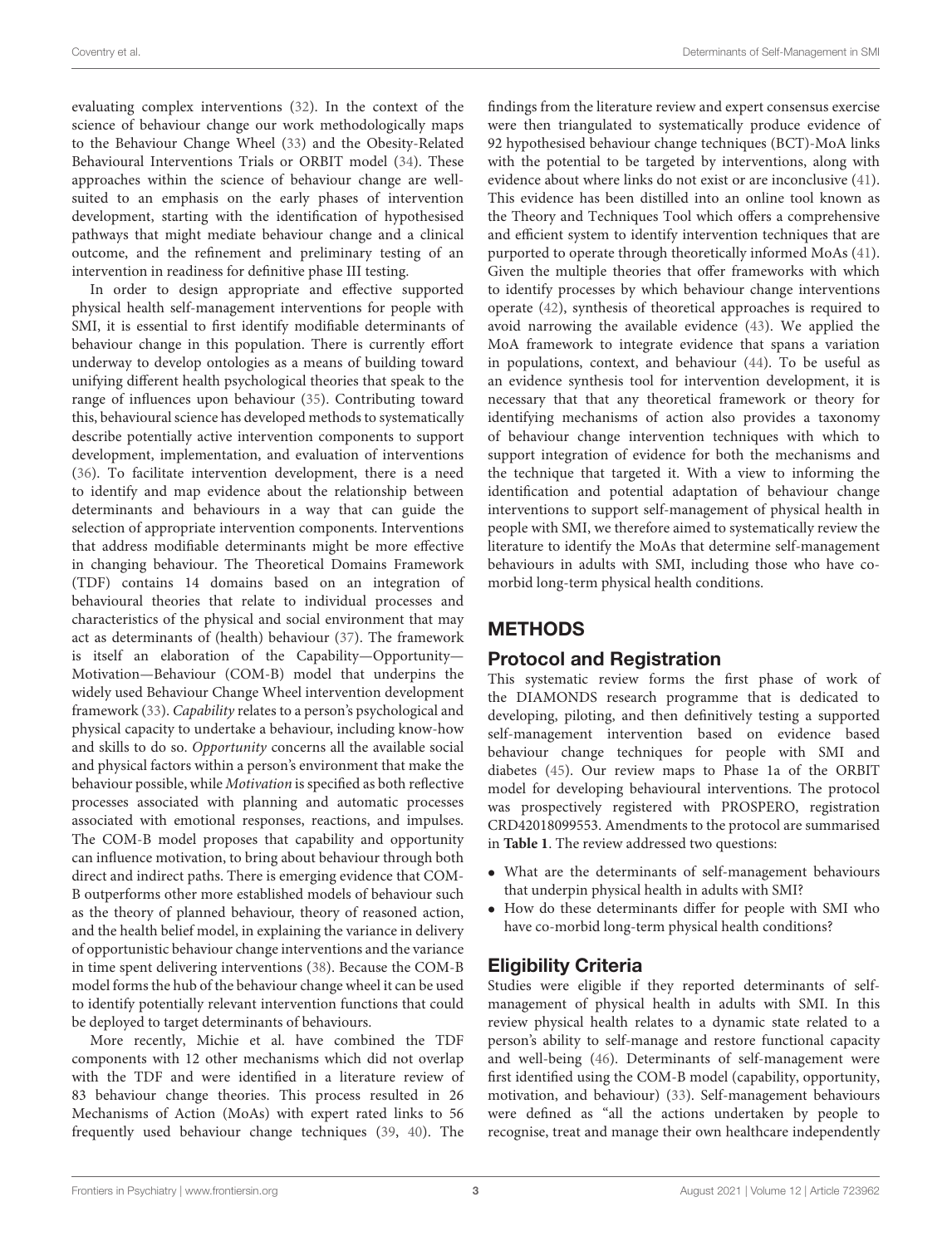#### <span id="page-3-0"></span>TABLE 1 | Amendments to protocol.

| <b>Section</b>     | <b>Original protocol</b>                                                                                                                  | <b>Revised protocol</b>                                                                                                                         | <b>Rationale</b>                                                                                                                                                                                                                                                   |
|--------------------|-------------------------------------------------------------------------------------------------------------------------------------------|-------------------------------------------------------------------------------------------------------------------------------------------------|--------------------------------------------------------------------------------------------------------------------------------------------------------------------------------------------------------------------------------------------------------------------|
| Review question    | What are the determinants of<br>self-management in adults with<br>SMI?                                                                    | What are the determinants of<br>physical health self-management<br>in adults with SMI?                                                          | The number of included studies exceeded expectations and<br>physical health self-management was prioritised to address<br>the SMI mortality gap                                                                                                                    |
| Inclusion criteria | Inclusion of qualitative study<br>designs                                                                                                 | Inclusion of quantitative research<br>only                                                                                                      | Included studies were grouped by quantitative/qualitative<br>design and a separate synthesis of qualitative evidence<br>undertaken for pragmatic reasons, i.e., to ensure the work<br>was feasible according to available resources                                |
| Inclusion criteria | Exclusion of non-English language<br>reports                                                                                              | No exclusions on language                                                                                                                       | To maximise retrieval of all relevant studies and utilise local<br>translation services                                                                                                                                                                            |
| Inclusion criteria | No restrictions on setting                                                                                                                | Exclusion of studies of inpatients                                                                                                              | The inpatient setting is likely to involve different determinants<br>of self-management                                                                                                                                                                            |
| Quality appraisal  | Assessment of study quality using a<br>framework developed for mixed<br>methods reviews                                                   | Use of the NICE quality appraisal<br>checklist for quantitative studies<br>reporting correlations and<br>associations                           | Use of a tool appropriate for the design of included studies                                                                                                                                                                                                       |
| Data extraction    | Extraction of a random 20% sample<br>of data independently by a second<br>reviewer to identify any<br>discrepancies                       | A second reviewer extracted<br>data independently from 4<br>studies which was checked by<br>the first reviewer to identify any<br>discrepancies | To make use of data that had already been extracted from<br>studies of individuals with a long term physical condition that<br>were prioritised to inform the intervention to be developed as<br>part of the wider project                                         |
| Data synthesis     | Synthesis of determinates of<br>self-management using the<br>Capabilities, Opportunities,<br>Motivations and Behaviours<br>(COM-B) system | Synthesis of determinates of<br>self-management using the<br>Mechanisms of Action (MoAs)<br>framework                                           | The Theory and Techniques tool was published since the<br>review protocol and provides evidence-based links between<br>the MoAs and behaviour change techniques, therefore the<br>MoAs were deemed more useful than the COM-B in<br>informing intervention content |

of or in partnership with the healthcare system" and were drawn from the American Association of Diabetes Educator's self-care behaviours (AADE-7) [\(47\)](#page-24-8). We used the AADE-7 framework because it is an evidence-based model to promote self-management behaviours that underpin good physical health in people with diabetes and other long-term conditions [\(48\)](#page-24-9). We did not exclude studies that reported behaviours associated with healthcare utilisation but where this was the focus of a study we mapped the behaviour against the most proximate AADE-7 behaviour. Studies that exclusively assessed adherence to psychotropic medication in people with SMI were not included as this topic has previously been reviewed [\(49\)](#page-24-10). SMI was defined as a diagnosis of schizophrenia, affective disorders (psychotic), bipolar disorder, paranoid disorders, or psychosis (ICD codes F20–29, F30–31, F32.3, or F33.3).

In keeping with previous systematic reviews where populations with mixed diagnoses and age groups might be identified [\(50\)](#page-24-11) we excluded studies if >70% of participants were aged over 18 years, >70% had SMI, or if the reporting of participant diagnoses was insufficient to determine eligibility. Studies with a control group of people without SMI that separately reported data from an eligible group of those with SMI were included. We included evidence from groups with or without diagnoses of long-term physical illness, with a focus on community settings. Studies of inpatient populations were excluded because they are likely to experience different determinants of self-management from individuals living in the community. Case studies, case series, conference abstracts, and dissertations were all excluded. Studies that reported on reduction or cessation of tobacco, alcohol or illicit substance use were eligible; studies that reported only on initiation or general consumption of tobacco, alcohol or illicit substances were excluded.

Because we wanted to use the findings from this systematic review to inform the development of behaviour change interventions for people with SMI and diabetes in a high-income health service context we restricted studies to those reported in English and conducted in high income countries according to 2018 OECD Country Classifications [\(51\)](#page-24-12). There were no restrictions by date. Studies of any quantitative or mixed methods design were eligible; however experimental intervention studies were excluded because we were interested in determinants of behaviour in a naturalistic context.

## Information Sources

We searched the following databases:

- CINAHL (EBSCO) 1981- 25/07/2018
- Conference Proceedings Citation Index- Science (Clarivate Analytics Web of Science) 1990 - 25/07/2018
- Evidence Search (NICE), all available years 25/07/2018
- HMIC Health Management Information Consortium (Ovid) 1983 - 25/07/2018
- Ovid MEDLINE(R) and Epub Ahead of Print, In-Process & Other Non-Indexed Citations and Daily 1946 to August 26, 2020
- PsycINFO (Ovid) 1806 to August Week 3 2020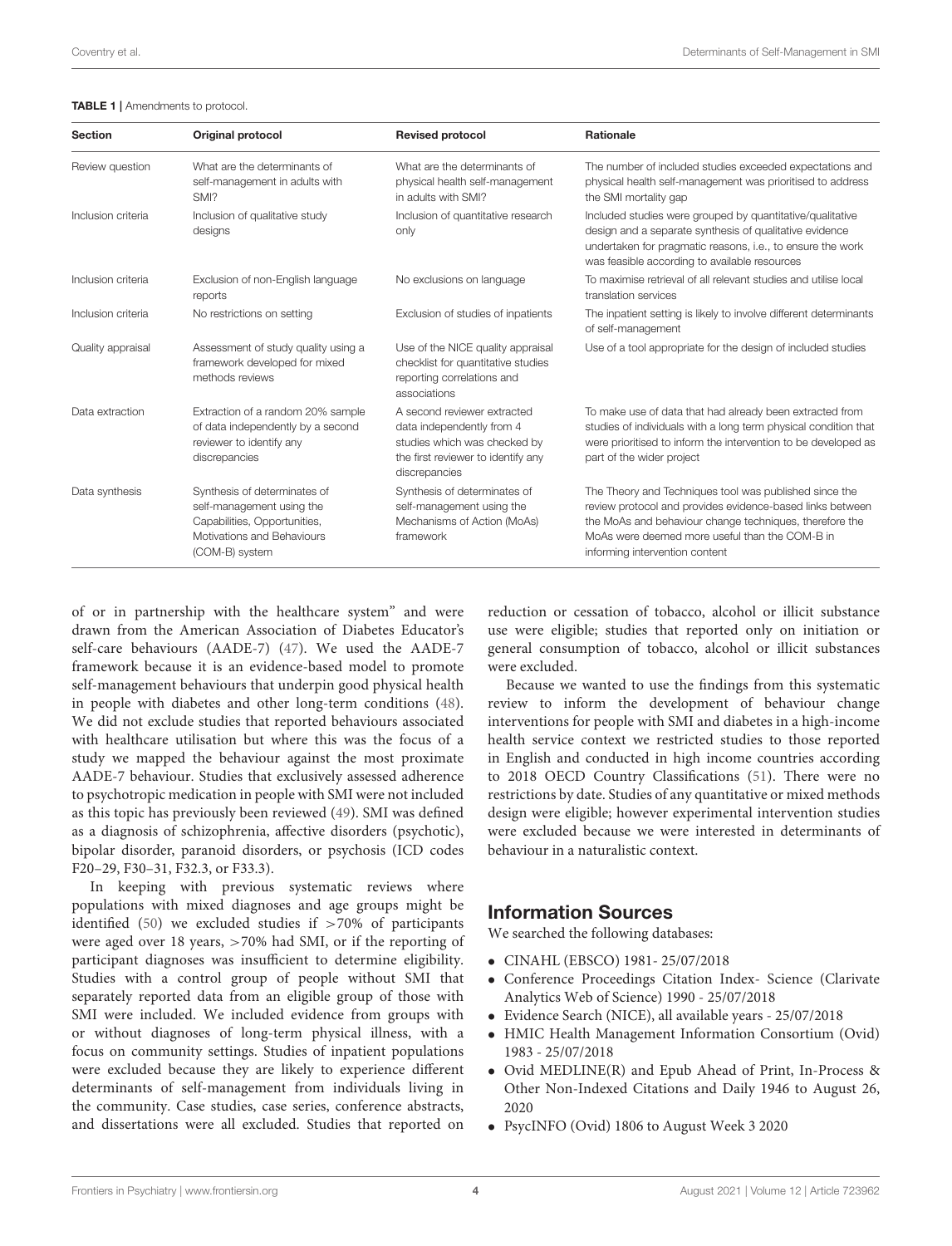We also checked relevant systematic reviews identified in the search for additional eligible primary studies.

### Search

All databases were searched on 25th July 2018. Update searches were conducted on 21st November 2019 and 27th August 2020 in the two databases that generated the most eligible studies in the original searches (MEDLINE and PsycINFO). A comprehensive search was designed using textwords, synonyms and indexingterms. The searches were peer-reviewed by a second information specialist. An example search strategy for Ovid MEDLINE is shown in **[Table 2](#page-4-0)**. A Medline search strategy is available as an online **[Supplementary Material](#page-22-1)**.

### Study Selection

Unique records identified by the search were imported into Covidence [\(52\)](#page-24-13). Two reviewers independently screened titles and abstracts and then assessed full text eligibility; conflicts were resolved in discussion or through referral to a third reviewer.

## Data Extraction

Relevant data were extracted by one reviewer into a table organised by determinants and behaviours. Using the MoA definitions (**[Table 3](#page-6-0)**), each determinant was mapped to a MoA using descriptions reported by study authors. Some determinants were deemed to overlap with more than one MoA. We allocated evidence to the more specific MoA wherever possible. A second senior reviewer checked the extracted data and decided on determinants that had insufficient description or overlapped multiple MoAs, resulting in allocation of each data item to a single MoA.

Each behaviour was then mapped to one AADE-7 category: healthy eating; being active; monitoring; taking medication; problem solving; reducing risks (e.g., smoking cessation), and healthy coping. Once a data item was mapped as described, an MoA and AADE-7 determinant-behaviour link was formed.

## Data Items

Quantitative findings describing determinants of selfmanagement behaviours in individuals with SMI were the data of interest. Where studies included a non-SMI control group only the SMI group data were extracted.

## Quality Appraisal of Individual Studies

The methodological quality of the included studies was assessed by one reviewer using the NICE quality appraisal checklist for quantitative studies reporting correlations and associations [\(53\)](#page-24-14), which produces separate ratings for internal and external validity. All ratings were checked by a second reviewer. We incorporated certainty of evidence in the synthesis by including cumulative ratings of internal and external validity across studies for each reported MoA and AADE-7 link. In line with GRADE ratings [\(54\)](#page-24-15), certainty of evidence was rated as high (all positive ratings), moderate (majority positive ratings), low (balance between positive and negative ratings), and very low (all negative ratings). <span id="page-4-0"></span>TABLE 2 | Ovid medline search strategy.

#### Database: Ovid MEDLINE(R) <1946 to July Week 2 2018>

- 1 (bipolar adj (disorder\* or disease\* or illness\*)).tw,kf. (21737)
- 2 exp schizophrenia/ (97897)
- 3 Affective disorders, psychotic/ (2204)
- 4 Bipolar disorder/ (37267)
- 5 paranoid disorders/ (3973)
- 6 exp psychotic disorders/ (48180)
- 7 schizo\*.tw,kf. (119094)
- 8 (mani\* adj3 depress\*).tw,kf. (8267)
- 9 (psychotic\* adj3 depress\*).tw,kf. (2369)
- 10 (severe\* adj3 affective\*).tw,kf. (207)
- 11 (severe\* adj3 mental\*).tw,kf. (9026)
- 12 (severe\* adj3 depress\*).tw,kf. (8801)
- 13 (psychos#s adj3 depress\*).tw,kf. (3368)
- 14 (serious\* adj3 affective\*).tw,kf. [\(39\)](#page-24-0)
- 15 "serious mood\*".tw,kf. [\(24\)](#page-23-19)
- 16 (serious\* adj3 mental\*).tw,kf. (3957)
- 17 (serious\* adj3 depress\*).tw,kf. (616)
- 18 or/1-17 [Serious Mental Illness] (223362)
- 19 self care/ (30488)
- 20 self administration/ (10593)
- 21 Self Medication/ (4458)
- 22 Self Efficacy/ (17300)
- 23 Self-Management/ (556)
- 24 Self help groups/ (8641)
- 25 blood glucose self-monitoring/ (5606)
- 26 (self adj2 (efficac\* or help or care\* or cure\* or manage\* or directed or monitor\* or medicat\* or treat\* or inject\* or remed\*)).tw,kf. (65658)
- 27 (selfefficac\* or selfhelp or selfcare or selfcure\* or selfmanage\* or selfdirected or selfmonitor\* or selfmedicat\* or selftreat\* or selfinject\* or selfremed\*).tw,kf. (185)
- 28 (self administ\* not (self administ\* adj2 (interview? or survey? or questionnaire?))).tw,kf. (15986)
- 29 or/19-28 [Self Management only terms] (119143)
- 30 life style/ or exp healthy lifestyle/ or life change events/ or sedentary lifestyle/ (81876)
- 31 exp Diet Therapy/ or exp Diet/ or exp Food/ or exp Feeding Behavior/ (1407344)
- 32 exp Exercise/ (167064)
- 33 smoking cessation/ or smoking reduction/ (25689)
- 34 Alcohol Abstinence/ (457)
- 35 \*health promotion/ or \*healthy people programs/ or \*weight reduction programs/ (45563)
- 36 ((behavio?r or lifestyle or "life style" or habit?) adj2 (chang\* or improv\* or modif\*)).tw,kf. (41849)
- 37 ((diet\* or eating) adj2 (healthy or improv\*)).tw,kf. (13706)
- 38 (physical adj1 (activit\* or exercise\*)).tw,kf. (89158)
- 39 ((Smoking or cigar\* or tobacco or alcohol\*) adj2 (cessation or stop\* or quit\* or reduc\* or abstinen\* or withdrawal\*)).tw,kf. (42214)
- 40 (weight adj (loss or reduction)).tw,kf. (70109)
- 41 exp "treatment adherence and compliance"/ (215866)
- 42 ((adher\* or non-adher\* or compliance or non-compliance) adj2 (treatment? or medication\*)).tw,kf. (21050)

*(Continued)*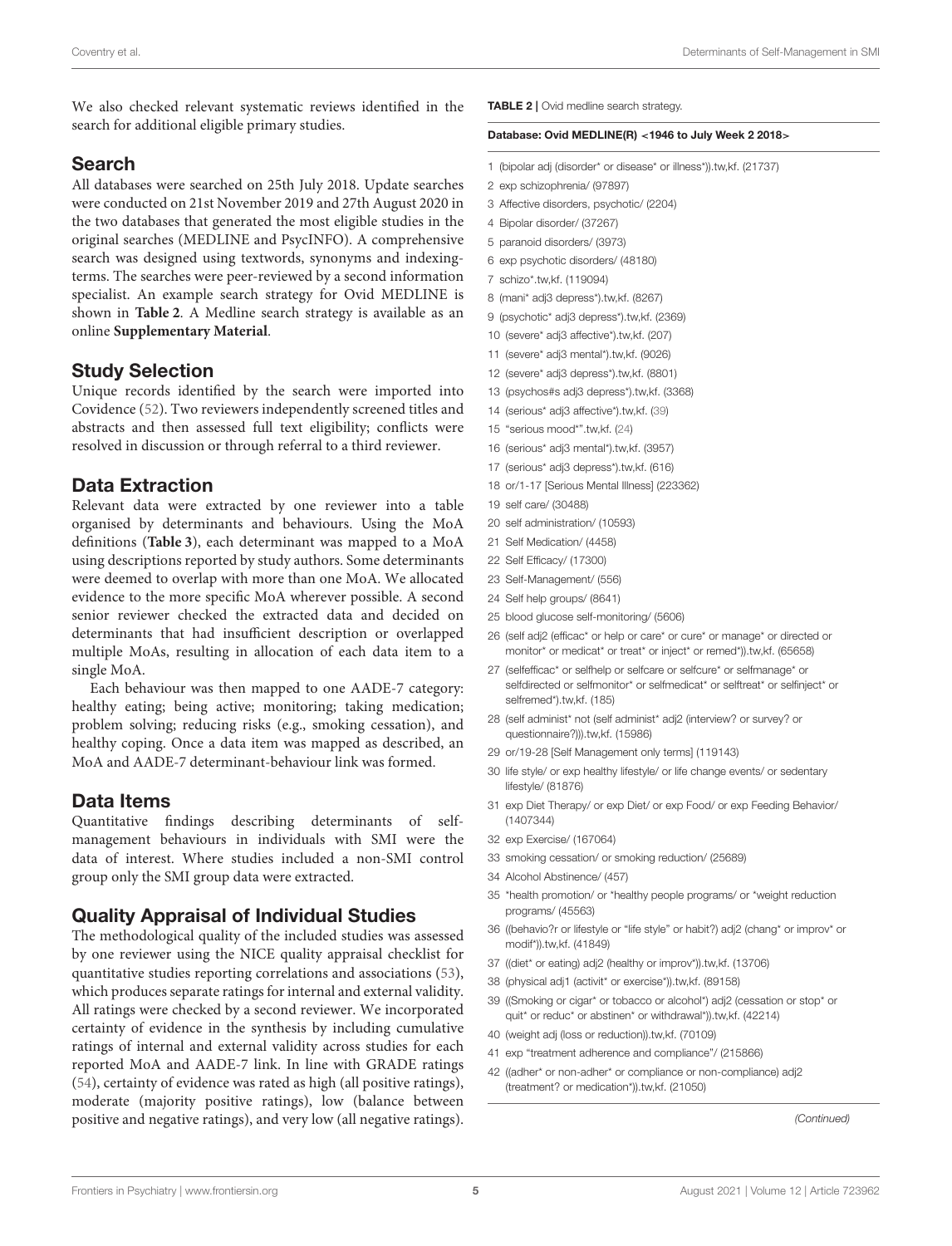#### TABLE 2 | Continued

#### Database: Ovid MEDLINE(R) <1946 to July Week 2 2018>

- 43 (screening adj5 (health\* or cancer\*)).tw,kf. (47461)
- 44 or/30-43 [Healthy lifestyle] (2041439)
- 45 \*Patient Education as Topic/ (36279)
- 46 exp Social Support/ (64039)
- 47 (social adj2 support\*).tw,kf. (30139)
- 48 Patient care planning/ (37203)
- 49 or/45-48 [Patient Knowledge] (147247)
- 50 barrier?.ti,kf. (44604)
- 51 difficult\*.ti,kf. (26242)
- 52 weakness\*.ti,kf. (3988)
- 53 participat\*.ti,kf. (31623)
- 54 facilitat\*.ti,kf. (31063)
- 55 enabler\*.ti,kf. (365)
- 56 strength\*.ti,kw. (37766)
- 57 determinant\*.ti,kf. (44930)
- 58 (("Theoretical Domain?" or "Implementation Research" or Ecological or "Knowledge to Action" or "COMB B") adj4 (Framework\* or model? or system?)).tw,kf. (6077)
- 59 motivat\*.ti,kf. (16867)
- 60 promot\*.ti,kf. (142138)
- 61 goal?.ti,kf. (15048)
- 62 uptake.ti,kf. (62745)
- 63 problem?.ti,kf. (179071)
- 64 ((tackl\* or address\* or solv\* or resolv\* or sort\*) adj1 problem\*).tw,kf. (18324)
- 65 Problem Solving/ (23501)
- 66 exp Motivation/ (155294)
- 67 or/50-66 [Barriers or Motivators] (783038)
- 68 or/44,49 [Healthy lifestyle or patient knowledge] (2157107)
- 69 67 and 68 [Barriers to healthy lifestyle or knowledge] (125499)
- 70 (barriers adj4 care).ti. (1230)
- 71 29 or 69 or 70 [Self Management or Barriers to lifestyle change] (237043)
- 72 18 and 71 [SMI and SM or barriers to lifestyle change] (3836)
- 73 Comment/ (678448)
- 74 letter/ (937414)
- 75 editorial/ (411497)
- 76 note/ (1988)
- 77 news/ (174511)
- 78 newspaper article/ (18274)
- 79 (comment\* or letter? or editorial? or note?).ti. (163738)
- 80 case reports/ (1881218)
- 81 or/73-80 (3456232)
- 82 Published Erratum/ or Retraction of Publication/ (5530)
- 83 81 not 82 [Comments/Letters] (3455452)
- 84 72 not 83 [SMI and SM or barriers to lifestyle change editorials etc... removed] (3531)
- 85 exp Animals/ not exp Humans/ (4473346)
- 86 (adolescent/ or child/ or infant/) not exp adults/ (1425928)
- 87 84 not (85 or 86) [SMI and SM or barriers to lifestyle change editorials/children/animals removed] (3280)

### Synthesis of Results

We performed a narrative synthesis as data were too heterogenous to allow for meta-analysis of statistical tests of associations between determinants and behaviours. Studies reporting statistical tests of associations were prioritised in the synthesis. Where a study performed a multivariable analysis of determinants we opted to use the univariate associations to enhance comparability with other studies that did not include multivariate analyses. We mapped links between MoAs and AADE-7 self-management behaviours against the superordinate COM-B framework. This allowed for MoAs that derive from the TDF to be easily identifiable within the COM-B framework and offers the means to identify candidate intervention functions associated with MoAs using the behaviour change wheel [\(33\)](#page-23-28). Links were reported as positive or negative. Where results were inconclusive we reported these as having no association.

## RESULTS

#### Study Selection

A flowchart of study selection in the context of the overarching review is shown in **[Figure 1](#page-7-0)**. Of the 10,218 unique studies identified from searches, 386 were assessed as potentially eligible based on titles and abstracts and 28 studies were included.

### Study Characteristics

Characteristics of the included studies are shown in **[Table 4](#page-8-0)**. Twenty-four studies were of people with SMI and four studies were of people with SMI and diabetes [\(63,](#page-24-16) [69,](#page-24-17) [71,](#page-24-18) [77\)](#page-25-0). We did not identify any study that met eligibility criteria that included populations of people with SMI and other long-term physical conditions. There were no studies of the perspective of clinicians or carers about determinants for individuals with SMI. Twenty-six studies used a cross-sectional design and two used a prospective cohort design. Nine studies were conducted in the USA, five in the UK, four in Canada, two each in Australia and Belgium, one each in Israel, Ireland, Italy, Japan and the Netherlands, and one study in both the Netherlands and Belgium.

**[Table 5](#page-11-0)** shows the links between outcomes and AADE-7 selfmanagement behaviours and between measured determinants and MoAs across all included studies. Six studies reported determinants of multiple self-management behaviours, two of which focused on a range of diabetes self-management activities [\(69,](#page-24-17) [71\)](#page-24-18); the other four reported behaviours including physical activity, healthy eating, reducing risks (smoking cessation and alcohol consumption) [\(57,](#page-24-19) [59,](#page-24-20) [61,](#page-24-21) [65\)](#page-24-22). Of the studies that focused on a single behaviour, eleven reported determinants of being active [\(55,](#page-24-23) [58,](#page-24-24) [63,](#page-24-16) [67,](#page-24-25) [68,](#page-24-26) [70,](#page-24-27) [74,](#page-24-28) [76,](#page-25-1) [78](#page-25-2)[–80,](#page-25-3) [82\)](#page-25-4), seven were about reducing risks [smoking cessation [\(56,](#page-24-29) [60,](#page-24-30) [62,](#page-24-31) [64,](#page-24-32) [72,](#page-24-33) [73,](#page-24-34) [81\)](#page-25-5), seeking professional help [\(77\)](#page-25-0), alcohol or drug use [\(75\)](#page-24-35)], and one was about taking medications [\(66\)](#page-24-36). Studies reported evidence aligning with a mean of five different MoAs (range 1–14) and there was evidence identified for 21 of 26 MoAs. The links between reported health outcomes and AADE-7 self-management behaviours and the links between reported determinants and MoAs are shown in **[Table 3](#page-6-0)**.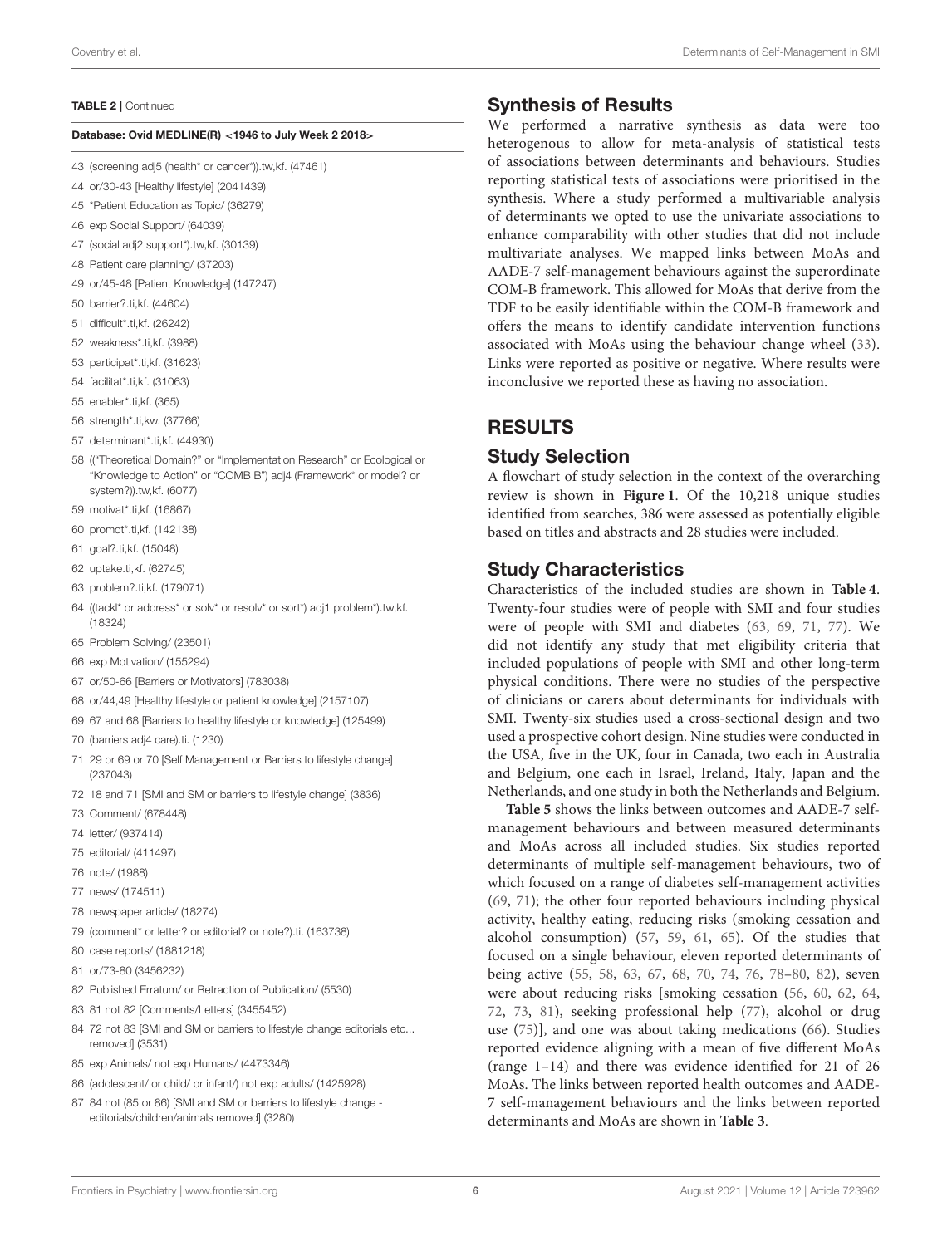#### <span id="page-6-0"></span>TABLE 3 | Mechanisms of action and their definition.

| <b>Mechanism of Action</b>                   | <b>Definition [Reproduced from (39)]</b>                                                                                                                                                                              |
|----------------------------------------------|-----------------------------------------------------------------------------------------------------------------------------------------------------------------------------------------------------------------------|
| Knowledge                                    | An awareness of the existence of something                                                                                                                                                                            |
| <b>Skills</b>                                | An ability or proficiency acquired through practice                                                                                                                                                                   |
| Social/Professional Role and Identity        | A coherent set of behaviours and displayed personal qualities of an individual in a social or work setting                                                                                                            |
| Beliefs about Capabilities                   | Beliefs about one's ability to successfully carry out a behaviour                                                                                                                                                     |
| Optimism                                     | Confidence that things will happen for the best or that desired goals will be attained                                                                                                                                |
| Beliefs about Consequences                   | Beliefs about the consequences of a behaviour (i.e., perceptions about what will be achieved and/ or lost by undertaking a<br>behaviour, as well as the probability that a behaviour will lead to a specific outcome) |
| Reinforcement                                | Processes by which the frequency or probability of a response is increased through a dependent relationship or contingency<br>with a stimulus or circumstance                                                         |
| Intentions                                   | A conscious decision to perform a behaviour or a resolve to act in a certain way                                                                                                                                      |
| Goals                                        | Mental representations of outcomes or end states that an individual wants to achieve                                                                                                                                  |
| Memory, Attention, and Decision<br>Processes | Ability to retain information, focus on aspects of the environment, and choose between two or more alternatives                                                                                                       |
| Environmental Context and<br>Resources       | Aspects of a person's situation or environment that discourage or encourage the behaviour                                                                                                                             |
| Social Influences                            | Those interpersonal processes that can cause oneself to change one's thoughts, feelings, or behaviours                                                                                                                |
| Emotion                                      | A complex reaction pattern involving experiential, behavioural, and physiological elements                                                                                                                            |
| <b>Behavioural Regulation</b>                | Behavioural, cognitive, and/or emotional skills for managing or changing behaviour                                                                                                                                    |
| <b>Norms</b>                                 | The attitudes held and behaviours exhibited by other people within a social group                                                                                                                                     |
| Subjective Norms                             | One's perceptions of what most other people within a social group believe and do                                                                                                                                      |
| Attitude toward the Behaviour                | The general evaluations of the behaviour on a scale ranging from negative to positive                                                                                                                                 |
| Motivation                                   | Processes relating to the impetus that gives purpose or direction to behaviour and operates at a conscious or unconscious level                                                                                       |
| Self-image                                   | One's conception and evaluation of oneself, including psychological and physical characteristics, qualities, and skills                                                                                               |
| Needs                                        | Deficit of something required for survival, well-being, or personal fulfilment                                                                                                                                        |
| Values                                       | Moral, social or aesthetic principles accepted by an individual or society as a guide to what is good, desirable, or important                                                                                        |
| Feedback Processes                           | Processes through which current behaviour is compared against a particular standard                                                                                                                                   |
| Social Learning/Imitation                    | A process by which thoughts, feelings, and motivational states observed in others are internalised and replicated without the<br>need for conscious awareness                                                         |
| <b>Behavioural Cueing</b>                    | Processes by which behaviour is triggered from either the external environment, the performance of another behaviour, or from<br>ideas appearing in consciousness                                                     |
| General Attitudes/Beliefs                    | Evaluations of an object, person, group, issue, or concept on a scale ranging from negative to positive                                                                                                               |
| Perceived Susceptibility/Vulnerability       | Perceptions of the likelihood that one is vulnerable to a threat                                                                                                                                                      |

## Quality Appraisal of Individual Studies

Quality appraisal ratings are shown in **[Table 6](#page-17-0)**. Five studies were rated as having high internal validity [\(55,](#page-24-23) [63,](#page-24-16) [71,](#page-24-18) [77,](#page-25-0) [81\)](#page-25-5), but no studies were rated as having both high internal and external validity. Six studies were rated as having both low internal and low external validity [\(56,](#page-24-29) [59,](#page-24-20) [61,](#page-24-21) [62,](#page-24-31) [65,](#page-24-22) [76\)](#page-25-1).

## Synthesis of Findings About Links Between MoAs and AADE-7 Self-Management **Behaviours**

Twenty-one MoAs were identified as determinants of selfmanagement behaviours for people with SMI and people with SMI and diabetes. **[Table 7](#page-18-0)** reports evidence of positive (green), negative (red), and no significant associations (amber) between MoAs and AADE-7 self-management behaviours. MoAs are grouped under the super-ordinate categories used in the COM-B framework.

### **Capability**

Nineteen tests of association between MoAs and selfmanagement behaviours were identified in six studies that could be grouped under the Capability domain. There was only limited evidence from one cross-sectional study about barriers to effective diabetes management in people with SMI, which reported that knowledge was positively associated with the frequency of following a healthy eating plan [\(69\)](#page-24-17). This same study showed that memory, attention and decision processes and behavioural regulation were negatively associated with healthy eating. A non-significant association in either direction was observed for skills in relation to healthy eating.

There was mixed evidence that behavioural regulation was associated with monitoring, with one result showing a positive association with this behaviour [\(82\)](#page-25-4), and another reporting a negative association [\(69\)](#page-24-17). Evidence that skills are associated with monitoring was equivocal, with no association between this MoA and behaviour reported in two cross-sectional studies [\(69,](#page-24-17) [71\)](#page-24-18).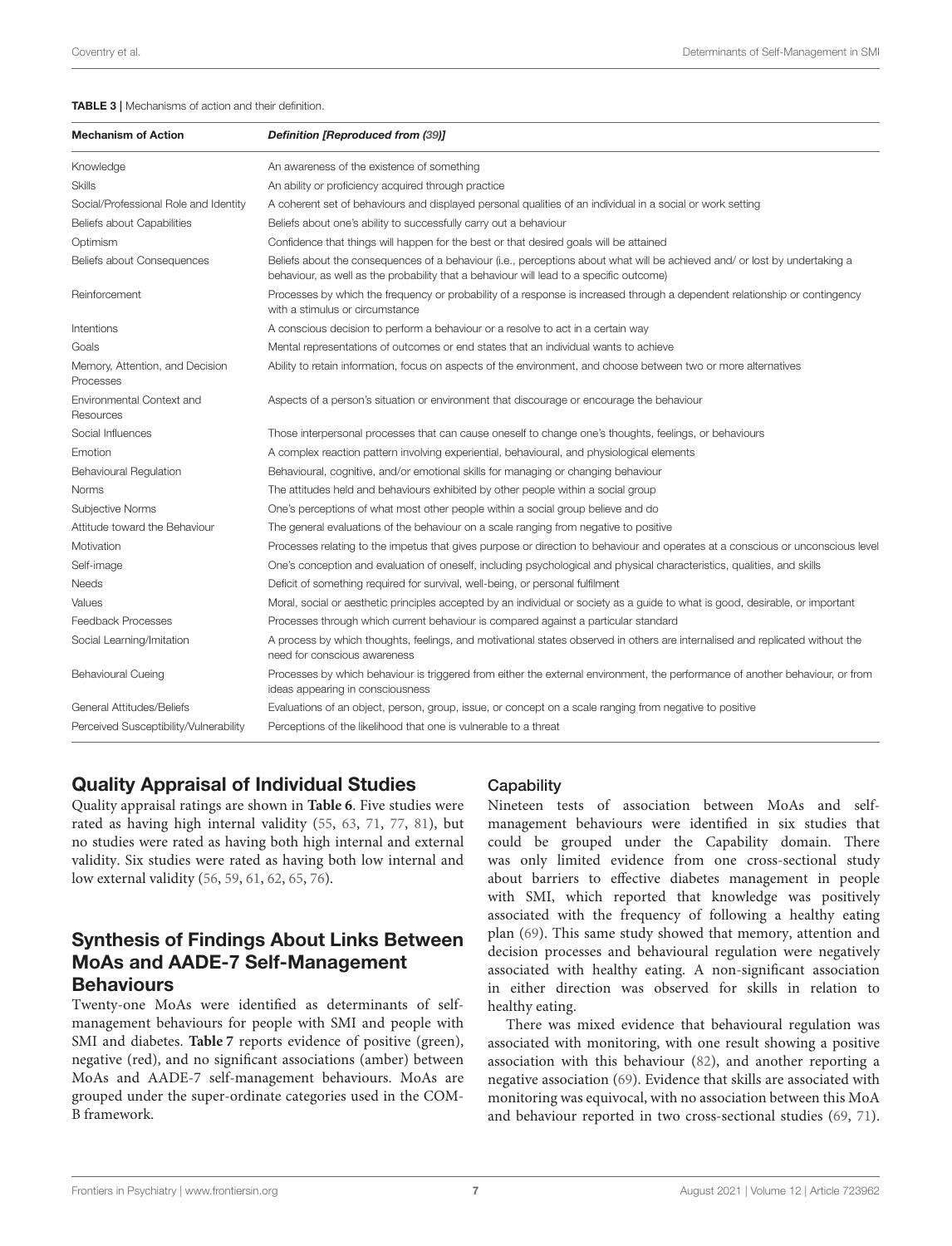

<span id="page-7-0"></span>Additionally, memory, attention, and decision processes were not reported as being significantly associated with monitoring.

Behavioural regulation was positively associated with being active in a cross-sectional study of predictors of physical activity in people with a wide range of SMI [\(82\)](#page-25-4); however there was no evidence of association between this MoA and behaviour in a longitudinal study of physical activity intentions in people with schizophrenia [\(55\)](#page-24-23). There was descriptive evidence that lack of knowledge about how to do physical activities was the third highest ranked of eight barriers to being active [\(76\)](#page-25-1), but another cross-sectional study found no association between knowledge and physical activity [\(67\)](#page-24-25). Memory, attention, and decision processes were not significantly associated with being active [\(69\)](#page-24-17).

Cross-sectional data from a study about glycaemic control and diabetes self-care in people with schizophrenia did not show either a positive or negative relationship between skills and behaviours associated with reducing risks [\(71\)](#page-24-18). Memory, attention, and decision processes were also not significantly associated with reducing risks [\(69\)](#page-24-17). Neither memory, attention, and decision processes [\(69\)](#page-24-17), behavioural regulation [\(66\)](#page-24-36), or skills [\(71\)](#page-24-18) were significantly associated with taking diabetes medication [\(71\)](#page-24-18). Furthermore, memory, attention, and decision processes were cited as a barrier among 75% of participants in a comparative cross-sectional study of taking diabetes medications in people with and without SMI [\(66\)](#page-24-36). Only one significant association was observed for problem solving, with one study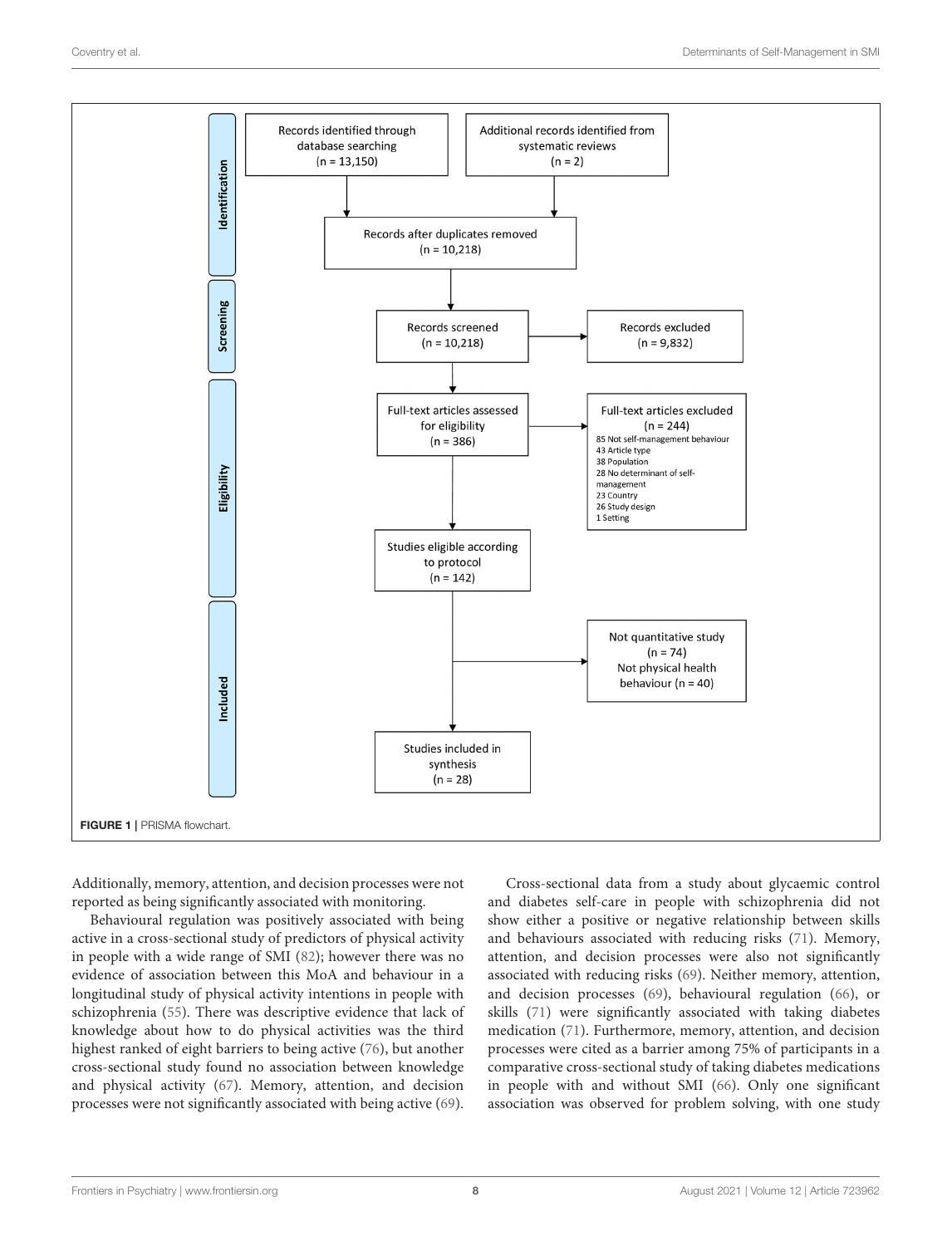#### <span id="page-8-0"></span>TABLE 4 | Characteristics of included studies.

| <b>Study ID</b><br>Design, sample size                           | <b>Country setting</b>                                                           | SMI diagnoses of study sample                                                                                                       | Mean age % female                      | <b>Ethnicity</b>                                                                                                |
|------------------------------------------------------------------|----------------------------------------------------------------------------------|-------------------------------------------------------------------------------------------------------------------------------------|----------------------------------------|-----------------------------------------------------------------------------------------------------------------|
| Arbour-Nicitopoulos et al. (55)<br>Prospective cohort, $N = 101$ | Canada                                                                           | Schizophrenia 67.3%<br>Schizoaffective 31.7%                                                                                        | 41.5 years                             | White 57.4%<br>African 18.8%                                                                                    |
|                                                                  | Community setting                                                                | Psychosis not otherwise specified 1.0%                                                                                              | 40.6%                                  | South Asian 5.9%<br>Asian 6.9%<br>Other 10.9%                                                                   |
| Ashton et al. (56)                                               | Australia                                                                        | Schizophrenia 37.1%<br>Depression and/or anxiety 20.5%                                                                              | 41.9 years (men)<br>45.1 years (women) | N <sub>R</sub>                                                                                                  |
| Cross-sectional, $N = 1,043$                                     | Smoking cessation programme<br>within adult MH services                          | Bipolar disorder 18.3%<br>Schizoaffective disorder 16.7%<br>Other* 7.4% (percentages are of $n = 868$<br>with a recorded diagnosis) | 49.6%                                  |                                                                                                                 |
| Berti et al. (57)                                                | Italy                                                                            | Schizophrenia or related psychosis 78%                                                                                              | 48 years                               | <b>NR</b>                                                                                                       |
| Cross-sectional, $N = 193$                                       | Community MH service                                                             | Affective psychosis 22%                                                                                                             | 47%                                    |                                                                                                                 |
| Bezyak et al. (58)                                               | <b>USA</b>                                                                       | Schizophrenia 55.8%<br>Schizoaffective disorder 33.7%                                                                               | Range 18-70 years                      | <b>NR</b>                                                                                                       |
| Cross-sectional, $N = 92$                                        | Outpatient treatment program                                                     | Bipolar disorder 6.3%<br>Other mood disorders 3.2%<br>Other psychotic disorders 1.1%                                                | 25.3%                                  |                                                                                                                 |
| Campion et al. (59)<br>Cross-sectional, $N = 43$                 | <b>UK</b><br>Rehabilitation centre and<br>outpatient depot clinic                | "The majority had a formal diagnosis of<br>schizophrenia"                                                                           | 52.6 years<br>39%                      | <b>NR</b>                                                                                                       |
| Dickerson et al. (60)                                            | <b>USA</b>                                                                       | Schizophrenia or schizoaffective disorder<br>64%                                                                                    | 50.0 years                             | Caucasian 72%<br>African American 27%                                                                           |
| Cross-sectional, $N = 78$                                        | Outpatient MH services                                                           | Bipolar disorder 22%<br>Major depression 13%<br>Other 1%                                                                            | 40%                                    | Other 1%                                                                                                        |
| Faulkner et al. (61)                                             | Canada                                                                           | Currently receiving treatment for mental<br>health disorders (e.g., schizophrenia or<br>depression) 92.7%                           | 46.5 years                             | White 91.0%<br>Black/Asian 3.6%                                                                                 |
| Cross-sectional, $N = 109$                                       | Smoking cessation clinic within<br>an MH and Addiction facility                  | Did not respond 6.3%                                                                                                                | 46.8%                                  | Aboriginal 1.8%<br>Hispanic 0.9%<br>Not identified 2.7%                                                         |
| Filia et al. (62)                                                | Australia                                                                        | Schizophrenia 53.5%<br>Schizoaffective disorder 25.6%                                                                               | 36.3 years                             | Australian born 90.7%                                                                                           |
| Cross-sectional, $N = 43$                                        | Community MH settings                                                            | Bipolar affective disorder 13.9%<br>Other non-organic psychotic<br>syndrome 7.0%                                                    | 41.9%                                  |                                                                                                                 |
| Gorczynski et al. (63)                                           | Canada                                                                           | Schizophrenia 52.4%<br>Schizoaffective disorder 23.8%                                                                               | 50.2 years                             | White 58.7%<br><b>Black 19.0%</b>                                                                               |
| Cross-sectional, $N = 63$                                        | Outpatient psychiatric facility                                                  | Bipolar 1 disorder 17.5%<br>Major depressive disorder with psychosis<br>3.2%<br>Other forms of psychosis 3.1%                       | 38.1%                                  | Asian 12.7%                                                                                                     |
| Kelly et al. (64)                                                | <b>USA</b>                                                                       | Individuals with a diagnosis of<br>schizophrenia or schizoaffective disorder                                                        | 43.3 years                             | Caucasian 61%<br>African American 37%                                                                           |
| Cross-sectional, $N = 100^*$                                     | Psychiatric research centre<br>outpatient and<br>inpatient programs              | recruited but characteristics of sample not<br>reported                                                                             | 29%                                    | Other 2%                                                                                                        |
| Klingaman et al. (65)                                            | <b>USA</b>                                                                       | Schizophrenia 100%                                                                                                                  | Median 55 years                        | Race                                                                                                            |
| Cross-sectional, $N = 5,388$                                     | Veterans Affairs weight<br>management program                                    |                                                                                                                                     | 14.1%                                  | White<br>49.2%<br>32.2%<br><b>Black</b><br>5.5%<br>Other<br>Unknown 13.1%<br><b>Ethnicity</b><br>Hispanic 11.3% |
| Kreyenbuhl et al. (66)                                           | <b>USA</b>                                                                       | Schizophrenia-spectrum disorder 70%<br>Major mood disorder 30%                                                                      | 51.1 years                             | Non-Caucasian 41%                                                                                               |
| Cross-sectional, $N = 44^*$                                      | Public and private outpatient MH<br>clinics in urban and<br>suburban communities |                                                                                                                                     | 55%                                    |                                                                                                                 |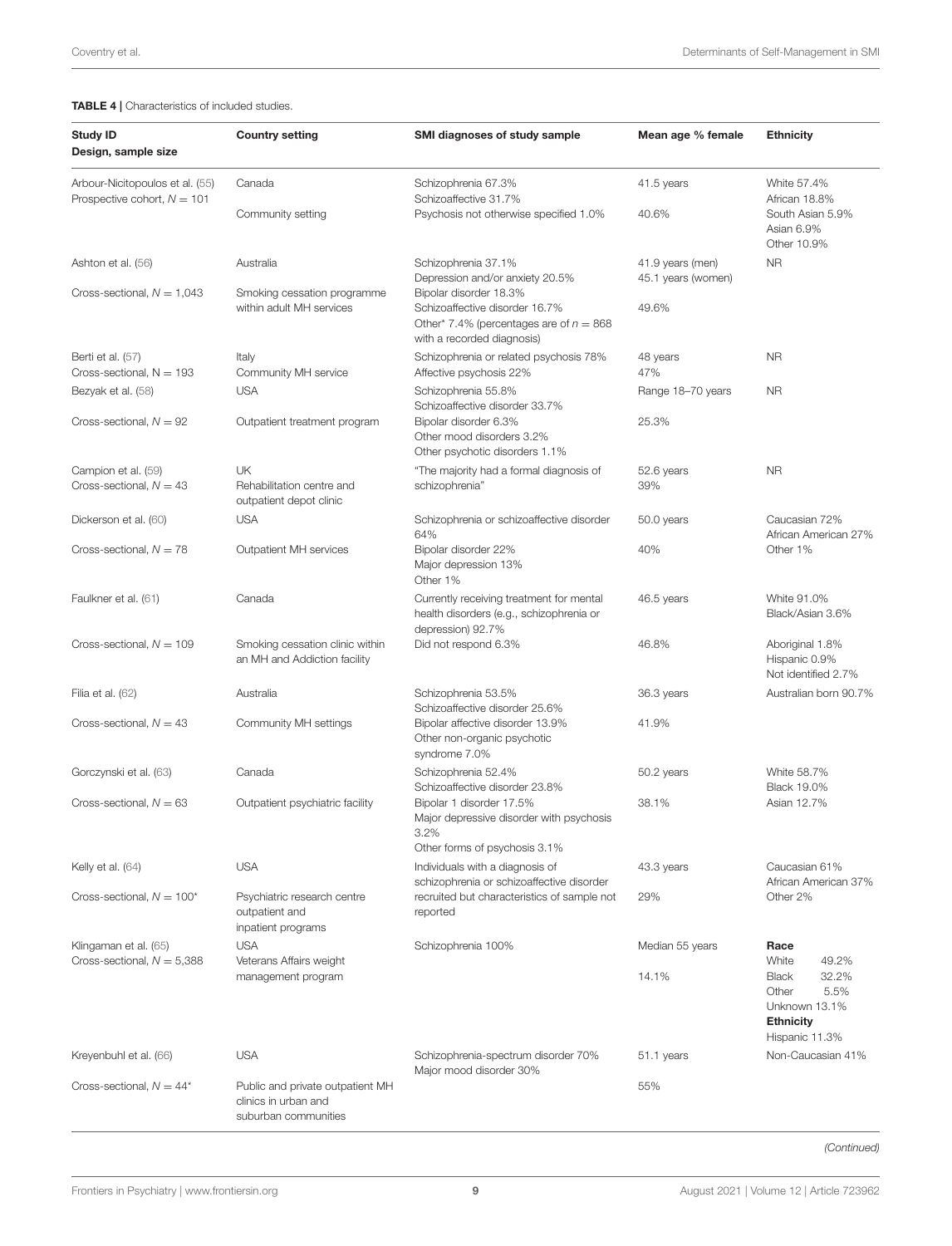#### TABLE 4 | Continued

| <b>Study ID</b><br>Design, sample size                  | <b>Country setting</b>                                                          | SMI diagnoses of study sample                                                                                                                                                                              | Mean age % female                   | <b>Ethnicity</b>                                                                                                                 |
|---------------------------------------------------------|---------------------------------------------------------------------------------|------------------------------------------------------------------------------------------------------------------------------------------------------------------------------------------------------------|-------------------------------------|----------------------------------------------------------------------------------------------------------------------------------|
| Matthews et al. (67)                                    | Ireland                                                                         | Schizophrenia 44%<br>Affective disorder 39%                                                                                                                                                                | 52 years<br>29%                     | <b>NR</b>                                                                                                                        |
| Cross-sectional, $N = 105$                              | Rehabilitation and recovery<br>mental facilities                                | Majority of sample taking antipsychotic<br>medication (70%)                                                                                                                                                |                                     |                                                                                                                                  |
| Mishu et al. (68)<br>Cross-sectional, $N = 3,287$       | UK<br>Large SMI research cohort<br>recruited from primary and<br>secondary care | Individuals with diagnosis of schizophrenia<br>or other psychotic disorders, bipolar<br>disorder or depression with psychotic<br>features eligible for study but<br>characteristics of sample not reported | 47.7 years<br>40.1%                 | White British 85.7%<br>Other 14.3%                                                                                               |
| Mulligan et al. (69)                                    | UK                                                                              | Schizophrenia 36.4%<br>Schizoaffective disorder 16.9%                                                                                                                                                      | 52.3 years                          | <b>Ethnicity</b><br>White, British 61.0%                                                                                         |
| Cross-sectional, $N = 77$                               | National Health Service, charities<br>and service user networks                 | Depression with psychotic features 22.1%<br>Bipolar disorder 41.6% (may have more<br>than one diagnosis)                                                                                                   | 46.8%                               | White, other 9.1%<br>South Asian 10.4%<br><b>Black African</b><br>Caribbean 7.8%<br>Other 10.4%<br>Missing 1.3%<br>Missing 24.7% |
| Muralidharan et al. (70)                                | <b>USA</b>                                                                      | Schizophrenia or bipolar disorder<br>(proportions not reported)                                                                                                                                            | 54 and younger<br>49.3%             | Race<br>White<br>59.9%                                                                                                           |
| Cross-sectional, $N = 17,826$                           | Veterans Affairs weight<br>management program                                   |                                                                                                                                                                                                            | 55 and older 50.7%<br>21.3%         | <b>Black</b><br>23.7%<br>4.9%<br>Other<br>Unknown/missing 11.6%<br><b>Ethnicity</b><br>Hispanic 9.2%                             |
| Ogawa et al. (71)<br>Cross-sectional, $N = 38$          | Japan<br>Outpatient psychiatric care                                            | Schizophrenia 100%                                                                                                                                                                                         | 53.9 years<br>39.5%                 | <b>NR</b>                                                                                                                        |
| Peckham et al. (72)                                     | UK                                                                              | Schizophrenia or other psychotic illness<br>59%                                                                                                                                                            | Median 47.2                         | <b>NR</b>                                                                                                                        |
| Cross-sectional, $N = 97$                               | Primary and secondary care                                                      | Bipolar disorder 31%<br>Schizoaffective disorder 10%                                                                                                                                                       | 40.2%                               |                                                                                                                                  |
| Prochaska et al. (73)                                   | <b>USA</b>                                                                      | Bipolar disorder 100%                                                                                                                                                                                      | 26-50 years 67%<br>Not reported 33% | Non-Hispanic<br>Caucasian 89%                                                                                                    |
| Cross-sectional, $N = 685$                              | Online mood disorder<br>peer-support network                                    |                                                                                                                                                                                                            | 67%                                 | Not reported 11%                                                                                                                 |
| Romain and Abdel-Baki (74)                              | Canada                                                                          | Schizophrenia 30.2%<br>Bipolar disorders 23.3%                                                                                                                                                             | 29.0 years                          | <b>NR</b>                                                                                                                        |
| Cross-sectional, $N = 43$                               | Physical activity programme<br>(baseline data)                                  | Psychosis other 20.9%<br>Schizo-affective disorders 14%<br>Major depressive disorders 9.3%<br>Severe anxiety disorders 2.3%                                                                                | 32.3%                               |                                                                                                                                  |
| Roosenschoon et al. (75)                                | Netherlands                                                                     | Psychotic disorders 57%<br>Mood disorder 33%                                                                                                                                                               | 44.3 years                          | <b>NR</b>                                                                                                                        |
| Cross-sectional, $N = 187$                              | Outpatient MH services                                                          | Personality disorder 35% (Total > 100%<br>because participants had multimorbidity)                                                                                                                         | 47%                                 |                                                                                                                                  |
| Shor and Shalev (76)                                    | Israel                                                                          | Schizophrenia 70%<br>Bipolar disorder 16%                                                                                                                                                                  | 39.4 years                          | <b>NR</b>                                                                                                                        |
| Cross-sectional, $N = 86$                               | Community MH facilities                                                         | Depression 14%                                                                                                                                                                                             | 52%                                 |                                                                                                                                  |
| Spivak et al. (77)                                      | <b>USA</b>                                                                      | Primary diagnosis<br>Schizophrenia 33%                                                                                                                                                                     | 42 years                            | Black 54%<br>White 34%                                                                                                           |
| Cross-sectional, $N = 271$                              | Inner-city outpatient MH centres                                                | Mood disorder with psychotic features<br>60%<br>Psychotic disorder not otherwise<br>specified 7%                                                                                                           | 53%                                 | Other 12%                                                                                                                        |
| Twyford and Lusher (78)<br>Cross-sectional, $N = 105^*$ | UK<br>Community MH services                                                     | Schizophrenia 100%                                                                                                                                                                                         | 38.3 years<br>21%                   | <b>NR</b>                                                                                                                        |
| Vancampfort et al. (79)<br>Cross-sectional, $N = 69^*$  | Belgium<br>Psychiatric centres                                                  | Schizophrenia 100%                                                                                                                                                                                         | 40.6 years<br>34.1%                 | <b>NR</b>                                                                                                                        |

*(Continued)*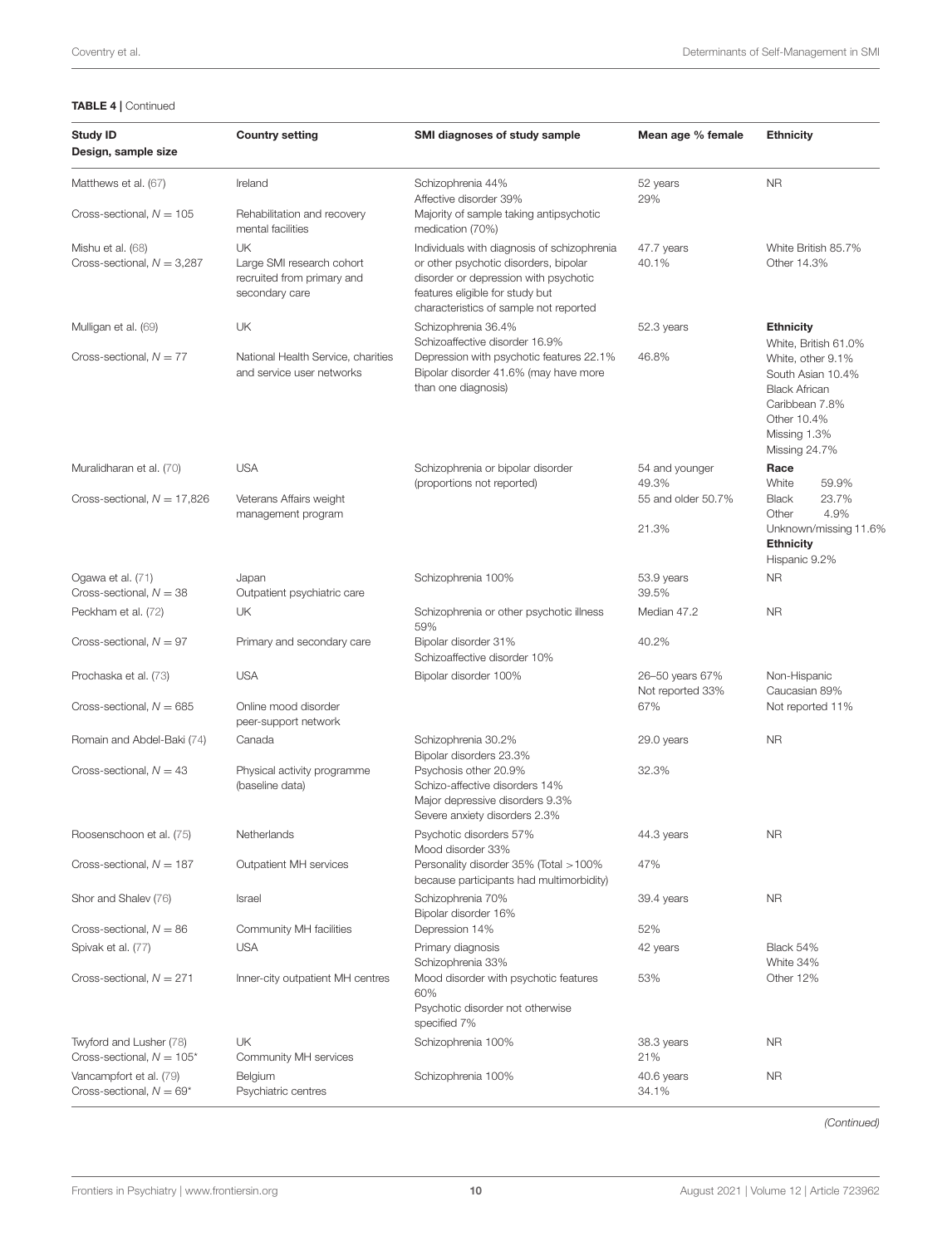TABLE 4 | Continued

| <b>Study ID</b><br>Design, sample size                 | <b>Country setting</b>                                                          | SMI diagnoses of study sample                                                                                 | Mean age % female                                        | <b>Ethnicity</b>                                                  |
|--------------------------------------------------------|---------------------------------------------------------------------------------|---------------------------------------------------------------------------------------------------------------|----------------------------------------------------------|-------------------------------------------------------------------|
| Vancampfort et al. (80)<br>Cross-sectional, $N = 29^*$ | Belgium<br>Psychiatric centres                                                  | First-episode psychosis 100%                                                                                  | Men mean 25.0 years<br>Women mean 23.7<br>years<br>35.7% | NR.                                                               |
| Vermeulen et al. (81)                                  | Netherlands and Belgium                                                         | Schizophrenia 66%<br>Others not reported                                                                      | <b>NR</b>                                                | <b>NR</b>                                                         |
| Prospective cohort, $N =$<br>1,094                     | University medical centres and<br>associated mental<br>health-care institutions |                                                                                                               |                                                          |                                                                   |
| Zechner and Gill (82)                                  | <b>USA</b>                                                                      | Bipolar disorder 35.0%<br>Schizophrenia 29.2%                                                                 | 47.5 years                                               | <b>Black 50.8%</b><br>White 37.5%                                 |
| Cross-sectional, $N = 120$                             | Outpatient MH services                                                          | Schizoaffective disorder 8.3%<br>Depression 35.8%<br>(Total >100% because participants<br>had multimorbidity) | 40%                                                      | Hispanic 5.0%<br>American Indian 1.7%<br>Asian 1.7%<br>Other 3.3% |

showing a positive association between behavioural regulation and this behaviour [\(82\)](#page-25-4).

### Summary of Findings for Capability

The certainty of evidence for associations between MoAs and AADE-7 health behaviours within the Capability domain was rated as moderate across all studies. Only two studies reported positive associations: one for healthy eating (knowledge) and one for monitoring, problem solving, and being active (behavioural regulation). One study reported negative associations for healthy eating with memory, attention and decisional processes and behavioural regulation and also with monitoring for behavioural regulation. The majority of associations in this domain were inconclusive for five of the seven health behaviours.

#### **Opportunity**

Eighteen tests of association between MoAs and selfmanagement behaviours were identified in studies that could be grouped under the Opportunity domain. Cross-sectional data from one study showed that social influences and environmental context and resources were positively associated with healthy eating [\(69\)](#page-24-17). Environmental context and resources, defined as aspects of the situation and surroundings that influence engagement in health behaviours, were also implicated in predicting physical activity. Evidence from two studies showed that social support and support from health professionals was positively associated with being active in people with SMI [\(82\)](#page-25-4) and also in people with SMI and diabetes [\(69\)](#page-24-17). Data from a Canadian prospective cohort study [\(55\)](#page-24-23) showed that support from family, friends, and significant others was not associated with physical activity and a UK cross-sectional study [\(78\)](#page-25-2) showed health professional support explained variance in exercise intention but not behaviour in people with schizophrenia. There was evidence from multiple studies that physical activity was more frequent in the employed than the unemployed [\(57,](#page-24-19) [68,](#page-24-26) [69,](#page-24-17) [78\)](#page-25-2). Additionally behavioural cuing was not significantly associated with being active [\(55,](#page-24-23) [67\)](#page-24-25). Tests of associations between monitoring and MoAs were observed in only one study. Mulligan et al. showed that social influences and environmental context and resources were not significantly associated with monitoring in a population with SMI [\(69\)](#page-24-17). Reducing risks associated with alcohol and drug use was positively associated with environmental context and resources in one cross-sectional study in people with a range of psychotic and mood disorders and personality disorder [\(75\)](#page-24-35). There were more equivocal findings in one other study which found no evidence for a significant association between either environmental context and resources or social influences and reducing risks [\(69\)](#page-24-17). There was scant evidence of associations between MoAs aligned with Opportunity and taking medications. Findings from one cross-sectional study showed that access to health services was positively associated with taking diabetes medication, suggesting that environmental context and resources are important drivers of this behaviour [\(69\)](#page-24-17).

#### Summary of Findings for Opportunity

The certainty of evidence for associations between MoAs and AADE-7 health behaviours within the Opportunity domain was rated as moderate across all studies. There was more inconclusive evidence for the importance of social influences being associated with behaviours, with only one study showing a positive association for this MoA with healthy eating and being active. The role of environmental context and resources appears to be important with four studies reporting positive associations for four behaviours (being active; healthy eating; taking medication; and reducing risk). Two studies reported negative associations with being active and environmental context and resources. There was little conclusive evidence about the role of behavioural cueing in prompting behaviours.

#### **Motivation**

Sixty-three tests of association between MoAs and selfmanagement behaviours were identified in twelve studies that could be grouped under the Motivation domain. The most consistent evidence was observed between MoAs and healthy eating, with positive associations observed in one cross-sectional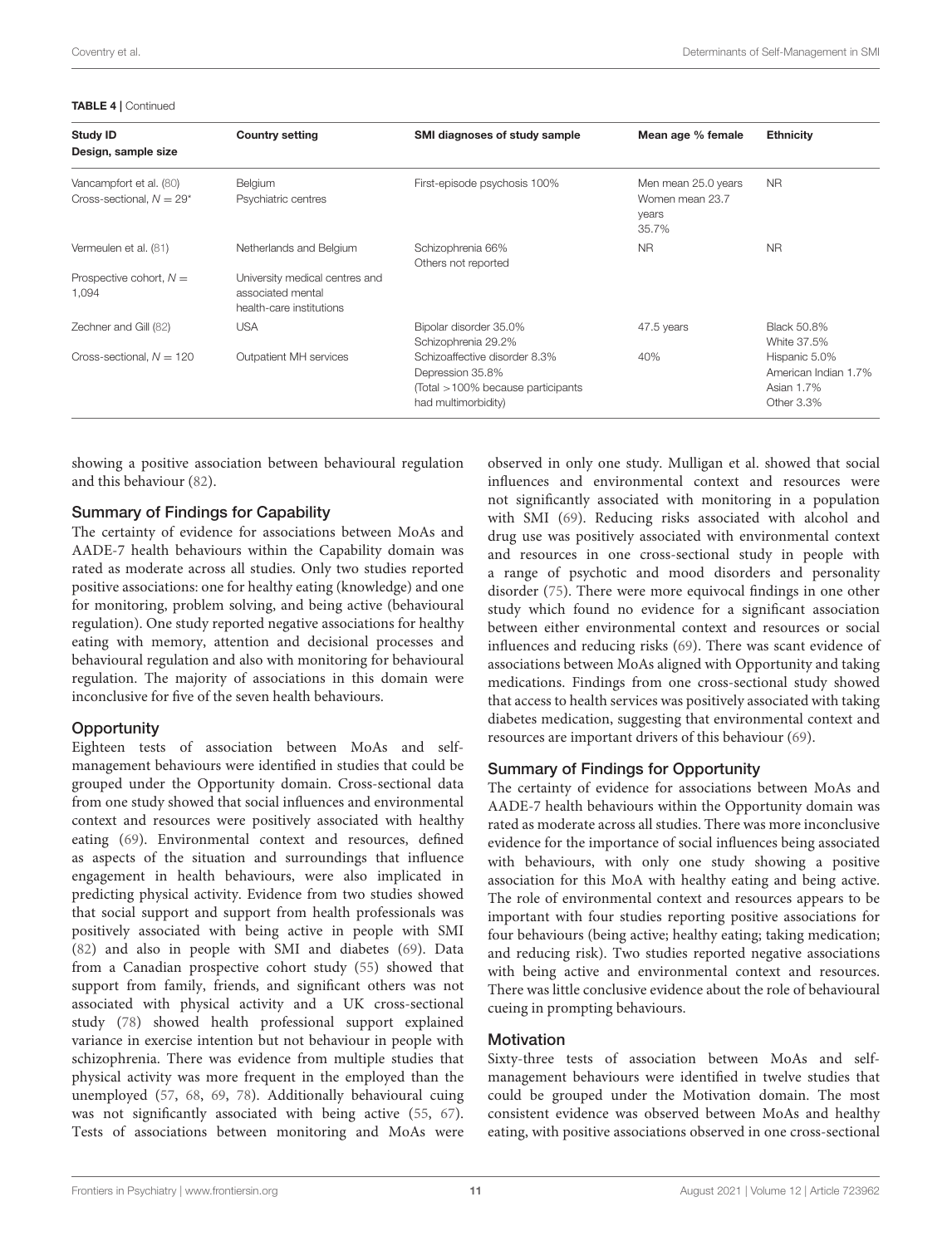<span id="page-11-0"></span>

| <b>Study ID</b><br>Design, sample size | <b>Outcome measure</b>                                                                                                     | <b>AADE7 Behaviour (s)</b>                                                    | Determinant (s) and measures                                                                                                                                                                                                                                                                                                                                    | <b>Mechanism of Action</b>                                                                                                                                                                                         |
|----------------------------------------|----------------------------------------------------------------------------------------------------------------------------|-------------------------------------------------------------------------------|-----------------------------------------------------------------------------------------------------------------------------------------------------------------------------------------------------------------------------------------------------------------------------------------------------------------------------------------------------------------|--------------------------------------------------------------------------------------------------------------------------------------------------------------------------------------------------------------------|
| Arbour-Nicitopoulos et al.<br>(55)     | Accelerometer                                                                                                              | Physical activity                                                             | Intentions<br>Action planning<br>Coping planning<br>Maintenance self-efficacy<br>Health Action Process Approach inventory for adults with<br>schizophrenia<br>Social support<br>Multidimensional Scale of Perceived Social Support                                                                                                                              | Intentions<br>Behavioural cueing<br>Behavioural regulation<br>Beliefs about Capabilities<br>Environmental context and resources                                                                                    |
| Ashton et al. (56)                     | Pre-programme questionnaire for the<br>Tobacco Free programme                                                              | Reducing risks - smoking<br>cessation                                         | Fitness; Impact on others<br>Financial reasons<br>Wanting freedom from addiction<br>Health concerns<br>Stigma<br>Questionnaire (origin not reported)                                                                                                                                                                                                            | Beliefs about consequences<br>Environmental context and resources<br>Goals<br>Perceived susceptibility/vulnerability<br>Subjective norms                                                                           |
| Berti et al. (57)                      | PASSI Questionnaire developed for the<br>PASSI project                                                                     | Physical activity<br>Reducing risks-smoking<br>cessation; alcohol consumption | <b>Employment status</b><br>Client Sociodemographic and Service Receipt<br>Inventory (CSSRI-EU)                                                                                                                                                                                                                                                                 | Environmental context and resources                                                                                                                                                                                |
| Bezyak et al. (58)                     | The Physical Activity Scale for Individuals<br>with Physical Disabilities (PASIPD), modified<br>to refer to mental illness | Physical activity                                                             | Self-efficacy<br>Multidimensional Self-Efficacy Questionnaire (MSEQ)<br>Perceived pros and cons<br>Decisional Balance for Exercise Adoption<br>Relationships with program staff<br>An exploratory question asked whether relationships with<br>treatment program staff encouraged them to be<br>physically active                                               | Beliefs about capabilities<br>Beliefs about capabilities<br>Social influences                                                                                                                                      |
| Campion et al. (59)                    | Reported Health Behaviours Checklist.<br>Interviews (yes/no questions) based on<br>stages of change model                  | Physical activity<br>Reducing<br>risks-smoking cessation                      | Time; opportunity; expense<br>Enjoyment; stress reduction<br>Doctor's advice<br>Social activity<br>Prevent health problems<br>Injury/weakness<br>Media influence<br>Questions based on dimensions of the Health Belief Model<br>Interest in the behaviour<br>Time of day                                                                                        | Environmental context and resources<br>Reinforcement<br>Social influences<br>Needs<br>Perceived susceptibility/vulnerability<br>Beliefs about capabilities<br>Subjective norms<br>Motivation<br>Behavioural cueing |
| Dickerson et al. (60)                  | Structured interviews relating to smoking<br>cessation                                                                     | Reducing risks-smoking<br>cessation                                           | Health concerns<br>Cost of cigarettes; experience of smoking restrictions in<br>hospital; smoking restrictions at home or work<br>Suggestion or advice from a doctor; suggestion or advice from<br>others<br>Example of family members who had died from a<br>smoking-related illness; example of friends who quit<br>Structured interview developed by authors | Perceived susceptibility/vulnerability<br>Environmental context and resources<br>Social influences<br>Social learning/imitation                                                                                    |

Coventry et al.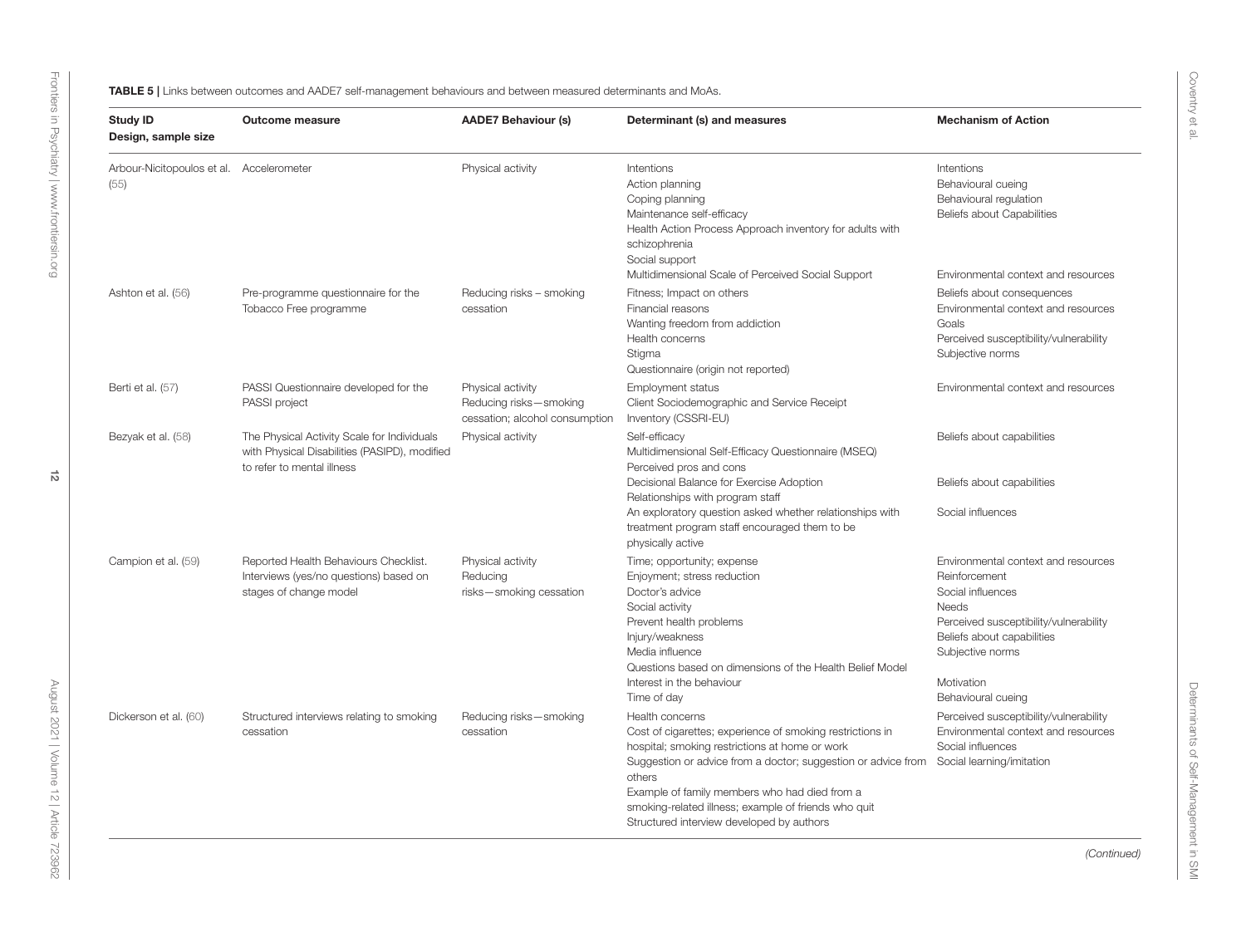| <b>Study ID</b><br>Design, sample size | <b>Outcome measure</b>                                                                                      | <b>AADE7 Behaviour (s)</b>            | Determinant (s) and measures                                                                                                                                                                                                                                                                                                                                                                                                                                                                                                      | <b>Mechanism of Action</b>                                                                                                                        |
|----------------------------------------|-------------------------------------------------------------------------------------------------------------|---------------------------------------|-----------------------------------------------------------------------------------------------------------------------------------------------------------------------------------------------------------------------------------------------------------------------------------------------------------------------------------------------------------------------------------------------------------------------------------------------------------------------------------------------------------------------------------|---------------------------------------------------------------------------------------------------------------------------------------------------|
| Faulkner et al. (61)                   | Survey assessing perceived interest in<br>physical activity                                                 | Physical activity                     | Various perceived advantages of (e.g., it would improve my<br>muscle tone) and barriers to (e.g., it would leave me feeling<br>tired) becoming more physically active<br>Improve how I feel about myself                                                                                                                                                                                                                                                                                                                          | Beliefs about consequences<br>Self-image                                                                                                          |
|                                        | Number of attempts to quit smoking                                                                          | Reducing risks -<br>smoking cessation | Improve my health or reduce my risk of disease; I might injure<br>myself<br>I would have to do it by myself; it would take time away from<br>other things; it would cost too much<br>I would worry about what other people think of me; I would be<br>worried that I would not be very good at it<br>I don't know how to do it<br>It would be difficult to find out what to do and where to do it<br>Decisional balance measure devised for the study<br>Interest in physical activity (as a determinant of<br>smoking cessation) | Perceived susceptibility/vulnerability<br>Environmental context and resources<br>Emotion<br>Knowledge<br>Beliefs about capabilities<br>Motivation |
| Filia et al. (62)                      | Opiate treatment index (OTI)<br>Fagerstrom Test for Nicotine dependence<br>Breath levels of carbon monoxide | Reducing risks-smoking<br>cessation   | Health concerns<br>Self-control (to prove I can; to feel in control; can do other<br>things)<br>Reinforcement (I won't smell; to save money; won't burn holes<br>in clothes)<br>Social influence<br>Reasons for quitting questionnaire<br>Stress reduction (relaxation; to take a break; reduce stress);<br>addiction (habit; craving); arousal (peps me up; weight control;<br>enjoyment; to help concentration); mental illness                                                                                                 | Perceived susceptibility/vulnerability<br>Self-image<br>Beliefs about consequences<br>Social influences                                           |
|                                        |                                                                                                             |                                       | Partner smoking<br>Reasons for smoking questionnaire                                                                                                                                                                                                                                                                                                                                                                                                                                                                              | Reinforcement<br>Behavioural cueing                                                                                                               |
| Gorczynski et al. (63)                 | International Physical Activity Questionnaire<br>(IPAQ)                                                     | Physical activity                     | Self-efficacy<br>Perceived barriers<br>Perceived benefits<br>Patient-Centered Assessment and Counseling for Exercise<br>(PACE) questionnaire<br>Negative symptoms of psychosis (alogia; affective blunting;                                                                                                                                                                                                                                                                                                                       | Beliefs about capabilities<br>Attitude toward the behaviour<br>Beliefs about consequences                                                         |
|                                        |                                                                                                             |                                       | avolition-apathy; anhedonia-asociality; attentional impairment)<br>Scale for the Assessment of Negative Symptoms (SANS)                                                                                                                                                                                                                                                                                                                                                                                                           | Motivation                                                                                                                                        |
| Kelly et al. (64)                      | Fagerström Test for Nicotine Dependence                                                                     | Reducing risks-smoking<br>cessation   | Health concerns<br>Self-control (to prove I can; to feel in control; can do other<br>things)<br>Reinforcement (I won't smell; to save money; won't burn holes<br>in clothes)                                                                                                                                                                                                                                                                                                                                                      | Perceived susceptibility/vulnerability<br>Self-image                                                                                              |
|                                        |                                                                                                             |                                       | Social pressure<br>Reasons for quitting questionnaire                                                                                                                                                                                                                                                                                                                                                                                                                                                                             | Beliefs about consequences<br>Social influences                                                                                                   |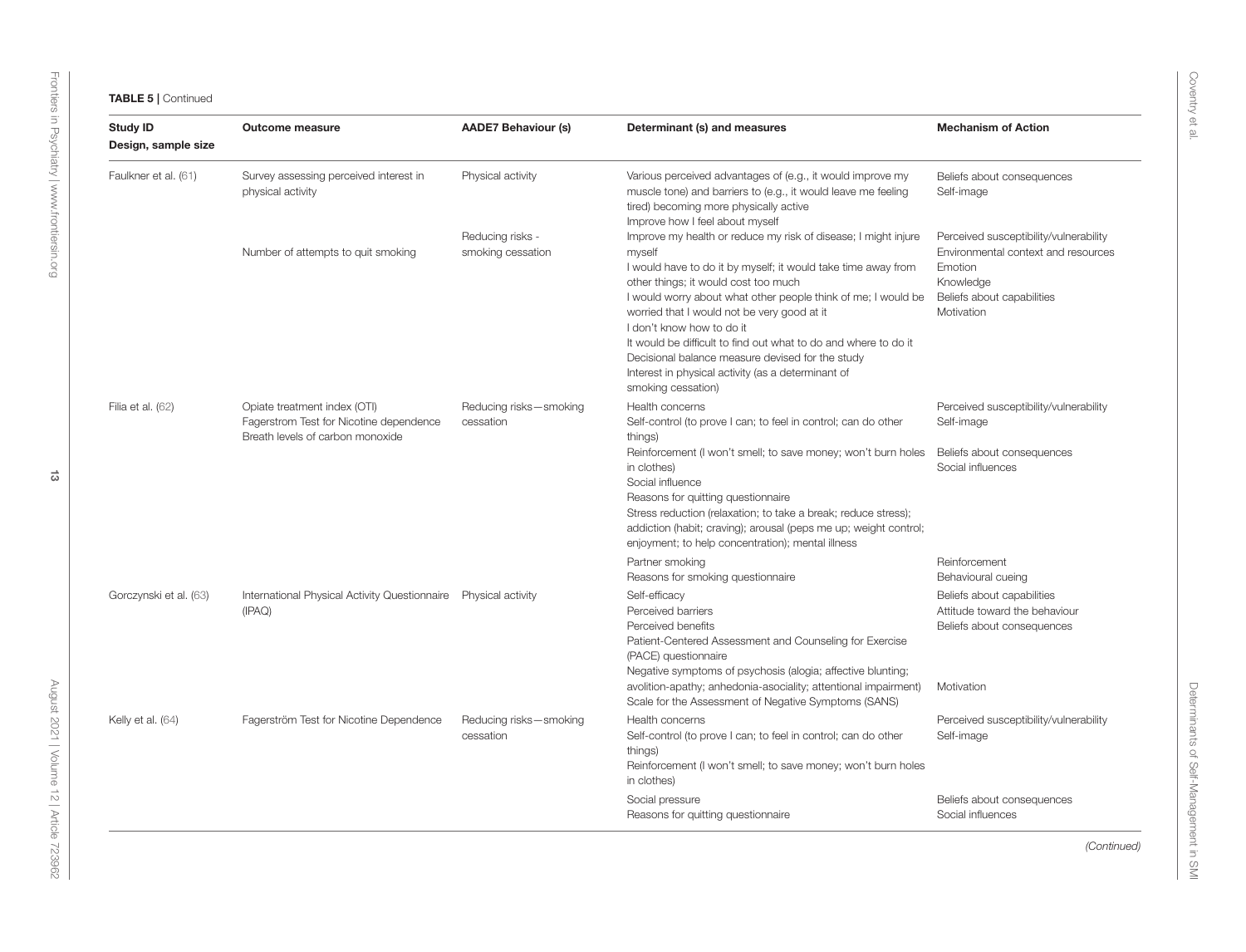| <b>Study ID</b><br>Design, sample size | <b>Outcome measure</b>                                                                               | <b>AADE7 Behaviour (s)</b> | Determinant (s) and measures                                                                                                                                                                                                                                                                                          | <b>Mechanism of Action</b>                                                                                                                                                                                                                  |
|----------------------------------------|------------------------------------------------------------------------------------------------------|----------------------------|-----------------------------------------------------------------------------------------------------------------------------------------------------------------------------------------------------------------------------------------------------------------------------------------------------------------------|---------------------------------------------------------------------------------------------------------------------------------------------------------------------------------------------------------------------------------------------|
| Klingaman et al. (65)                  | MOVE!23, a multidimensional assessment of Physical activity<br>factors related to weight management. | Diet                       | Eating from restaurants/convenience stores/vending machines;<br>too much high calorie food at home/work; too little time to<br>prepare and eat healthy food; too little money to buy healthy<br>food; job/work schedule; no place to walk/be active; no<br>transportation; lack of support/encouragement              |                                                                                                                                                                                                                                             |
|                                        |                                                                                                      |                            | Feeling hungry much of the time; too tired<br>Used to eating a certain way<br>Stress/depression<br>Being with others who overeat<br>Safety concerns<br>Do not like the behaviour<br>Daily routines<br>"MOVE!23," a multidimensional assessment of factors related<br>to weight management                             | Environmental context and resources<br>Motivation<br>Behavioural regulation<br>Emotion<br>Subjective norms<br>Perceived susceptibility/vulnerability<br>Attitude toward the behaviour<br>Behavioural cueing                                 |
| Kreyenbuhl et al. (66)                 | <b>Brief Medication Questionnaire</b>                                                                | Medication adherence       | Motivation barrier (how well does your diabetes medication<br>work for you?)<br>Recall barrier<br>Access barrier<br><b>Brief Medication Questionnaire</b><br>Beliefs about the necessity of diabetes medications for<br>controlling the illness; concerns about the adverse<br>consequences of taking the medications | Beliefs about consequences<br>Memory, attention, and decision<br>processes<br>Environmental context and resources                                                                                                                           |
|                                        |                                                                                                      |                            | Beliefs about Medication Questionnaire: Specific Version<br>(BMQ-Specific)<br>HbA1c                                                                                                                                                                                                                                   | Beliefs about consequences<br><b>Behavioural Regulation</b>                                                                                                                                                                                 |
| Matthews et al. (67)                   | 3Q physical activity assessment                                                                      | Physical activity          | Environmental resources<br>Motivation and goals<br>Beliefs about capabilities<br>Knowledge<br><b>Skills</b><br>Emotion<br>Social influences<br>Beliefs about the consequences<br>Action planning<br>Coping planning<br>Goal conflict<br>The Determinants of Physical Activity Questionnaire (DPAQ)                    | Environmental context and resources<br>Motivation, Goals<br>Beliefs about capabilities<br>Knowledge<br><b>Skills</b><br>Emotion<br>Social influences<br>Beliefs about consequences<br>Behavioural cueing<br>Behavioural regulation<br>Goals |
| Mishu et al. (68)<br>Cross-sectional   | Self-reported participation in regular physical Physical activity<br>activity                        |                            | Employment status<br>Self-rated health<br>Health problem limiting activity<br>Importance of maintaining healthy lifestyle                                                                                                                                                                                             | Environmental context and resources<br>Self-image<br>Beliefs about capabilities<br>Values                                                                                                                                                   |
|                                        |                                                                                                      |                            | Would like to take more exercise<br>Closing the Gap: The Lifestyle Health and Well-being<br>(HWB) survey                                                                                                                                                                                                              | Attitude toward the behaviour                                                                                                                                                                                                               |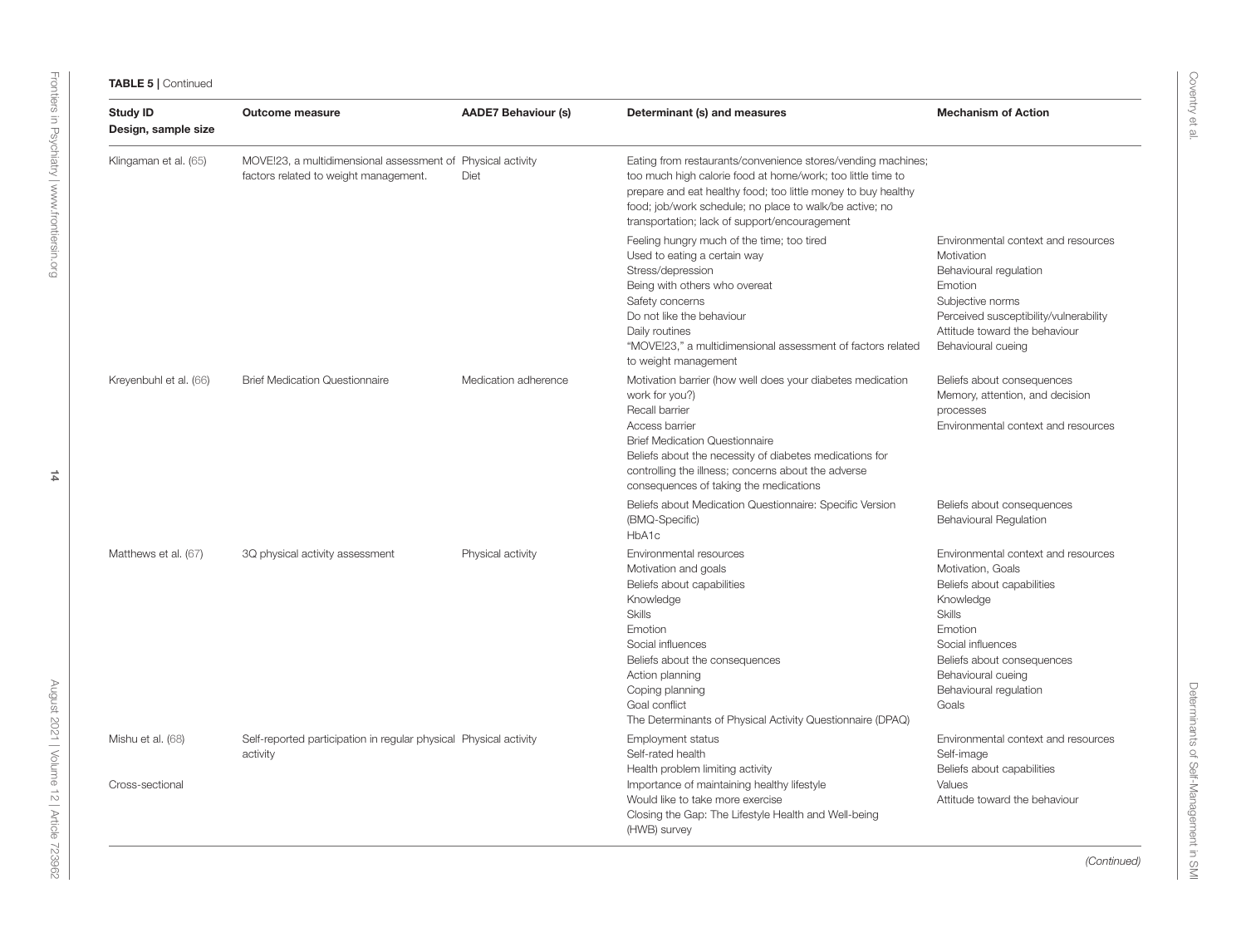| <b>Study ID</b><br>Design, sample size | Outcome measure                                             | <b>AADE7 Behaviour (s)</b>                             | Determinant (s) and measures                                                        | <b>Mechanism of Action</b>              |
|----------------------------------------|-------------------------------------------------------------|--------------------------------------------------------|-------------------------------------------------------------------------------------|-----------------------------------------|
| Mulligan et al. (69)                   | Summary of Diabetes Self-Care Activities<br>(SDSCA)         | Control-self-monitoring of<br>blood glucose            | Psychological distress<br>CORE-10                                                   | Emotion                                 |
| Cross-sectional                        |                                                             | Medication adherence                                   |                                                                                     | Knowledge                               |
|                                        |                                                             | General diet                                           | Knowledge                                                                           | <b>Skills</b>                           |
|                                        |                                                             | Specific diet (eating fruit and                        | <b>Skills</b>                                                                       | Social/Professional role and identity   |
|                                        |                                                             | vegetables and high fat foods)                         | Social/professional role and identity                                               | Beliefs about capabilities              |
|                                        |                                                             | Physical activity                                      | Beliefs about capabilities; most difficult self-management                          | Optimism                                |
|                                        |                                                             | Reducing risks-checking                                | behaviour                                                                           | Beliefs about consequences              |
|                                        |                                                             | feet; smoking                                          | Optimism                                                                            | Reinforcement                           |
|                                        |                                                             |                                                        | Beliefs about consequences                                                          | Intention                               |
|                                        |                                                             |                                                        | Reinforcement                                                                       | Goals                                   |
|                                        |                                                             |                                                        | Intentions                                                                          | Memory, attention an decision processes |
|                                        |                                                             |                                                        | Goals                                                                               | Environmental context and resources     |
|                                        |                                                             |                                                        | Memory, attention and decision processes                                            | Social influences                       |
|                                        |                                                             |                                                        | Environmental context and resources; employment status                              | Emotion                                 |
|                                        |                                                             |                                                        | Social influences                                                                   | Behavioural regulation                  |
|                                        |                                                             |                                                        | Emotion                                                                             |                                         |
|                                        |                                                             |                                                        | Behavioural regulation<br>Questionnaire based on the Theoretical Domains            |                                         |
|                                        |                                                             |                                                        | Framework (TDF)                                                                     |                                         |
| Muralidharan et al. (70)               | "MOVE!23," a multidimensional assessment  Physical activity |                                                        | Physical health barriers                                                            | Beliefs about capabilities              |
|                                        | of factors related to weight management                     |                                                        | Too little money; lack of support/encouragement; too little time;                   |                                         |
| Cross-sectional                        |                                                             |                                                        | job/work schedule; no transportation; no place to walk/be                           | Environmental context and resources     |
|                                        |                                                             |                                                        | active                                                                              | Motivation                              |
|                                        |                                                             |                                                        | Too tired                                                                           | Emotion                                 |
|                                        |                                                             |                                                        | Stress/depression                                                                   | Perceived susceptibility/vulnerability  |
|                                        |                                                             |                                                        | Safety concerns                                                                     | Attitude toward the behaviour           |
|                                        |                                                             |                                                        | Do not like the behaviour                                                           | Behavioural cueing                      |
|                                        |                                                             |                                                        | Daily routines                                                                      |                                         |
|                                        |                                                             |                                                        | "MOVE!23," a multidimensional assessment of factors related<br>to weight management |                                         |
| Ogawa et al. (71)                      | Summary of Diabetes Self-Care Activities                    | Physical activity                                      | Symptom severity                                                                    | Emotion                                 |
|                                        | Questionnaire-Japanese<br>version (SDSCA-J)                 | Medication adherence<br>Control - blood sugar testing; | Brief Psychiatric Rating Scale (BPRS)                                               |                                         |
|                                        |                                                             | foot care                                              |                                                                                     |                                         |
| Cross-sectional                        |                                                             |                                                        | Psychosocial functioning                                                            | <b>Skills</b>                           |
|                                        |                                                             |                                                        | Global Assessment of Functioning Scale (GAF)                                        |                                         |
|                                        | Food Frequency Questionnaire Based on                       | Diet                                                   | HbA1c                                                                               | Behavioural regulation                  |
|                                        | Food Groups (FFQg)                                          |                                                        | Most recent test in medical records                                                 |                                         |
| Peckham et al. (72)                    | Standardised interview about reasons for                    | Reducing risks-smoking                                 | Helps to cope with stress; helps to relax; bad for my health;                       |                                         |
|                                        | smoking and wanting to quit                                 | cessation                                              | makes me less fit; bad for the health of people near me; bad                        | Beliefs about consequences              |
| Cross-sectional                        |                                                             |                                                        | example for children; unpleasant for people near me; makes my                       |                                         |
|                                        |                                                             |                                                        | clothes and breath smell; I enjoy it; breaks up working time                        |                                         |

[Frontiers in Psychiatry](https://www.frontiersin.org/journals/psychiatry)| [www.frontiersin.org](https://www.frontiersin.org)

Frontiers in Psychiatry | www.frontiersin.org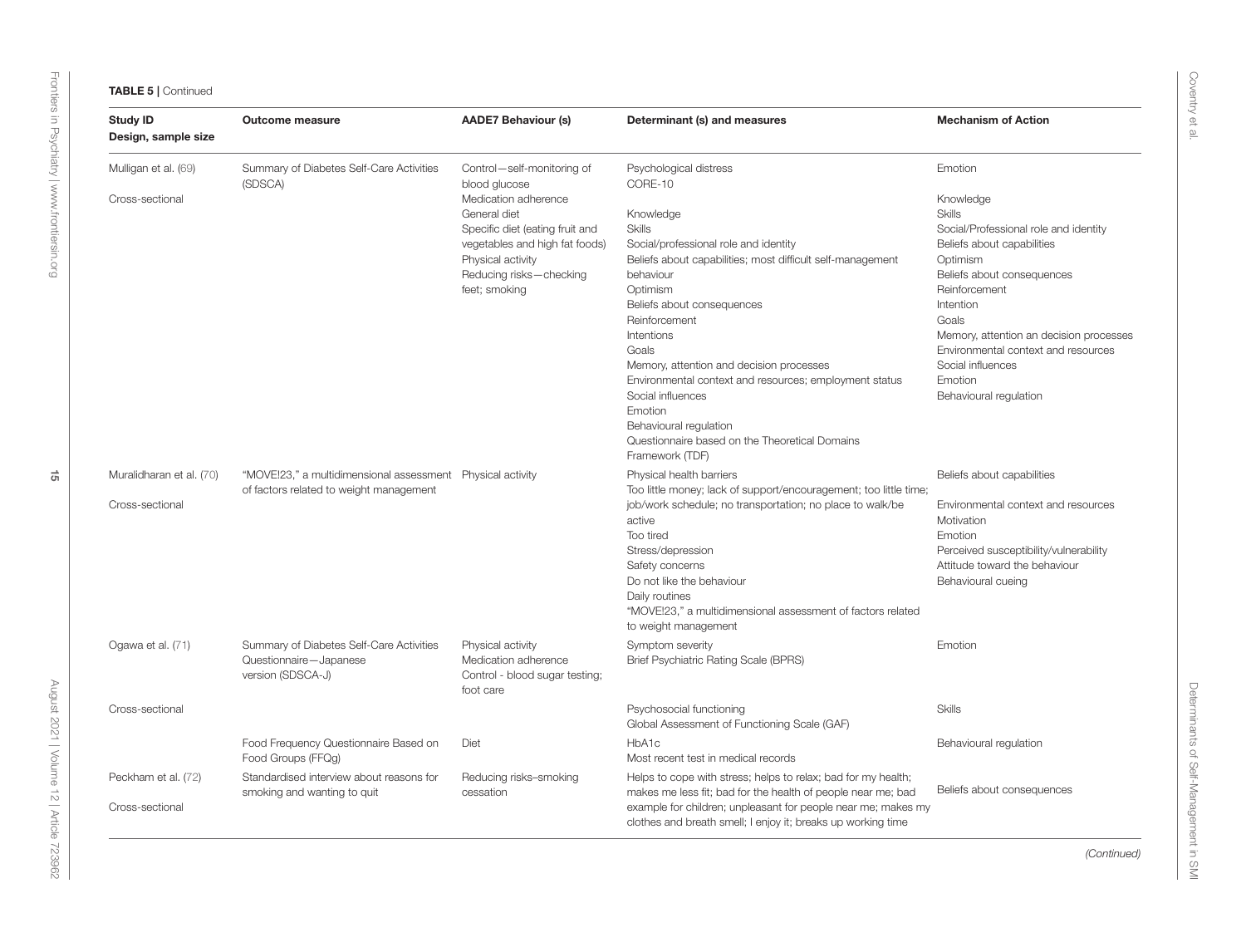| <b>Study ID</b><br>Design, sample size                                                 | <b>Outcome measure</b>                                                                                                                                                                | <b>AADE7 Behaviour (s)</b>                                            | Determinant (s) and measures                                                                                                                                                                                                                                                                                                                                                                                                                                                                                                                                                                | <b>Mechanism of Action</b>                                                                                                                                                   |
|----------------------------------------------------------------------------------------|---------------------------------------------------------------------------------------------------------------------------------------------------------------------------------------|-----------------------------------------------------------------------|---------------------------------------------------------------------------------------------------------------------------------------------------------------------------------------------------------------------------------------------------------------------------------------------------------------------------------------------------------------------------------------------------------------------------------------------------------------------------------------------------------------------------------------------------------------------------------------------|------------------------------------------------------------------------------------------------------------------------------------------------------------------------------|
|                                                                                        |                                                                                                                                                                                       |                                                                       | Something to do when bored<br>Stops withdrawal symptoms<br>Something to do with friends<br>Stops me putting on weight<br>I don't like feeling dependent on cigarettes<br>Expense<br>People around me disapprove<br>Standardised interview about reasons for smoking and wanting<br>to quit                                                                                                                                                                                                                                                                                                  | Behavioural cueing<br>Reinforcement<br>Social influences<br>Goals<br>Self-image<br>Environmental context and resources<br>Subjective norms                                   |
| Prochaska et al. (73)<br>Cross-sectional                                               | Survey developed for the study about<br>tobacco use, attempts to quit and<br>tobacco-related attitudes and intentions                                                                 | Reducing risks-smoking<br>cessation                                   | Gets in the way of living the life that I want<br>Stress; craving<br>Tobacco use by family and friends; support from family and<br>friends; encouragement from healthcare providers<br>Belief I can quit<br>Pleasure of behaviour; concerns it would make my mental<br>illness worse<br>To treat my mental illness; being in good mental health<br>Survey developed for the study about tobacco use, attempts to Motivation<br>quit and tobacco-related attitudes and intentions                                                                                                            | Goals<br>Emotion<br>Environmental context and resources<br>Beliefs about capabilities<br>Beliefs about consequences                                                          |
| Romain and Abdel-Baki<br>(74)<br>Cross-sectional                                       | Global Physical Activity Questionnaire                                                                                                                                                | Physical activity                                                     | Self-efficacy<br>French translation of a scale developed by Bandura (83)<br>Perceived advantages and inconveniences of the behaviour<br>Decisional Balance Scale for Exercise                                                                                                                                                                                                                                                                                                                                                                                                               | Beliefs about capabilities<br>Beliefs about consequences                                                                                                                     |
| Roosenschoon et al. (75)<br>Cross-sectional<br>Shor and Shalev (76)<br>Cross-sectional | Single item from Addiction Severity Index<br>(ASI)<br>Scales designed to measure participants'<br>perception of the barriers to and benefits of<br>involvement in physical activities | Reducing risks-problems with<br>alcohol/drug use<br>Physical activity | Social support<br>Multidimensional Scale of Perceived Social Support (MSPSS)<br>Knowledge<br>Accessibility<br>Thoughts that the behaviour will not improve the person's<br>condition; fear that the behaviour will have a negative effect on<br>one's health; improvement of mental health and health<br>Improvement of feelings about body<br>Side effects of psychiatric medications; weight and associated<br>co-morbid health problems<br>Mental health<br>Scales designed to measure participants' perception of the<br>barriers to and benefits of involvement in physical activities | Environmental context and resources<br>Knowledge<br>Environmental context and resources<br>Beliefs about consequences<br>Self-image<br>Beliefs about capabilities<br>Emotion |
|                                                                                        |                                                                                                                                                                                       |                                                                       |                                                                                                                                                                                                                                                                                                                                                                                                                                                                                                                                                                                             | (Continued)                                                                                                                                                                  |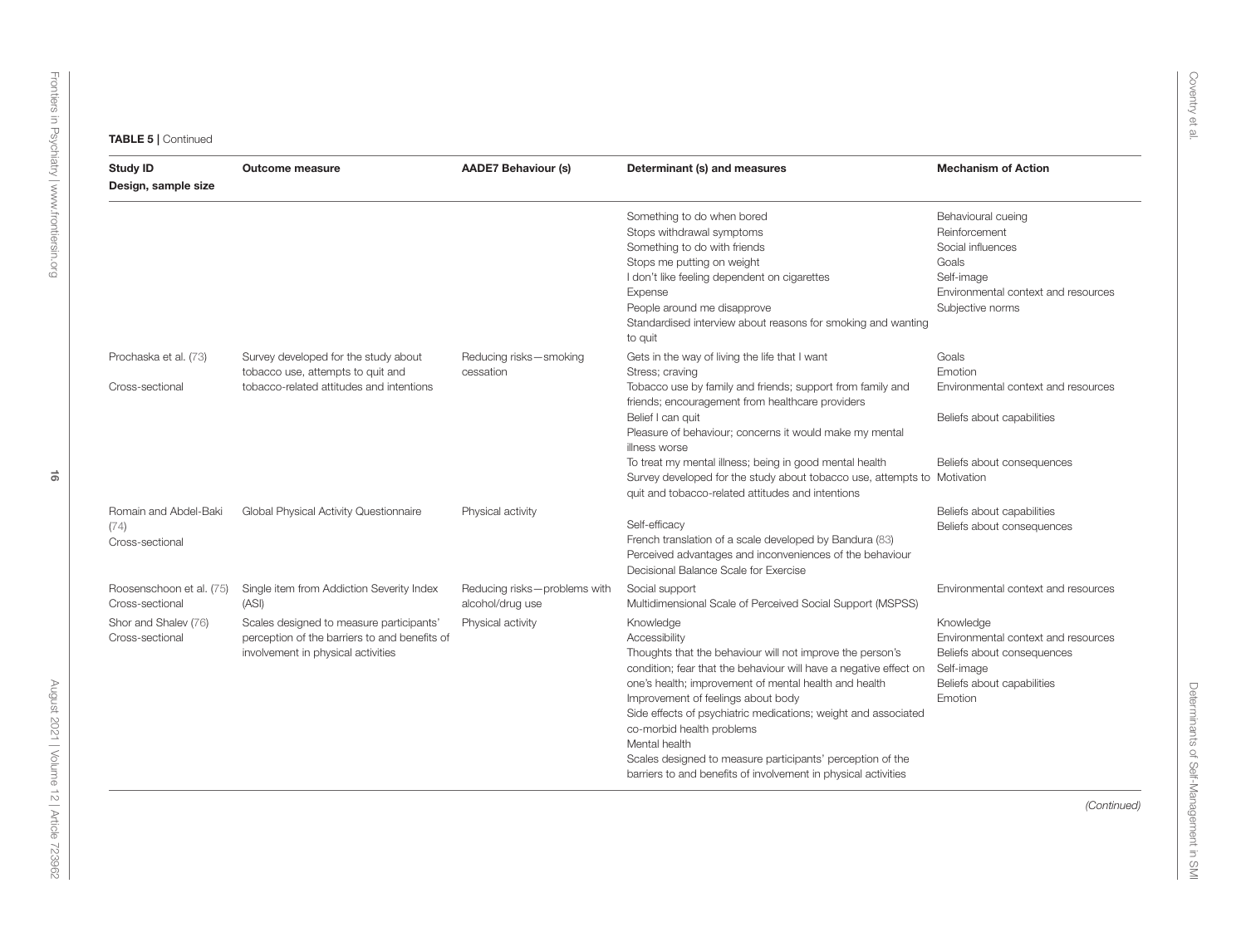| <b>Study ID</b><br>Design, sample size      | <b>Outcome measure</b>                                                                                                                                                                                                     | <b>AADE7 Behaviour (s)</b> | Determinant (s) and measures                                                                                                                                                                                                                                                                                                                                                                                                                                                                       | <b>Mechanism of Action</b>                                                                                                           |
|---------------------------------------------|----------------------------------------------------------------------------------------------------------------------------------------------------------------------------------------------------------------------------|----------------------------|----------------------------------------------------------------------------------------------------------------------------------------------------------------------------------------------------------------------------------------------------------------------------------------------------------------------------------------------------------------------------------------------------------------------------------------------------------------------------------------------------|--------------------------------------------------------------------------------------------------------------------------------------|
| Spivak et al. (77)<br>Cross-sectional       | Delays in seeking medical care over the past Reducing risks-seeking<br>12-month period were assessed by using<br>professional help<br>seven items, five of which were derived from<br>the National Health Interview Survey |                            | Couldn't get through on the telephone; couldn't get an<br>appointment soon enough; once you get there you have to wait Subjective norms<br>too long to see a doctor; the (clinic/doctor's) office wasn't open<br>when I could get there; didn't have transportation; did not have<br>health insurance or could not afford to receive care<br>Concerns about being treated differently because of mental<br>illness<br>Questions partly derived from the National Health<br><b>Interview Survey</b> | Environmental context and resources                                                                                                  |
| Twyford and Lusher (78)<br>Cross-sectional  | A questionnaire adapted from Godin and<br>Shephard's (84) Leisure-Time Activity<br>Questionnaire (GLTEQ)                                                                                                                   | Physical activity          | Behavioural beliefs<br>Attitudes<br>Subjective norms<br>Perceived behavioural control; Self-efficacy<br>Intention<br>A questionnaire adapted from Ajzen's (85) guide to constructing Environmental context and resources<br>a Theory of Planned Behaviour questionnaire<br>Living situation; employment status; health professional support                                                                                                                                                        | Beliefs about consequences<br>Attitude toward the behaviour<br>Subjective norms<br>Beliefs about capabilities<br>Intentions          |
| Vancampfort et al. (79)<br>Cross-sectional  | Behavioural Regulation in Exercise<br>Questionnaire 2 (BREQ-2)                                                                                                                                                             | Physical activity          | Amotivation<br>External regulation<br>Introjected regulation<br>Autonomous regulation<br>Behavioural Regulation in Exercise Questionnaire 2 (BREQ-2)                                                                                                                                                                                                                                                                                                                                               | Motivation<br>Social influences<br>Values<br>Reinforcement                                                                           |
| Vancampfort et al. (80)<br>Cross-sectional  | Patient-Centred Assessment and<br>Counseling for Exercise                                                                                                                                                                  | Physical activity          | Amotivation<br>External regulation<br>Introjected regulation<br>Autonomous regulation<br>Behavioural Regulation in Exercise Questionnaire 2 (BREQ-2)                                                                                                                                                                                                                                                                                                                                               | Motivation<br>Social influences<br>Values<br>Reinforcement                                                                           |
| Vermeulen et al. (81)<br>Prospective cohort | Composite International Diagnostic Interview Reducing risks-smoking<br>(CIDI)                                                                                                                                              | initiation and cessation   | Symptom frequency<br>Community Assessment of Psychotic Experience (CAPE)<br>Symptom severity<br><b>Emotional distress</b><br>Positive And Negative Syndrome Scale (PANSS)<br>Quality of life<br>WHO Quality of Life (WHOQOL) schedule                                                                                                                                                                                                                                                              | Motivation<br>Motivation<br>Emotion<br>Self-image                                                                                    |
| Zechner and Gill (82)<br>Cross-sectional    | International Physical Activity<br>Questionnaire-Short Form (IPAQ)                                                                                                                                                         | Physical activity          | Social support<br>Social Support for Exercise Scale<br>Self-efficacy<br>Self-efficacy for Exercise Scale<br>Outcome expectations<br>Outcome Expectations for Exercise Scale<br>Goal-setting, self-monitoring, problem solving<br><b>Exercise Goal-Setting Scale</b><br>Psychological distress due to psychiatric symptoms<br><b>Brief Symptom Inventory</b>                                                                                                                                        | Environmental context and resources<br>Beliefs about capabilities<br>Beliefs about consequences<br>Behavioural regulation<br>Emotion |

[Frontiers in Psychiatry](https://www.frontiersin.org/journals/psychiatry)| [www.frontiersin.org](https://www.frontiersin.org)

Frontiers in Psychiatry | www.frontiersin.org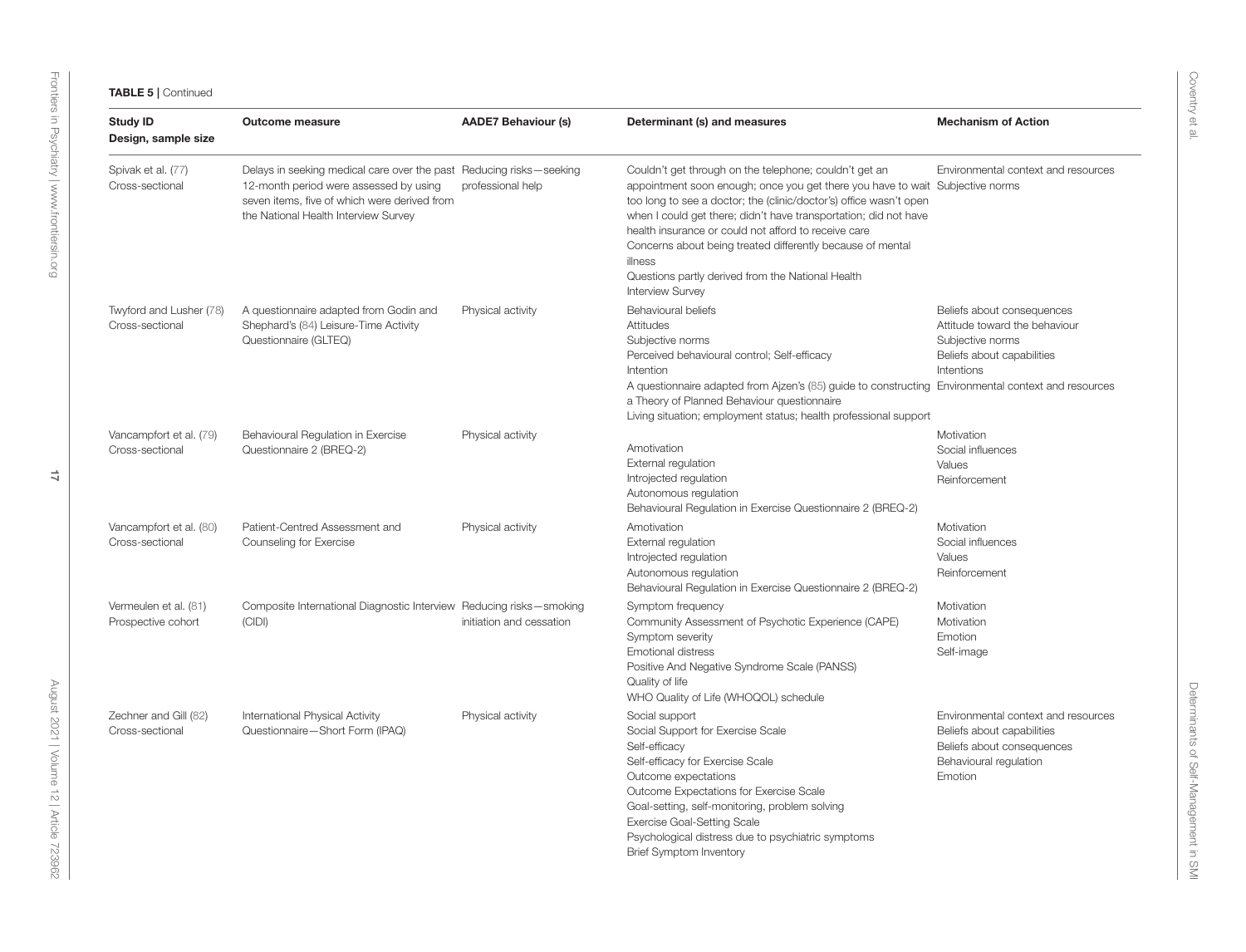<span id="page-17-0"></span>

|                                    | Method of selection of exposure (or comparison) group<br>Population  |                                                                                                                                                  |                                                                                                                                                  |                                                                                                                                                          |                                                                                                                                                 |                                                                      | Outcomes                                                                                                  |                                                          |                                                              |                                         |                                                                |                                                                                                                         | Analyses                                                           |                                                                                                                                                                         | Summary                                                                                                |                                                                |                                                                                                                                  |                                                                                       |                                                                                                                       |
|------------------------------------|----------------------------------------------------------------------|--------------------------------------------------------------------------------------------------------------------------------------------------|--------------------------------------------------------------------------------------------------------------------------------------------------|----------------------------------------------------------------------------------------------------------------------------------------------------------|-------------------------------------------------------------------------------------------------------------------------------------------------|----------------------------------------------------------------------|-----------------------------------------------------------------------------------------------------------|----------------------------------------------------------|--------------------------------------------------------------|-----------------------------------------|----------------------------------------------------------------|-------------------------------------------------------------------------------------------------------------------------|--------------------------------------------------------------------|-------------------------------------------------------------------------------------------------------------------------------------------------------------------------|--------------------------------------------------------------------------------------------------------|----------------------------------------------------------------|----------------------------------------------------------------------------------------------------------------------------------|---------------------------------------------------------------------------------------|-----------------------------------------------------------------------------------------------------------------------|
| References                         | $\frac{1}{8}$<br>믔<br>populatio<br>នី<br>1.1 Is the so<br>described? | ၉ ခ<br>ಹ<br>ō<br>画<br>ă<br>population<br>source pop<br>å.<br>ible<br>$\epsilon$<br>eligi<br>of<br>ative<br>£<br>S<br>area?<br>ē<br>$\frac{2}{1}$ | areas<br>or<br>ea?<br>靑<br>ected participants<br>jible population or a<br>eligible<br>g<br>$\frac{4}{3}$<br>٣<br>å<br>eser<br>$\frac{3}{2}$<br>ē | son)<br>compar<br>ed?<br>minimis<br>land<br>bias<br>ure<br>selection<br>exp<br>৳<br>g<br>ă<br>How<br>ā<br>Sele<br>훅<br>g<br>S<br>$\overline{\mathbf{2}}$ | variables<br><b>Janatory</b><br>basis?<br>expl<br>Ŗ<br>Ⴆ.<br>ction<br>š<br>꾿<br>sele<br>z<br>₽<br>$\boldsymbol{\varpi}$<br>등<br>Was<br>ᅙ<br>2.2 | $\overline{\mathbf{c}}$<br>vldabte<br>Ē<br>વ<br>ے<br>a<br>Was<br>2.3 | tors<br>fact<br>ding<br>8<br>likely<br>were likely<br>controlled?<br>well<br>and<br>2.4 How<br>identified | Š<br>£<br>S.<br>applicable<br>setting<br>the<br>ഛ<br>2.5 | edures<br>δ<br>and<br>outcon<br>å<br>3.1 Were t<br>reliable? | mplete?<br>۴<br>ᇹ<br>the<br>Were<br>3.2 | ssed?<br>8<br>com<br>ã<br>important<br>the<br>등<br>Were<br>3.3 | 르.<br>time<br>을<br>follow-<br>oups?<br>틈<br>similar<br>$\epsilon$<br>ë<br>a<br>ø<br>ă<br>£<br>Was<br>sure<br>exp<br>3.4 | $\frac{1}{2}$<br>ż<br>≗<br>ڡ<br>Was<br>mingful?<br>mea<br>LO<br>ത് | detect<br>ly powered to <b>c</b><br>exists)?<br>sufficiently p<br>fect (if one e:<br>fect<br>study<br>둠<br>vention<br>$\mathop{\mathsf{g}}$<br>Was<br>inter<br>4.1<br>高 | riables<br>π<br>anatory<br>multiple expla<br>in the analyses?<br>Were<br>idered<br>ē,<br>$\frac{2}{3}$ | ်ခဲ့<br>appropria<br>methods<br>analytical<br>£<br>Were<br>4.3 | ŏ<br>given<br>aningful?<br>sociation<br>e.<br>æ<br>ŏ<br>ā<br>pciatio<br>sion<br>preci<br>ဖ<br>the<br>ulable?<br>Was<br>$4.4$ ole | ತಿ<br>valid<br>nally<br>inter<br>£<br>study<br>£<br>$\ddot{q}$<br>5.1 Are<br>unbiased | 8<br>ទ្ល<br>£<br>ೆ<br>generalisable<br>valid)?<br>nally<br>exter<br>findings<br>(i.e.,<br>5.2 Are the<br>population ( |
| Arbour-Nicitopoulos et al.<br>(55) | $+$                                                                  | <b>NR</b>                                                                                                                                        | $^{+}$                                                                                                                                           | <b>NA</b>                                                                                                                                                | $^{++}$                                                                                                                                         | NA.                                                                  | $^+$                                                                                                      | $^{+}$                                                   | $^{++}$                                                      |                                         | <b>NA</b>                                                      | $\begin{array}{c} + \end{array}$                                                                                        | $^{++}$                                                            | <b>NA</b>                                                                                                                                                               | $^{++}$                                                                                                | $^{++}$                                                        | $^{++}$                                                                                                                          | $^{++}$                                                                               | $+$                                                                                                                   |
| Ashton et al. (56)                 | $^{++}$                                                              |                                                                                                                                                  |                                                                                                                                                  | <b>NA</b>                                                                                                                                                | $++$                                                                                                                                            | <b>NA</b>                                                            |                                                                                                           |                                                          |                                                              |                                         | <b>NA</b>                                                      | <b>NA</b>                                                                                                               | <b>NA</b>                                                          | <b>NA</b>                                                                                                                                                               |                                                                                                        |                                                                |                                                                                                                                  |                                                                                       |                                                                                                                       |
| Berti et al. (57)                  | $^{++}$                                                              | $^{++}$                                                                                                                                          | $^{+}$                                                                                                                                           | <b>NA</b>                                                                                                                                                | $\! + \!\!\!\!$                                                                                                                                 | <b>NA</b>                                                            | $\sim$                                                                                                    | $\ddot{}$                                                |                                                              | <b>NR</b>                               | <b>NA</b>                                                      | $_{\sf NA}$                                                                                                             | <b>NA</b>                                                          | <b>NA</b>                                                                                                                                                               | $\ddot{}$                                                                                              | $\overline{+}$                                                 |                                                                                                                                  |                                                                                       | $^+$                                                                                                                  |
| Bezyak et al. (58)                 | $+$                                                                  | $\begin{array}{c} + \end{array}$                                                                                                                 | $^{+}$                                                                                                                                           | <b>NA</b>                                                                                                                                                | $++$                                                                                                                                            | <b>NA</b>                                                            | <b>NA</b>                                                                                                 |                                                          |                                                              | $+$                                     | <b>NA</b>                                                      | <b>NA</b>                                                                                                               | <b>NA</b>                                                          | <b>NA</b>                                                                                                                                                               |                                                                                                        |                                                                |                                                                                                                                  |                                                                                       | $^{+}$                                                                                                                |
| Campion et al. (59)                | $^{+}$                                                               |                                                                                                                                                  |                                                                                                                                                  | <b>NA</b>                                                                                                                                                | $++$                                                                                                                                            | <b>NA</b>                                                            | <b>NR</b>                                                                                                 | $\ddot{}$                                                |                                                              | <b>NR</b>                               | <b>NA</b>                                                      | <b>NA</b>                                                                                                               | <b>NA</b>                                                          | <b>NA</b>                                                                                                                                                               | $^{+}$                                                                                                 | <b>NR</b>                                                      |                                                                                                                                  |                                                                                       |                                                                                                                       |
| Dickerson et al. (60)              |                                                                      | $^{+}$                                                                                                                                           |                                                                                                                                                  | <b>NA</b>                                                                                                                                                | ÷                                                                                                                                               | NA.                                                                  | <b>College</b>                                                                                            | $^{+}$                                                   |                                                              | $^{+}$                                  | <b>NA</b>                                                      | <b>NA</b>                                                                                                               | NA.                                                                | <b>NA</b>                                                                                                                                                               |                                                                                                        |                                                                |                                                                                                                                  |                                                                                       | $^{+}$                                                                                                                |
| Faulkner et al. (61)               |                                                                      | $\overline{\phantom{a}}$                                                                                                                         |                                                                                                                                                  | <b>NA</b>                                                                                                                                                | $\overline{\phantom{0}}$                                                                                                                        | <b>NA</b>                                                            | $\overline{\phantom{a}}$                                                                                  | $\ddot{}$                                                |                                                              | $+$                                     | <b>NA</b>                                                      | <b>NA</b>                                                                                                               | <b>NA</b>                                                          | <b>NA</b>                                                                                                                                                               |                                                                                                        |                                                                |                                                                                                                                  |                                                                                       |                                                                                                                       |
| Filia et al. (62)                  |                                                                      | $+$                                                                                                                                              |                                                                                                                                                  | <b>NA</b>                                                                                                                                                | $^{+}$                                                                                                                                          | NA.                                                                  |                                                                                                           |                                                          |                                                              | $^{++}$                                 | <b>NA</b>                                                      | <b>NA</b>                                                                                                               | <b>NA</b>                                                          | <b>NA</b>                                                                                                                                                               |                                                                                                        |                                                                |                                                                                                                                  |                                                                                       |                                                                                                                       |
| Gorczynski et al. (63)             |                                                                      | <b>NR</b>                                                                                                                                        | <b>NR</b>                                                                                                                                        | <b>NA</b>                                                                                                                                                | $^{++}$                                                                                                                                         | NA.                                                                  | $^{+}$                                                                                                    |                                                          | $^{+}$                                                       | $^{++}$                                 | NA.                                                            | <b>NA</b>                                                                                                               | NA.                                                                | <b>NA</b>                                                                                                                                                               | $^{++}$                                                                                                | $^{+}$                                                         | $^{++}$                                                                                                                          | $^{++}$                                                                               |                                                                                                                       |
| Kelly et al. (64)                  | $\overline{+}$                                                       | $+$                                                                                                                                              | $\ddot{}$                                                                                                                                        | <b>NA</b>                                                                                                                                                | $^{+}$                                                                                                                                          | <b>NA</b>                                                            | $\overline{\phantom{a}}$                                                                                  | $\ddot{}$                                                | $\overline{\phantom{a}}$                                     | <b>NR</b>                               | <b>NA</b>                                                      | <b>NA</b>                                                                                                               | <b>NA</b>                                                          | <b>NA</b>                                                                                                                                                               | $\overline{\phantom{a}}$                                                                               | $\overline{\phantom{a}}$                                       | ÷                                                                                                                                | $\qquad \qquad -$                                                                     | $^{+}$                                                                                                                |
| Klingaman et al. (65)              |                                                                      |                                                                                                                                                  | $\ddot{}$                                                                                                                                        | <b>NA</b>                                                                                                                                                | NR                                                                                                                                              | NA.                                                                  | <b>NR</b>                                                                                                 |                                                          |                                                              |                                         | NA.                                                            | <b>NA</b>                                                                                                               | NA.                                                                | <b>NA</b>                                                                                                                                                               |                                                                                                        |                                                                |                                                                                                                                  |                                                                                       |                                                                                                                       |
| Kreyenbuhl et al. (66)             | $\overline{+}$                                                       | $\sim$                                                                                                                                           | $^{+}$                                                                                                                                           | <b>NA</b>                                                                                                                                                | $^{++}$                                                                                                                                         | <b>NA</b>                                                            | <b>NA</b>                                                                                                 |                                                          | <b>College</b>                                               | $++$                                    | <b>NA</b>                                                      | <b>NA</b>                                                                                                               | <b>NA</b>                                                          | <b>NA</b>                                                                                                                                                               | $^{++}$                                                                                                | $\overline{+}$                                                 | $^{++}$                                                                                                                          | $+$                                                                                   | $^{+}$                                                                                                                |
| Matthews et al., (67)              |                                                                      | $^{+}$                                                                                                                                           |                                                                                                                                                  | <b>NA</b>                                                                                                                                                | $^{++}$                                                                                                                                         | <b>NA</b>                                                            |                                                                                                           | $\ddot{}$                                                | $^{+}$                                                       | $^{++}$                                 | <b>NA</b>                                                      | <b>NA</b>                                                                                                               | <b>NA</b>                                                          | <b>NA</b>                                                                                                                                                               |                                                                                                        | $\overline{+}$                                                 |                                                                                                                                  |                                                                                       | $^{+}$                                                                                                                |
| Mishu et al. (68)                  |                                                                      | $^{+}$                                                                                                                                           | $\ddot{}$                                                                                                                                        | <b>NA</b>                                                                                                                                                | <b>NR</b>                                                                                                                                       | <b>NA</b>                                                            | ۰                                                                                                         | $+ +$                                                    |                                                              | ۰                                       | <b>NA</b>                                                      | <b>NA</b>                                                                                                               | <b>NA</b>                                                          | <b>NA</b>                                                                                                                                                               | $^{++}$                                                                                                | $\overline{+}$                                                 | $^{++}$                                                                                                                          |                                                                                       | $^{+}$                                                                                                                |
| Mulligan et al. (69)               | $\overline{+}$                                                       | $^{++}$                                                                                                                                          | $^{+}$                                                                                                                                           | <b>NA</b>                                                                                                                                                | $++$                                                                                                                                            | <b>NA</b>                                                            | $\overline{\phantom{a}}$                                                                                  | $++$                                                     |                                                              | $++$                                    | <b>NA</b>                                                      | <b>NA</b>                                                                                                               | <b>NA</b>                                                          | <b>NA</b>                                                                                                                                                               | $^{++}$                                                                                                | $^{+}$                                                         | $^{++}$                                                                                                                          | $\pm$                                                                                 | $^{+}$                                                                                                                |
| Muralidharan et al. (70)           |                                                                      | $^{+}$                                                                                                                                           | $\ddot{}$                                                                                                                                        | <b>NA</b>                                                                                                                                                | $^{+}$                                                                                                                                          | <b>NA</b>                                                            | <b>NA</b>                                                                                                 |                                                          |                                                              | $^{++}$                                 | <b>NA</b>                                                      | <b>NA</b>                                                                                                               | <b>NA</b>                                                          | <b>NA</b>                                                                                                                                                               | $^{+}$                                                                                                 |                                                                |                                                                                                                                  |                                                                                       | $^{+}$                                                                                                                |
| Ogawa et al. (71)                  |                                                                      | $^{+}$                                                                                                                                           | $^{+}$                                                                                                                                           | <b>NA</b>                                                                                                                                                | $^{+}$                                                                                                                                          | NA.                                                                  | $^{++}$                                                                                                   | $^{+}$                                                   | $^{+}$                                                       | $^{+}$                                  | <b>NA</b>                                                      | <b>NA</b>                                                                                                               | NA.                                                                | <b>NA</b>                                                                                                                                                               | $^{++}$                                                                                                | $^{++}$                                                        | $^{++}$                                                                                                                          | $^{++}$                                                                               | $^{+}$                                                                                                                |
| Peckham et al. (72)                | $\overline{+}$                                                       | $^{+}$                                                                                                                                           | $\ddot{}$                                                                                                                                        | <b>NA</b>                                                                                                                                                | <b>NR</b>                                                                                                                                       | <b>NA</b>                                                            | $\overline{\phantom{a}}$                                                                                  | $++$                                                     |                                                              |                                         | <b>NA</b>                                                      | <b>NA</b>                                                                                                               | <b>NA</b>                                                          | <b>NA</b>                                                                                                                                                               | $^{+}$                                                                                                 |                                                                | $\overline{\phantom{0}}$                                                                                                         |                                                                                       | $\ddot{}$                                                                                                             |
| Prochaska et al. (73)              | $^{+}$                                                               | $^+$                                                                                                                                             | $\ddot{}$                                                                                                                                        | <b>NA</b>                                                                                                                                                | $\equiv$                                                                                                                                        | NA.                                                                  | $\overline{a}$                                                                                            | $\ddot{}$                                                | ٠                                                            | $^{+}$                                  | <b>NA</b>                                                      | <b>NA</b>                                                                                                               | <b>NA</b>                                                          | <b>NA</b>                                                                                                                                                               |                                                                                                        |                                                                |                                                                                                                                  | L.                                                                                    | $^{+}$                                                                                                                |
| Romain and Abdel-Baki<br>(74)      | $\overline{\phantom{a}}$                                             | <b>NR</b>                                                                                                                                        | $^{+}$                                                                                                                                           | <b>NA</b>                                                                                                                                                | $++$                                                                                                                                            | NA                                                                   | <b>NA</b>                                                                                                 | $^{+}$                                                   | <b>NR</b>                                                    | $^{++}$                                 | <b>NA</b>                                                      | <b>NA</b>                                                                                                               | <b>NA</b>                                                          | <b>NA</b>                                                                                                                                                               | $++$                                                                                                   | $\overline{\phantom{a}}$                                       | $^{+}$                                                                                                                           | $\ddot{}$                                                                             | $\overline{\phantom{a}}$                                                                                              |
| Roosenschoon et al. (75)           | $\overline{1}$                                                       | $^{+}$                                                                                                                                           | $^{+}$                                                                                                                                           | $\sf{NA}$                                                                                                                                                | $^{++}$                                                                                                                                         | <b>NA</b>                                                            |                                                                                                           | $^{+}$                                                   |                                                              | $++$                                    | <b>NA</b>                                                      | <b>NA</b>                                                                                                               | <b>NA</b>                                                          | <b>NA</b>                                                                                                                                                               | $^{+}$                                                                                                 | $^{+}$                                                         | $\ddot{+}$                                                                                                                       | $+$                                                                                   | $^{+}$                                                                                                                |
| Shor and Shalev (76)               | $\overline{+}$                                                       | $^{+}$                                                                                                                                           | $\hspace{0.1mm}-\hspace{0.1mm}$                                                                                                                  | <b>NA</b>                                                                                                                                                | $^{+}$                                                                                                                                          | <b>NA</b>                                                            | $\overline{\phantom{a}}$                                                                                  | $\ddot{}$                                                | $\overline{\phantom{a}}$                                     | $+$                                     | <b>NA</b>                                                      | <b>NA</b>                                                                                                               | <b>NA</b>                                                          | <b>NA</b>                                                                                                                                                               | $\overline{\phantom{a}}$                                                                               | $\overline{\phantom{0}}$                                       | $\, +$                                                                                                                           | $\qquad \qquad -$                                                                     | $\overline{\phantom{a}}$                                                                                              |
| Spivak et al. (77)                 |                                                                      | $+$                                                                                                                                              | $^{+}$                                                                                                                                           | <b>NA</b>                                                                                                                                                | NR                                                                                                                                              | NA.                                                                  | $^{++}$                                                                                                   |                                                          |                                                              | $+$                                     | NA.                                                            | <b>NA</b>                                                                                                               | NA.                                                                | NA.                                                                                                                                                                     | $^{++}$                                                                                                | $^{++}$                                                        | $^{++}$                                                                                                                          | $^{++}$                                                                               | $^+$                                                                                                                  |
| Twyford and Lusher (78)            | $\overline{+}$                                                       | $\sim$                                                                                                                                           |                                                                                                                                                  | <b>NA</b>                                                                                                                                                | $^{++}$                                                                                                                                         | <b>NA</b>                                                            | <b>NA</b>                                                                                                 | $+ +$                                                    | ۰                                                            | <b>NR</b>                               | <b>NA</b>                                                      | <b>NA</b>                                                                                                               | <b>NA</b>                                                          | <b>NA</b>                                                                                                                                                               | $^{++}$                                                                                                | ۰                                                              | $^{+}$                                                                                                                           | $+$                                                                                   | $\sim$                                                                                                                |
| Vancampfort et al. (79)            | $\overline{+}$                                                       | $\overline{+}$                                                                                                                                   | <b>NR</b>                                                                                                                                        | <b>NA</b>                                                                                                                                                | $++$                                                                                                                                            | <b>NA</b>                                                            | <b>NA</b>                                                                                                 | $^{+}$                                                   |                                                              | $^{++}$                                 | <b>NA</b>                                                      | <b>NA</b>                                                                                                               | <b>NA</b>                                                          | <b>NA</b>                                                                                                                                                               |                                                                                                        |                                                                |                                                                                                                                  |                                                                                       | $^{+}$                                                                                                                |
| Vancampfort et al. (80)            |                                                                      | $^{+}$                                                                                                                                           | $\ddot{}$                                                                                                                                        | <b>NA</b>                                                                                                                                                | $^{++}$                                                                                                                                         | <b>NA</b>                                                            | ÷                                                                                                         | $\ddot{}$                                                | $^{+}$                                                       | $^{++}$                                 | <b>NA</b>                                                      | <b>NA</b>                                                                                                               | <b>NA</b>                                                          | <b>NA</b>                                                                                                                                                               | $^{+}$                                                                                                 | $++$                                                           | $^{++}$                                                                                                                          | $^{+}$                                                                                | $^{+}$                                                                                                                |
| Vermeulen et al. (81)              | $\overline{\phantom{0}}$                                             | $\begin{array}{c} + \end{array}$                                                                                                                 | $^{+}$                                                                                                                                           | <b>NA</b>                                                                                                                                                | $^{++}$                                                                                                                                         | <b>NA</b>                                                            | $^{++}$                                                                                                   | $^{+}$                                                   | $^{+}$                                                       | $^{+}$                                  | <b>NA</b>                                                      | $^{+}$                                                                                                                  | $+$                                                                | <b>NA</b>                                                                                                                                                               | $^{++}$                                                                                                | $+$                                                            | $^{++}$                                                                                                                          | $^{++}$                                                                               | $^{+}$                                                                                                                |
| Zechner and Gill (82)              |                                                                      |                                                                                                                                                  | <b>NR</b>                                                                                                                                        | <b>NA</b>                                                                                                                                                | $^{++}$                                                                                                                                         | <b>NA</b>                                                            | $^{+}$                                                                                                    |                                                          | $^{+}$                                                       |                                         | <b>NA</b>                                                      | <b>NA</b>                                                                                                               | <b>NA</b>                                                          | <b>NA</b>                                                                                                                                                               | $^{+}$                                                                                                 | $\overline{+}$                                                 | $+$                                                                                                                              | $^{+}$                                                                                | $^{+}$                                                                                                                |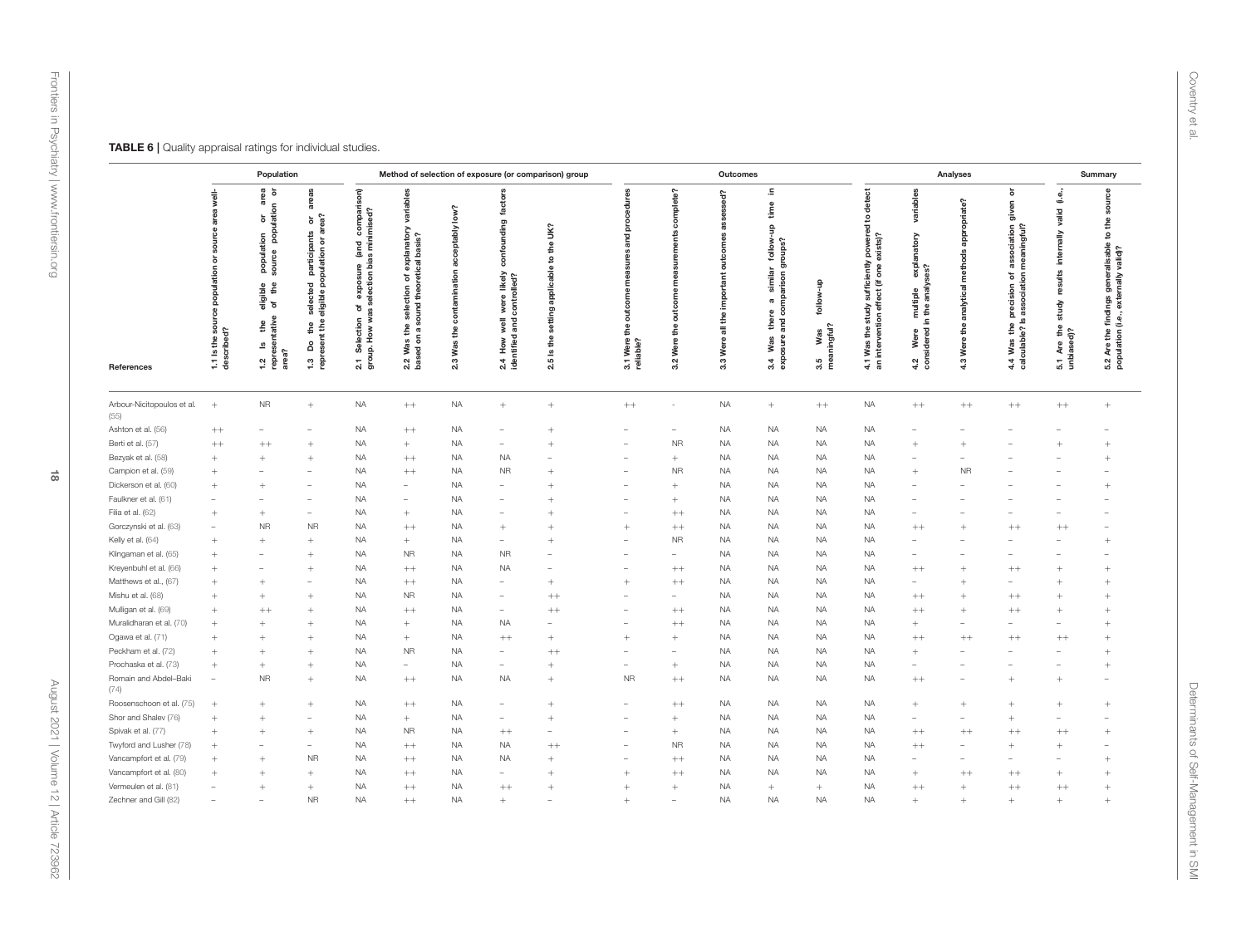| <b>IADLE I</b>   ASSOCIATIONS DELWEEN MECHANISMS-OPACTION AND AADL-I SEIPHANGGEMENT DENAVIOUS. |                                                                                                 |                          |                                                       |                                 |                                                                                                                    |                                 |
|------------------------------------------------------------------------------------------------|-------------------------------------------------------------------------------------------------|--------------------------|-------------------------------------------------------|---------------------------------|--------------------------------------------------------------------------------------------------------------------|---------------------------------|
| <b>COM-B: Mechanism of</b><br>Action                                                           | <b>Positive Association</b>                                                                     | Certainty of<br>evidence | <b>Negative Association</b>                           | <b>Certainty of</b><br>evidence | Inconclusive                                                                                                       | <b>Certainty of</b><br>evidence |
| <b>Capability</b>                                                                              |                                                                                                 |                          |                                                       |                                 |                                                                                                                    |                                 |
| Knowledge                                                                                      | Healthy eating (69)                                                                             | Moderate                 |                                                       |                                 | Being active (67)                                                                                                  | Moderate                        |
| Memory, attention, and<br>decision processes                                                   |                                                                                                 |                          | lealthy eating (69)                                   | Moderate                        |                                                                                                                    |                                 |
| Behavioural regulation                                                                         | Monitoring, problem<br>solving, being active<br>(82)                                            | Moderate                 | Healthy eating,<br>nonitoring (69)                    | Moderate                        | Being active (55, 67); taking<br>medications (66)                                                                  | Moderate                        |
| <b>Skills</b>                                                                                  |                                                                                                 |                          |                                                       |                                 | <b>Being active (67, 71);</b><br>Monitoring (69, 71); taking<br>medication, healthy eating,<br>reducing risks (71) | Moderate                        |
| <b>Opportunity</b>                                                                             |                                                                                                 |                          |                                                       |                                 |                                                                                                                    |                                 |
| Social influences                                                                              | Healthy eating, being<br>active (69)                                                            | Moderate                 |                                                       |                                 | Being active (67);<br>Monitoring, taking<br>medication, reducing risk<br>(69)                                      | Moderate                        |
| Environmental context<br>and resources                                                         | Being active (69, 82);<br>healthy eating, taking<br>medication<br>(69); reducing risk (75)      | Moderate                 | Being active (55)                                     | Moderate                        | Being active (67, 78);<br>Monitoring, reducing risks<br>(69)                                                       | Moderate                        |
| Behavioural cueing                                                                             |                                                                                                 |                          |                                                       |                                 | Being active (55, 67)                                                                                              | Moderate                        |
| <b>Motivation</b>                                                                              |                                                                                                 |                          |                                                       |                                 |                                                                                                                    |                                 |
| Reinforcement                                                                                  | Healthy eating, being<br>active (69)                                                            | Moderate                 |                                                       |                                 | Monitoring, taking<br>medication, reducing risks<br>(69)                                                           | Moderate                        |
| Emotion                                                                                        | Reducing risks<br>(69, 71, 81); being<br>active $(69, 82)$ ; healthy<br>eating, monitoring (69) | Moderate                 |                                                       |                                 | Being active (67)                                                                                                  | Moderate                        |
| Beliefs about capabilities                                                                     | Being active<br>(55, 58, 61, 63, 68, 69,<br>74, 78, 82); healthy<br>eating (69)                 | Moderate                 |                                                       |                                 | Being active (67)                                                                                                  | Moderate                        |
| Beliefs about                                                                                  | Being active                                                                                    | Low to                   |                                                       |                                 | Monitoring, taking                                                                                                 | Moderate                        |
| consequences                                                                                   | (58, 61, 67, 74, 78, 82);<br>healthy eating (69)                                                | Moderate                 |                                                       |                                 | medication, reducing risks<br>(69)                                                                                 |                                 |
| Motivation                                                                                     | Being active (67);<br>Reducing risks (61)                                                       | Low to<br>Moderate       | Being active (63)                                     | Moderate                        | Reducing risks (81)                                                                                                | Moderate                        |
| Intentions                                                                                     | Being active (69, 78);<br>healthy eating (69)                                                   | Moderate                 |                                                       |                                 | Monitoring; taking<br>medication; reducing risks<br>(69)                                                           | Moderate                        |
| Goals                                                                                          | Healthy eating (69);<br>being active (67, 69)                                                   | Moderate                 | aking medication,<br>nonitoring, reducing<br>sks (69) | Moderate                        |                                                                                                                    |                                 |
| Subjective norms                                                                               | Being active (78)                                                                               | Low                      |                                                       |                                 |                                                                                                                    |                                 |
| Attitude toward the<br>behaviour                                                               |                                                                                                 |                          | Being active (63)                                     | Moderate                        | Being active (68)                                                                                                  | Moderate                        |
| Self-image                                                                                     | Being active (61, 68)                                                                           | Low                      |                                                       |                                 | Reducing risks (81)                                                                                                | Moderate                        |
| Values                                                                                         | Being active (68)                                                                               | Moderate                 |                                                       |                                 |                                                                                                                    |                                 |
| Perceived<br>susceptibility/vulnerability                                                      | Being active, reducing<br>risks(61)                                                             | Very low                 |                                                       |                                 |                                                                                                                    |                                 |
| Optimism                                                                                       | Healthy eating (69)                                                                             | Moderate                 |                                                       |                                 | Being active, monitoring;<br>taking medication; reducing<br>risks (69)                                             | Moderate                        |
| Social/Professional Role<br>and Identity                                                       |                                                                                                 |                          |                                                       |                                 | Monitoring, healthy eating,<br>taking medication; being<br>active, reducing risks (69)                             | Moderate                        |

<span id="page-18-0"></span>TABLE 7 | Associations between mechanisms–of–action and AADE-7 self-management behaviours.

*Green highlighted text indicates a positive association between mechanism-of-action and self-management behaviour; red highlighted text indicates a negative association between mechanism-of-action and self-management behaviour; and amber highlighted text indicates that the evidence was inconclusive to determine an association between a mechanism-of-action and a self-management behaviour.*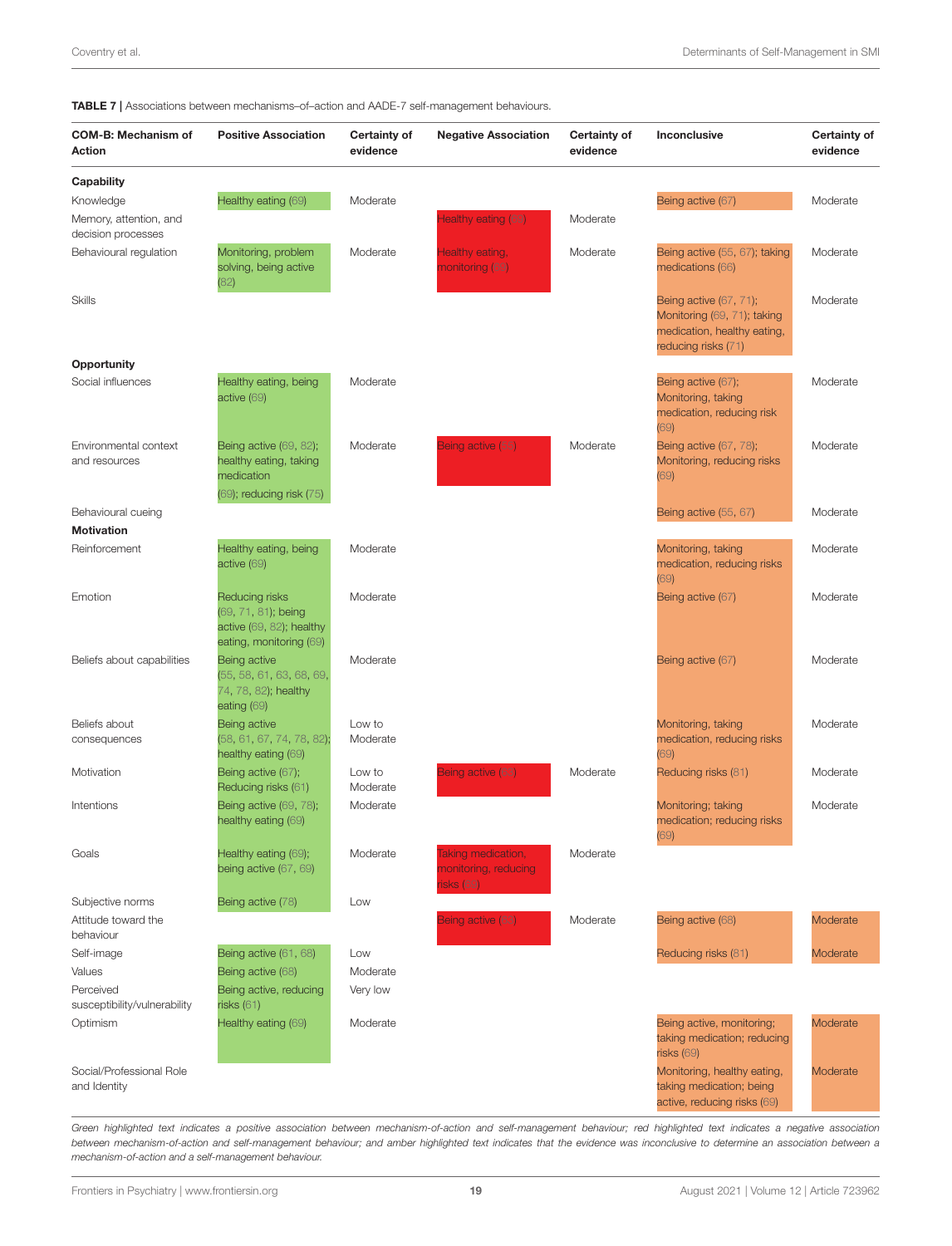study for reinforcement, emotion, beliefs about capabilities, beliefs about consequences, intentions, goals, and optimism [\(69\)](#page-24-17). This study also reported non-significant associations between healthy eating and social/professional role identity.

Evidence about the links between MoAs and monitoring was also drawn from the same cross-sectional study, but findings were equivocal. A positive significant association was reported for the link between emotion and monitoring, but no significant associations were observed for reinforcement, beliefs about consequences, intentions, goals, optimism, and social/professional role identity with this behaviour [\(69\)](#page-24-17).

The most evidence was observed for determinants of being active. Eleven MoAs were positively associated with being active across ten studies [\(55,](#page-24-23) [58,](#page-24-24) [61,](#page-24-21) [63,](#page-24-16) [67–](#page-24-25)[69,](#page-24-17) [74,](#page-24-28) [78,](#page-25-2) [82\)](#page-25-4). The most commonly reported MoAs were beliefs about capabilities (nine positive associations) and beliefs about consequences (six positive associations). Other commonly reported positive determinants of being active were emotion [\(69,](#page-24-17) [86\)](#page-25-17), intentions [\(69,](#page-24-17) [78\)](#page-25-2), and self-image [\(61,](#page-24-21) [68\)](#page-24-26). Positive associations with being active were also observed in relation to reinforcement and goals [\(67,](#page-24-25) [69\)](#page-24-17), subjective norms [\(78\)](#page-25-2), values [\(68\)](#page-24-26), and perceived susceptibility/vulnerability [\(61\)](#page-24-21). A negative association between motivation and attitudes toward the behaviour and being active was reported in one study [\(63\)](#page-24-16). Additionally a large UK study of people with mixed SMI reported no significant association between attitudes toward the behaviour and being active and [\(68\)](#page-24-26). There was similarly no evidence that social/professional role and identity was a significant determinant of being active [\(69\)](#page-24-17).

Two cross-sectional studies reported positive associations between emotion and reducing risks associated with smoking and diabetic foot problems [\(69,](#page-24-17) [71\)](#page-24-18), and one prospective cohort study reported positive associations between emotion and reducing risk of smoking [\(81\)](#page-25-5). Goals were negatively associated with reducing risks in one study [\(69\)](#page-24-17). Cross-sectional data from one study showed no significant association between reinforcement, beliefs about consequences, intention, optimism, and social/professional role identity and reducing risks behaviours [\(69\)](#page-24-17). Additionally longitudinal data from one prospective cohort study showed no significant association between motivation or self-image and reducing risks [\(87\)](#page-25-18).

No positive associations were reported for links between determinants of taking medications. All observations were drawn from one cross-sectional study [\(69\)](#page-24-17). Goals were negatively associated with taking diabetes medication. No significant associations were reported for reinforcement, beliefs about consequence, intentions, optimism, and social/professional role identity and taking medications.

There was no evidence found for links between AADE-7 self-management behaviours and these MoAs: norms, needs, social learning/imitation, feedback processes, and general attitudes/beliefs.

#### Summary of Findings for Motivation

The certainty of evidence for associations between MoAs and AADE-7 health behaviours within the Motivation domain was generally rated as moderate, but some evidence for positive associations was drawn from studies with low and very low ratings. The bulk of the evidence about determinants of behaviours was captured within this domain, with 44 links between four behaviours (healthy eating; being active; reducing risks; monitoring) and 11 MoAs being reported as positive. Results for being active and healthy eating clustered around beliefs about capabilities and beliefs about consequences. Goals and intentions were also linked three times with these behaviours. There was less inconclusive evidence within this domain with only four studies reporting no associations across four behaviours. Negative associations were reported for motivation (being active), goals (taking medication; monitoring; reducing risks, and attitude toward the behaviour (being active), but these findings were reported in just two studies.

## **DISCUSSION**

Using the novel MoA framework that comprehensively captures processes known to be associated with behaviour change, this review aimed to identify the determinants of self-management behaviours that underpin physical health in adults with SMI. The bulk of the evidence for associations between MoAs and selfmanagement behaviours clustered around the super-ordinate Motivation domain in the COM-B framework. This finding lends further empirical support to the proposition that Motivation (which includes reflective and automatic processes) sits at the centre of the COM-B model and mediates behaviour via Capability and Opportunity [\(88\)](#page-25-19). In keeping with the expert consensus exercise that mapped MoAs with behaviour change techniques [\(39\)](#page-24-0), our review showed that being active mostly operated through beliefs about capabilities and beliefs about consequences. This finding is also consistent with evidence that the COM-B constructs of psychological capability and reflective motivation predict moderate-to-vigorous physical activity in healthy adults [\(88\)](#page-25-19). Reflective motivation also underscores intentions, self-image, and perceived risk or perceived susceptibility which were also shown to be positively associated with being active in people with SMI alone and people with SMI and diabetes.

Outside of the capability and motivation constructs we also showed that environmental context and resources were important determinants of being active. Previous reviews have shown that lower self-efficacy and social isolation are correlated with lower physical activity participation in people with schizophrenia [\(89\)](#page-25-20) and bipolar disorder [\(90\)](#page-25-21). We found that physical activity in people with SMI is reported to be more frequent in those who are employed than unemployed. Social support from friends might also be important in promoting engagement with physical activity in people with SMI. However, access to employment and social support is likely to be closely linked with an individual's experience of SMI, as people who are experiencing low mood or acute psychosis [\(91\)](#page-25-22), and who do not adequately respond to treatment [\(92\)](#page-25-23), are less likely to access social support and employment [\(93\)](#page-25-24).

There was less evidence and less consistency across available evidence about determinants of other self-management behaviours. Ten MoAs were linked with healthy eating, but none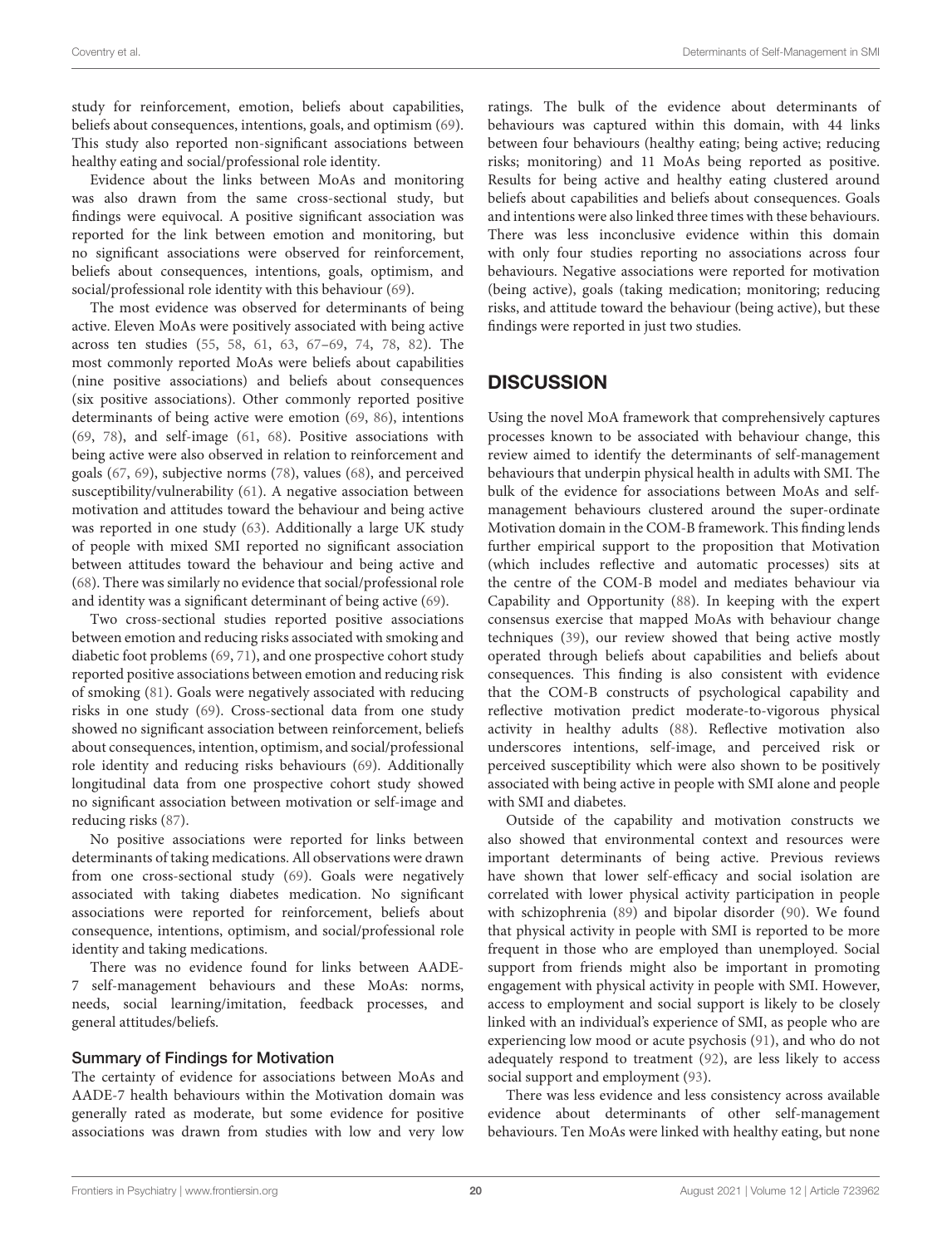were reported more than once. It is worth noting that memory, attention, and decision processes, and behavioural regulation were negatively associated with healthy eating in people with SMI and diabetes. Both these MoAs include higher level cognitive processing that some people with SMI might find challenging. Cognitive deficits associated with attention and working memory are considered a central feature of schizophrenia [\(94\)](#page-25-25). These deficits can make it difficult for people with schizophrenia to encode and arrange information, making self-evaluative tasks that require attention to multiple streams and sources of information and feedback difficult.

Reducing risks, monitoring, and taking medication are critical behaviours to self-managing long-term conditions, and this is especially the case in the context of SMI. We identified four studies of self-management in people with diabetes and SMI. Lower diabetes related distress was associated with less smoking and more frequent blood glucose monitoring among people with SMI and diabetes. People with SMI are three times as likely as the general population to smoke [\(95\)](#page-25-26) and are more likely to become nicotine dependent and develop smoking related illnesses [\(96\)](#page-25-27). Furthermore, people with SMI commonly hold the belief that smoking relieves their depression and anxiety [\(97\)](#page-25-28). There is good evidence that bespoke smoking cessation interventions that include behavioural support from mental health practitioners and pharmacological therapies can help people with SMI to quit smoking and that such approaches are not detrimental to mental health [\(98\)](#page-25-29). The role of emotion in determining engagement with self-management behaviours suggests that managing mood, and symptoms of SMI, could be important to successful behaviour change such as reducing risks of smoking. The prevalence of depression is about 40% in people with schizophrenia and is known to negatively affect quality of life, psychosocial functioning, and medication adherence [\(99\)](#page-25-30). A meta-analysis by Firth et al. of motivators and barriers to physical activity in SMI reported the most important motivators were losing weight, improving mood and reducing stress. It found barriers were related to mental health symptoms such as depression and stress [\(100\)](#page-25-31). The ability to self-manage emotional well-being is captured by the healthy coping behaviour in the AADE-7 framework. However, we did not identify any studies that measured associations between determinants and healthy coping, possibly because our focus was mainly on determinants of physical health behaviours. However, healthy coping may be an important determinant of physical health behaviours, as the revised version of the AADE-7 framework places healthy coping at the centre of this selfmanagement model on the basis that a positive attitude toward diabetes and self-management is critical to the mastery of the other six behaviours [\(48\)](#page-24-9). Additionally, qualitative research has highlighted that people with SMI use unhealthy coping strategies, such as smoking [\(101\)](#page-25-32), eating unhealthy foods [\(102\)](#page-25-33), drinking alcohol and using illicit substances [\(103\)](#page-25-34), to cope with the symptoms of mental illness [\(21\)](#page-23-16) Going forwards, there is scope to better understand how the promotion of healthy coping in people with SMI might underpin successful engagement with other AADE-7 self-management behaviours associated with good health outcomes.

We also did not identify much evidence about what determines medication taking, but there was some signal that environmental context in the form of access to health services might play an important role in driving this behaviour among people with SMI and diabetes. Adherence to oral hypoglycaemic medication is known to be higher among adults with diabetes who take three or more other medications and have more frequent physical health checks [\(104\)](#page-25-35). In the UK, primary care has been incentivised to offer physical health checks to people with SMI with the potential to improve the quality of care [\(105\)](#page-25-36). However, in recent years many of these physical health indicators have been removed and the impact of this on people with SMI is unknown [\(106\)](#page-25-37). Further research about which MoAs are likely to support people with SMI and long-term conditions to engage with health services is warranted. Here, the perspectives of health professionals and carers might be insightful as there may be some mechanisms that people with SMI are less likely to selfreport [\(107\)](#page-25-38). Furthermore, by focusing on evidence originating from people with SMI alone, the relationship between selfmanagement and the organisation and delivery of care may be overlooked [\(87\)](#page-25-18).

Despite there being good evidence for how health behaviour models might explain physical activity in the general population, few behaviour change interventions used in people with SMI are underpinned by theory. Only nine out of 32 studies included in a systematic review of behaviour change interventions to promote physical activity in people with SMI were based on theory [\(11\)](#page-23-6). Social cognitive theory and self-determination theory accounted for over half of those studies that did use theory. Furthermore, only three of the 11 studies that reported positive outcomes for physical activity used theory, drawing on social cognitive theory, and in particular self-efficacy theory, and acceptance and commitment theory. Self-efficacy and intention of physical activity have previously been shown to be a determinant of physical activity in people with SMI and depression [\(108\)](#page-25-39), but in people with schizophrenia alone there is no evidence that trans-theoretical model mediators of change, such as exercise self-efficacy, are predicative of physical activity [\(109\)](#page-25-40). Moreover, the majority of intervention studies that aim to increase physical activity in people with SMI have failed to target motivation for physical activity. Studies that have attempted to incorporate motivational techniques within interventions have observed no change in physical activity in people with SMI, pointing to the need for the systematic appraisal of the theoretical determinants of motivation for behaviour change in people with SMI [\(110\)](#page-25-41).

## Strengths and Limitations

A major strength of this systematic review is that it has operationalised the novel MoA framework using the COM-B model, possibly for the first time, to synthesise published evidence about links between determinants of self-management behaviours in people with SMI, including people with SMI and diabetes. The strengths of the MoA framework stem from the fact that it is based on the result of evidence synthesis and expert consensus, with a series of subsequent triangulation studies that sought to integrate the previous findings quantitatively and through expert consensus. This approach has resulted in evidence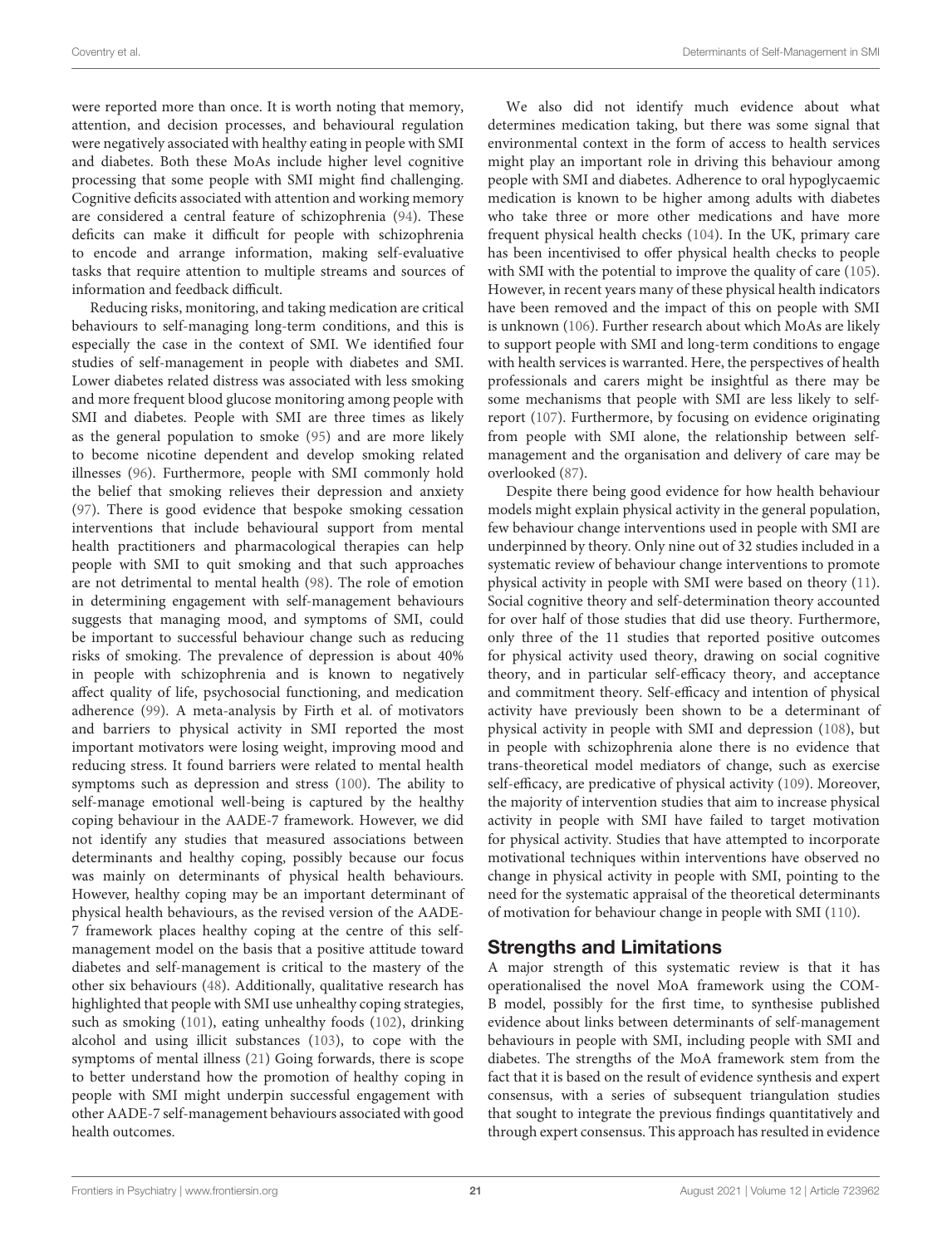that builds upon the previous BCT Taxonomy V1 [\(36\)](#page-23-31) and provides evidence of 1,456 BCT–MoA links, with the nature of the link (link/non-link/inconclusive) and type of evidence available in a heatmap format in the web-based Theory and Technique Tool [\(41\)](#page-24-2). This work is part of a broader effort toward an ontology of human behaviour change [\(111–](#page-25-42)[113\)](#page-26-0), that is extending into intervention source and intervention mode of delivery [\(114\)](#page-26-1). As such, the MoA Framework explicitly offers the benefits of an ontological approach that links intervention content to behaviour change techniques. This information is key for both systematic reviewers and intervention developers seeking to inform and or evaluate intervention development [\(43\)](#page-24-4). Our review identified evidence of associations between AADE-7 health behaviours and all 14 domains of the TDF, but we also found evidence of associations for seven additional determinants that have been proposed as part of the MoA framework. This expands the scope of mapping MoAs to BCTs to change target behaviours and affect clinical outcomes, thus supporting the utility of this extended framework over and above the TDF alone.

We did not find studies of people with other longterm conditions so we cannot be sure this evidence extends beyond diabetes. Methodological strengths of the review include independent assessment of study eligibility by two reviewers and checking of data extraction and quality appraisal by a second reviewer. We conducted comprehensive searches but it is possible some evidence was missed through exclusion of conference abstracts and dissertations and a top-up search was conducted in only two databases.

We did not rate quality of included studies based on sample size. Nor did we exclude studies that reported smaller sample sizes. There is little empirical evidence that sample size drives risk of bias and smaller studies can still make a significant contribution to innovative and translational research [\(115\)](#page-26-2). Our review aimed to identify all relevant evidence about the association between MoAs and physical health self-management behaviours, including from smaller studies. This approach offered greater opportunities to synthesise findings across multiple studies and minimised reporting bias about how associations between determinants and selfmanagement behaviours clustered around particular MoAs. Additionally, excluding studies with smaller samples might lose information about important sub-groups, including those with SMI and diabetes.

Using the MoA framework can make it difficult to maintain specificity in how determinants are identified, especially among those existing within broader domains such as environmental context and resources, with implications for the appropriateness of subsequent selection of behaviour change techniques. More descriptive and nuanced data about whether determinants acted as barriers or motivators could also have been lost through the methods used, pointing to the need for qualitative studies about drivers of self-management behaviours in people with SMI. Additionally, the framework does not describe relationships between mechanisms established by social cognition models of behaviour and behaviour change [\(116\)](#page-26-3). Hypothesised links, such as between perceptions, cues and intentions, can be overlooked by amalgamating theories into an integrative framework. However, MoAs are accessible to an interdisciplinary audience and can be organised using the COM-B system to aid understanding of their similarities and differences [\(33\)](#page-23-28). Nevertheless, use of the MoAs in conjunction with the COM-B system creates overlaps (such as motivation within motivation) and two MoAs (Social Learning/Imitation and Behavioural Cueing) belong to more than one of the three overarching COM-B domains. The new MoAs are less clearly specified and inclusive than MoAs that originated in the TDF, which might account for why the majority of evidence fell within domains that were previously captured by the TDF. Further specification of the MoAs, particularly those that were not previously described in the TDF and which have clear links to social cognition models would make coding and application of evidence arising from evidence synthesis more accessible and feasible. An additional limitation of the MoA framework is that it does not account for how symptoms and health status can impact on a person's ability to engage in behaviour change. Our review is therefore unable to discern how psychiatric symptoms might affect engagement in behaviour change interventions in people with SMI.

We assessed the strength and direction of associations using conventional measures of statistical significance for univariate analyses that assessed the relationship between MoAs and self-management behaviours. This approach might limit the robustness of the synthesis as tests of significance and non-significance are dependent on a range of factors such as sample size or quality which is not captured using these methods. Furthermore, many of the included studies had small sample sizes that precluded the use of multivariate regression analyses that would offer adjusted and more accurate assessments of predictors of self-management behaviours.

A further limitation of the review is that it included mainly moderate to low quality cross-sectional evidence that cannot attribute causality, but this was partly a result of excluding intervention studies to avoid including associations between determinants and behaviours that had been modified by behaviour change techniques. This approach effectively restricted the evidence base to single group cohort designs. Most of the included studies did not use valid measures of behaviour. This was especially true for physical activity. Only one study used an accelerometer to objectively measure activity but the small sample size precludes drawing firm conclusions. There were also studies which compared SMI groups to non-SMI control groups and only the SMI group data could be extracted from these studies. It was not always straightforward to extract and map behavioural determinants but mapping to MoAs was performed by researchers with past experience of applying the framework to evidence of behavioural determinants in SMI groups. We enhanced the internal validity of this process by consulting linked evidence, such as qualitative studies, to help pinpoint the most appropriate MoA, with a second reviewer checking all allocation of evidence to MoAs.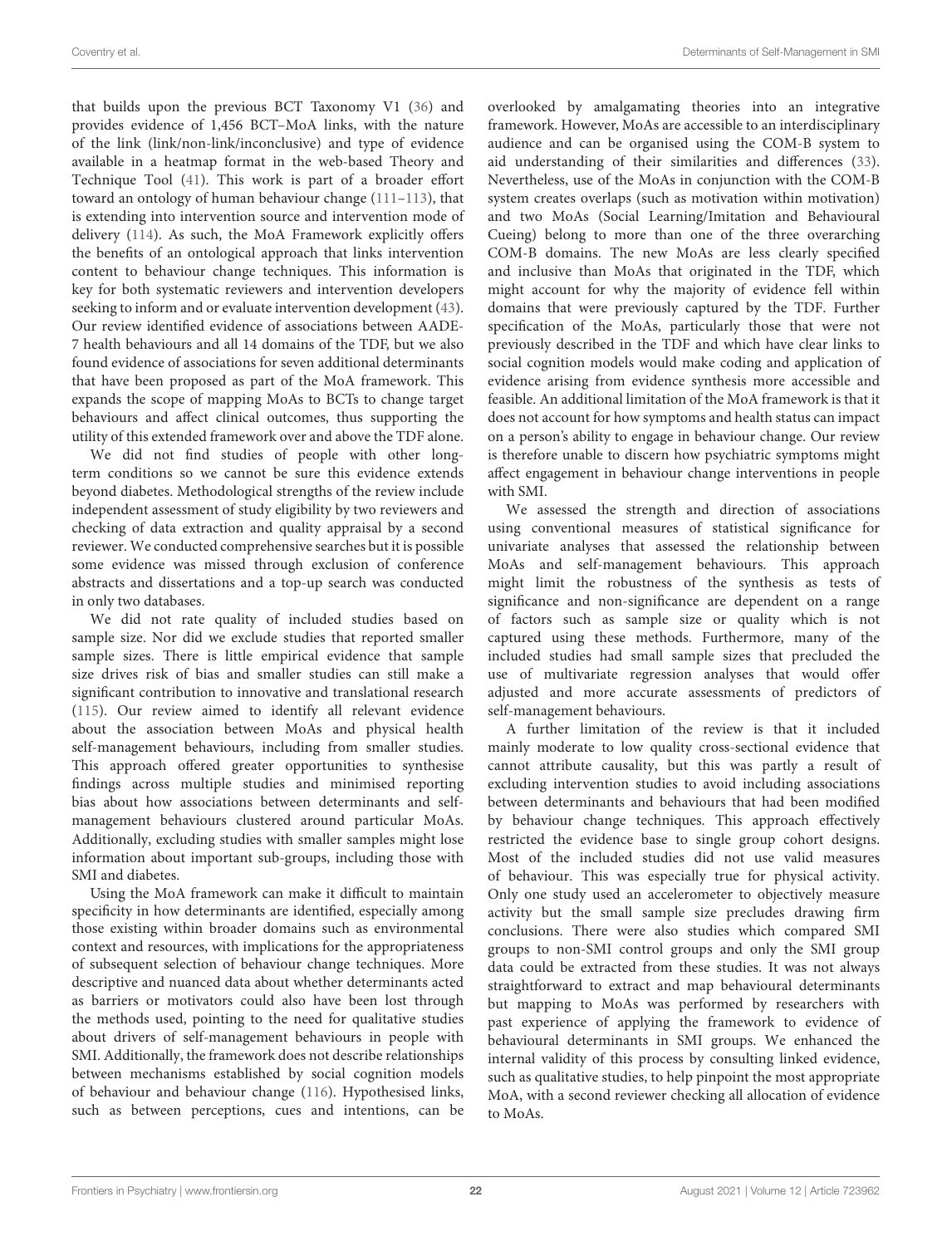## Implications for Research and Intervention Development

Our heat-map matrix of MoAs and self-management behaviours, organised under the broader COM-B model of behaviour change, allows for easier identification and possible adaptation of candidate behaviour change techniques using existing resources such as the online theory and techniques tool [\(117\)](#page-26-4). Using this tool, we can map MoAs that appear to be important determinants of health behaviours in people with SMI to BCTs with evidential links, thereby informing the next phase of work to develop interventions to support self-management of physical health in people with SMI. By way of example, beliefs about consequences, beliefs about capabilities, environmental resources and context, emotion, intention, and motivation were MoAs that were most commonly associated with AADE-7 health behaviours. Based on the theory and techniques tool these six MoAs are linked with 28 BCTs that are organised under 12 super ordinate categories in the Behaviour Change Taxonomy v1 [\(36\)](#page-23-31). Four of these BCTs are linked to more than one MoA suggesting that there are opportunities for targeting multiple MoAs with single BCTs.

Feedback and monitoring are among the BCTs linked to the MoAs that we identified as being associated with health behaviours under the Motivation domain of the COM-B. This finding tallies with the results of the STEPWISE process evaluation which showed that participants who wanted to lose weight wanted closer monitoring and healthcare professionals wanted to monitor weight outcomes too, but such a focus on monitoring lay outside the scope of the intervention. Going forwards, the advent of wearable technology to objectively measure physical activity, behaviour change applications for smartphones, and devices that allow continuous glucose monitoring are likely to transform the capacity of behaviour change interventions to facilitate monitoring. There is evidence that the use of wearable technology and digital applications are acceptable among adults who take part in facilitated and remotely delivered behaviour change interventions to reduce the risk of long-term conditions [\(118\)](#page-26-5). The relevance of such approaches is, however, untested in people with SMI and future trials are needed to assess feasibility and acceptability of the use of such technology in the delivery and assessment of behaviour change interventions in these populations.

## **CONCLUSION**

This review provides an evidential basis for the development of appropriate and theory-based behaviour change interventions for managing physical health in adults with SMI. We synthesised evidence about 21 determinants of physical

## **REFERENCES**

<span id="page-22-0"></span>1. Walker ER, McGee RE, Druss BG. Mortality in mental disorders and global disease burden implications: a systematic review and metaanalysis. JAMA Psychiatry. [\(2015\) 72:334–41. doi: 10.1001/jamapsychiatry.20](https://doi.org/10.1001/jamapsychiatry.2014.2502) 14.2502

health self-management behaviours known to be important in people with SMI and people with SMI and a long-term condition. Organisation of evidence within the MoA framework facilitates the identification of behaviour change techniques with hypothesised links to determinants. Many of these determinants overlap and stem from reflective and automatic motivational processes. Critical determinants for being active and healthy eating were beliefs about capabilities and beliefs about consequences. There was less evidence about what determines other self-management behaviours but emotion and environmental context and resources appear to be important determinants of reducing risks and taking medications. The next phase of research and development should involve drawing up a shortlist of candidate BCTs and the involvement of healthcare professionals and people with lived experience of SMI to support decisions about how they are delivered using methods such as expert consensus and co-design.

## DATA AVAILABILITY STATEMENT

The original contributions presented in the study are included in the article/**[Supplementary Material](#page-22-1)**, further inquiries can be directed to the corresponding author/s.

## AUTHOR CONTRIBUTIONS

NS, JT, PC, EP, IK, CK, SA, JW, and JL wrote the protocol. CK, JT, PC, SA, EP, JL, AB-K, BY, JBr, CC, and IK screened titles and abstracts. BY, AB-K, JBr, and CC screened full text records. CC, JBr, PC, AB-K, BY, and JT assessed quality of included studies. PC wrote the first complete draft of the manuscript. All authors edited the manuscript for substantive intellectual content.

## FUNDING

This paper reports work undertaken as part of DIAMONDS, which was funded by the National Institute for Health Research under its Programme Grants for Applied Research (project number RP-PG-1016-20003). PC was partly funded by the UK Research and Innovation Closing the Gap Network+ (ES/S004459/1) and the NIHR Applied Research Collaboration Yorkshire and Humber.

## SUPPLEMENTARY MATERIAL

<span id="page-22-1"></span>The Supplementary Material for this article can be found [online at: https://www.frontiersin.org/articles/10.3389/fpsyt.](https://www.frontiersin.org/articles/10.3389/fpsyt.2021.723962/full#supplementary-material) 2021.723962/full#supplementary-material

- 2. Chesney E, Goodwin GM, Fazel S. Risks of all-cause and suicide mortality in mental disorders: a meta-review. World Psychiatry. (2014) 13:153– 60. doi: [10.1002/wps.20128](https://doi.org/10.1002/wps.20128)
- 3. World Health Organization. Management of Physical Health Conditions in Adults With Severe Mental Disorders. Geneva: World Health Organization (2018).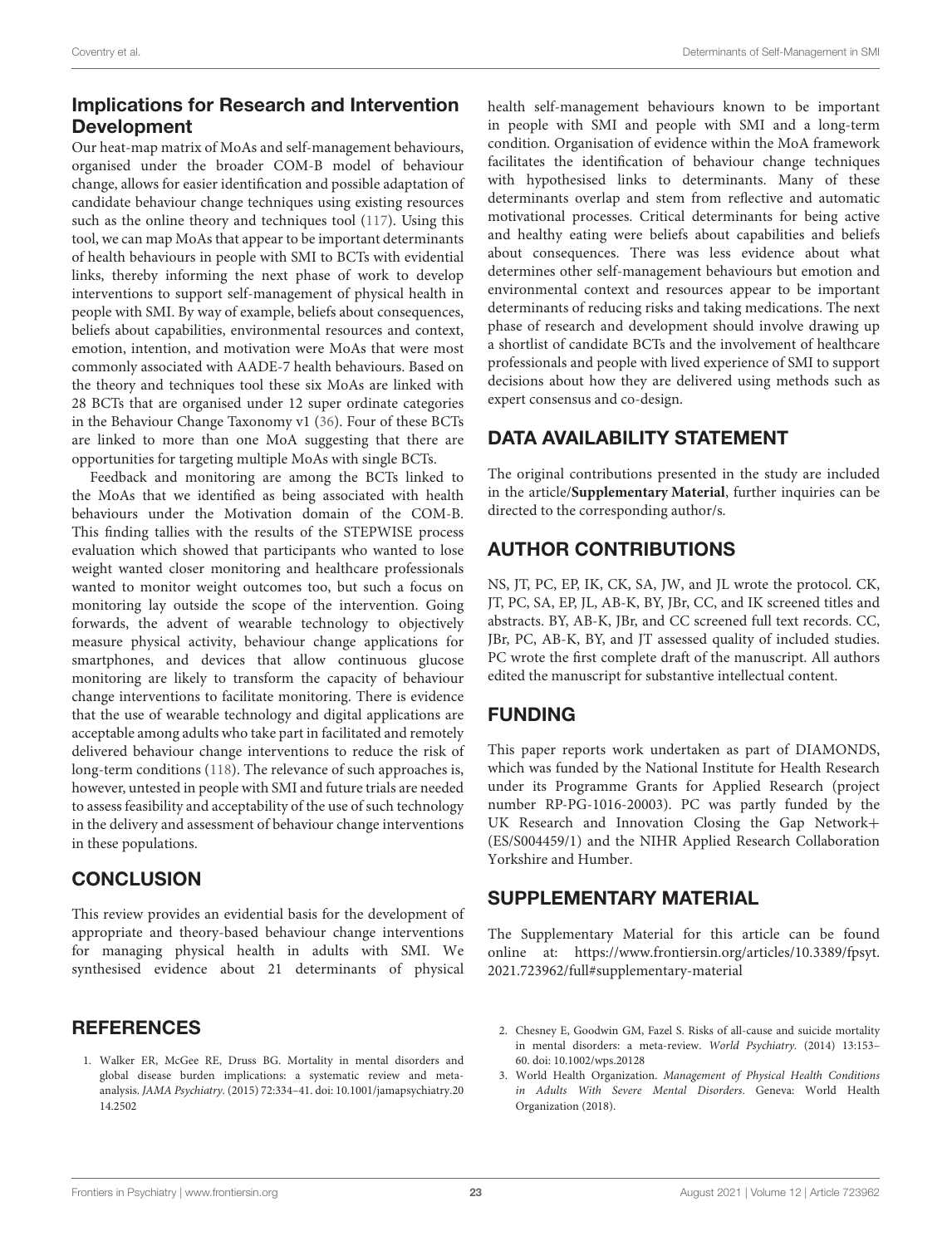- <span id="page-23-0"></span>4. NHS Digital. NHS Outcomes Framework Indicators. (2020). Available from: [https://digital.nhs.uk/data-and-information/publications/statistical/](https://digital.nhs.uk/data-and-information/publications/statistical/nhs-outcomes-framework/may-2020) [nhs-outcomes-framework/may-2020](https://digital.nhs.uk/data-and-information/publications/statistical/nhs-outcomes-framework/may-2020)
- <span id="page-23-1"></span>5. Hayes JF, Marston L, Walters K, King MB, Osborn DPJ. Mortality gap for people with bipolar disorder and schizophrenia: UK-based cohort study 2000–2014. Br J Psychiatry. (2017) 211:175–81. doi: [10.1192/bjp.bp.117.202606](https://doi.org/10.1192/bjp.bp.117.202606)
- <span id="page-23-2"></span>6. Correll CU, Solmi M, Veronese N, Bortolato B, Rosson S, Santonastaso P, et al. Prevalence, incidence and mortality from cardiovascular disease in patients with pooled and specific severe mental illness: a large-scale metaanalysis of 3,211,768 patients and 113,383,368 controls. World Psychiatry. (2017) 16:163–80. doi: [10.1002/wps.20420](https://doi.org/10.1002/wps.20420)
- 7. Vancampfort D, Wampers M, Mitchell AJ, Correll CU, De Herdt A, Probst M, et al. A meta-analysis of cardio-metabolic abnormalities in drug naive, first-episode and multi-episode patients with schizophrenia versus general population controls. World Psychiatry. (2013) 12:240– 50. doi: [10.1002/wps.20069](https://doi.org/10.1002/wps.20069)
- <span id="page-23-3"></span>8. De Hert M, Correll CU, Bobes J, Cetkovich-Bakmas M, Cohen D, Asai I, et al. Physical illness in patients with severe mental disorders. I. Prevalence, impact of medications and disparities in health care. World Psychiatry. (2011) 10:52–77. doi: [10.1002/j.2051-5545.2011.tb00014.x](https://doi.org/10.1002/j.2051-5545.2011.tb00014.x)
- <span id="page-23-4"></span>9. Allegrante JP, Wells MT, Peterson JC. Interventions to support behavioral self-management of chronic diseases. Annu Rev Public Health. (2019) 40:127–46. doi: [10.1146/annurev-publhealth-040218-044008](https://doi.org/10.1146/annurev-publhealth-040218-044008)
- <span id="page-23-5"></span>10. Firth J, Cotter J, Elliott R, French P, Yung AR. A systematic review and metaanalysis of exercise interventions in schizophrenia patients. Psychol Med. (2015) 45:1343–61. doi: [10.1017/S0033291714003110](https://doi.org/10.1017/S0033291714003110)
- <span id="page-23-6"></span>11. Ashdown-Franks G, Williams J, Vancampfort D, Firth J, Schuch F, Hubbard K, et al. Is it possible for people with severe mental illness to sit less and move more? A systematic review of interventions to increase physical activity or reduce sedentary behaviour. Schizophr Res. (2018) 202:3– 16. doi: [10.1016/j.schres.2018.06.058](https://doi.org/10.1016/j.schres.2018.06.058)
- <span id="page-23-7"></span>12. Naslund JA, Whiteman KL, McHugo GJ, Aschbrenner KA, Marsch LA, Bartels SJ. Lifestyle interventions for weight loss among overweight and obese adults with serious mental illness: a systematic review and meta-analysis. Gen Hosp Psychiatry. (2017) 47:83–102. doi: [10.1016/j.genhosppsych.2017.04.003](https://doi.org/10.1016/j.genhosppsych.2017.04.003)
- <span id="page-23-8"></span>13. Speyer H, Christian Brix Norgaard H, Birk M, Karlsen M, Storch Jakobsen A, Pedersen K, et al. The CHANGE trial: no superiority of lifestyle coaching plus care coordination plus treatment as usual compared to treatment as usual alone in reducing risk of cardiovascular disease in adults with schizophrenia spectrum disorders and abdominal obesity. World Psychiatry. (2016) 15:155– 65. doi: [10.1002/wps.20318](https://doi.org/10.1002/wps.20318)
- <span id="page-23-9"></span>14. Osborn D, Burton A, Hunter R, Marston L, Atkins L, Barnes T, et al. Clinical and cost-effectiveness of an intervention for reducing cholesterol and cardiovascular risk for people with severe mental illness in English primary care: a cluster randomised controlled trial. Lancet Psychiatry. (2018) 5:145–54. doi: [10.1016/S2215-0366\(18\)30007-5](https://doi.org/10.1016/S2215-0366(18)30007-5)
- <span id="page-23-10"></span>15. Holt RIG, Gossage-Worrall R, Hind D, Bradburn MJ, McCrone P, Morris T, et al. Structured lifestyle education for people with schizophrenia, schizoaffective disorder and first-episode psychosis (STEPWISE): randomised controlled trial. Br J Psychiatry. (2019) 214:63–73. doi: [10.1192/bjp.2018.167](https://doi.org/10.1192/bjp.2018.167)
- <span id="page-23-11"></span>16. Vancampfort D, Firth J, Schuch FB, Rosenbaum S, Mugisha J, Hallgren M, et al. Sedentary behavior and physical activity levels in people with schizophrenia, bipolar disorder and major depressive disorder: a global systematic review and meta-analysis. World Psychiatry. (2017) 16:308– 15. doi: [10.1002/wps.20458](https://doi.org/10.1002/wps.20458)
- <span id="page-23-12"></span>17. Dipasquale S, Pariante CM, Dazzan P, Aguglia E, McGuire P, Mondelli V. The dietary pattern of patients with schizophrenia: a systematic review. J Psychiatr Res. (2013) 47:197–207. doi: [10.1016/j.jpsychires.2012.10.005](https://doi.org/10.1016/j.jpsychires.2012.10.005)
- <span id="page-23-13"></span>18. Jackson JG, Diaz FJ, Lopez L, de Leon J. A combined analysis of worldwide studies demonstrates an association between bipolar disorder and tobacco smoking behaviors in adults. Bipolar Disord. (2015) 17:575– 97. doi: [10.1111/bdi.12319](https://doi.org/10.1111/bdi.12319)
- <span id="page-23-14"></span>19. Correll CU, Schooler NR. Negative symptoms in schizophrenia: a review and clinical guide for recognition, assessment, and treatment. Neuropsychiatr Dis Treat. (2020) 16:519–34. doi: [10.2147/NDT.S225643](https://doi.org/10.2147/NDT.S225643)
- <span id="page-23-15"></span>20. Storch Jakobsen A, Speyer H, Nørgaard HCB, Hjorthøj C, Krogh J, Mors O, et al. Associations between clinical and psychosocial factors and metabolic and cardiovascular risk factors in overweight patients with schizophrenia spectrum disorders – baseline and two-years findings from the CHANGE trial. Schizophr Res. (2018) 199:96–102. doi: [10.1016/j.schres.2018.02.047](https://doi.org/10.1016/j.schres.2018.02.047)
- <span id="page-23-16"></span>21. Wardig RE, Bachrach-Lindstrom M, Foldemo A, Lindstrom T, Hultsjo S. prerequisites for a healthy lifestyle-experiences of persons with psychosis. Issues Ment Health Nurs. (2013) 34:602–10. doi: [10.3109/01612840.2013.790525](https://doi.org/10.3109/01612840.2013.790525)
- <span id="page-23-17"></span>22. Bellass S, Lister J, Kitchen C, Kramer L, Alderson S, Doran T, et al. Living with diabetes alongside a severe mental illness: a qualitative exploration with people with severe mental illness, family members and healthcare staff. Diabet Med. (2021) 38:e14562. doi: [10.1111/dme.14562](https://doi.org/10.1111/dme.14562)
- <span id="page-23-18"></span>23. Citrome L, Holt RI, Walker DJ, Hoffmann VP. Weight gain and changes in metabolic variables following olanzapine treatment in schizophrenia and bipolar disorder. Clin Drug Investig. (2011) 31:455–82. doi: [10.2165/11589060-000000000-00000](https://doi.org/10.2165/11589060-000000000-00000)
- <span id="page-23-19"></span>24. De Hert M, Detraux J, van Winkel R, Yu W, Correll CU. Metabolic and cardiovascular adverse effects associated with antipsychotic drugs. Nat Rev Endocrinol. (2011) 8:114–26. doi: [10.1038/nrendo.2011.156](https://doi.org/10.1038/nrendo.2011.156)
- <span id="page-23-20"></span>25. Ohaeri JU, Akanji AO. Metabolic syndrome in severe mental disorders. Metab Syndr Relat Disord. (2011) 9:91–8. doi: [10.1089/met.2010.0053](https://doi.org/10.1089/met.2010.0053)
- <span id="page-23-21"></span>26. Morrison P, Meehan T, Stomski NJ. living with antipsychotic medication side-effects: the experience of australian mental health consumers. Int J Ment Health Nurs. (2015) 24:253–61. doi: [10.1111/inm.12110](https://doi.org/10.1111/inm.12110)
- <span id="page-23-22"></span>27. Shiers D, Bradshaw T, Campion J. Health inequalities and psychosis: time for action. Br J Psychiatry. (2015) 207:471–3. doi: [10.1192/bjp.bp.114.152595](https://doi.org/10.1192/bjp.bp.114.152595)
- <span id="page-23-23"></span>28. Vick B, Jones K, Mitra S. Poverty and severe psychiatric disorder in the U.S.: evidence from the medical expenditure panel survey. J Ment Health Policy Econ. (2012) 15:83–96.
- <span id="page-23-24"></span>29. Diez Roux AV, Mair C. Neighborhoods and health. Ann N Y Acad Sci. (2010) 1186:125–45. doi: [10.1111/j.1749-6632.2009.05333.x](https://doi.org/10.1111/j.1749-6632.2009.05333.x)
- <span id="page-23-25"></span>30. Grigoroglou C, Munford L, Webb RT, Kapur N, Ashcroft DM, Kontopantelis E. Prevalence of mental illness in primary care and its association with deprivation and social fragmentation at the small-area level in England. Psychol Med. [\(2020\) 50:293–302. doi: 10.1017/S0033291719](https://doi.org/10.1017/S0033291719000023) 000023
- <span id="page-23-26"></span>31. Nielsen L, Riddle M, King JW, Team NIHSoBCI, Aklin WM, Chen W, et al. The NIH science of behavior change program: transforming the science through a focus on mechanisms of change. Behav Res Ther. (2018) 101:3–11. doi: [10.1016/j.brat.2017.07.002](https://doi.org/10.1016/j.brat.2017.07.002)
- <span id="page-23-27"></span>32. Craig P, Dieppe P, Macintyre S, Michie S, Nazareth I, Petticrew M. Developing and evaluating complex interventions: the new Medical Research Council guidance. BMJ. (2008) 337:a1655. doi: [10.1136/bmj.a1655](https://doi.org/10.1136/bmj.a1655)
- <span id="page-23-28"></span>33. Michie S, van Stralen MM, West R. The behaviour change wheel: a new method for characterising and designing behaviour change interventions. Implement Sci. (2011) 6:42. doi: [10.1186/1748-5908-6-42](https://doi.org/10.1186/1748-5908-6-42)
- <span id="page-23-29"></span>34. Czajkowski SM, Powell LH, Adler N, Naar-King S, Reynolds KD, Hunter CM, et al. From ideas to efficacy: the ORBIT model for developing behavioral treatments for chronic diseases. Health Psychol. (2015) 34:971– 82. doi: [10.1037/hea0000161](https://doi.org/10.1037/hea0000161)
- <span id="page-23-30"></span>35. Larsen KR, Michie S, Hekler EB, Gibson B, Spruijt-Metz D, Ahern D, et al. Behavior change interventions: the potential of ontologies for advancing science and practice. J Behav Med. (2017) 40:6–22. doi: [10.1007/s10865-016-9768-0](https://doi.org/10.1007/s10865-016-9768-0)
- <span id="page-23-31"></span>36. Michie S, Richardson M, Johnston M, Abraham C, Francis J, Hardeman W, et al. The behavior change technique taxonomy (v1) of 93 hierarchically clustered techniques: building an international consensus for the reporting of behavior change interventions. Ann Behav Med. (2013) 46:81– 95. doi: [10.1007/s12160-013-9486-6](https://doi.org/10.1007/s12160-013-9486-6)
- <span id="page-23-32"></span>37. Michie S, Johnston M, Abraham C, Lawton R, Parker D, Walker A, et al. Making psychological theory useful for implementing evidence based practice: a consensus approach. Qual Safety Health Care. (2005) 14:26– 33. doi: [10.1136/qshc.2004.011155](https://doi.org/10.1136/qshc.2004.011155)
- <span id="page-23-33"></span>38. Keyworth C, Epton T, Goldthorpe J, Calam R, Armitage CJ. Acceptability, reliability, and validity of a brief measure of capabilities, opportunities, and motivations ("COM-B"). Br J Health Psychol. (2020) 25:474– 501. doi: [10.1111/bjhp.12417](https://doi.org/10.1111/bjhp.12417)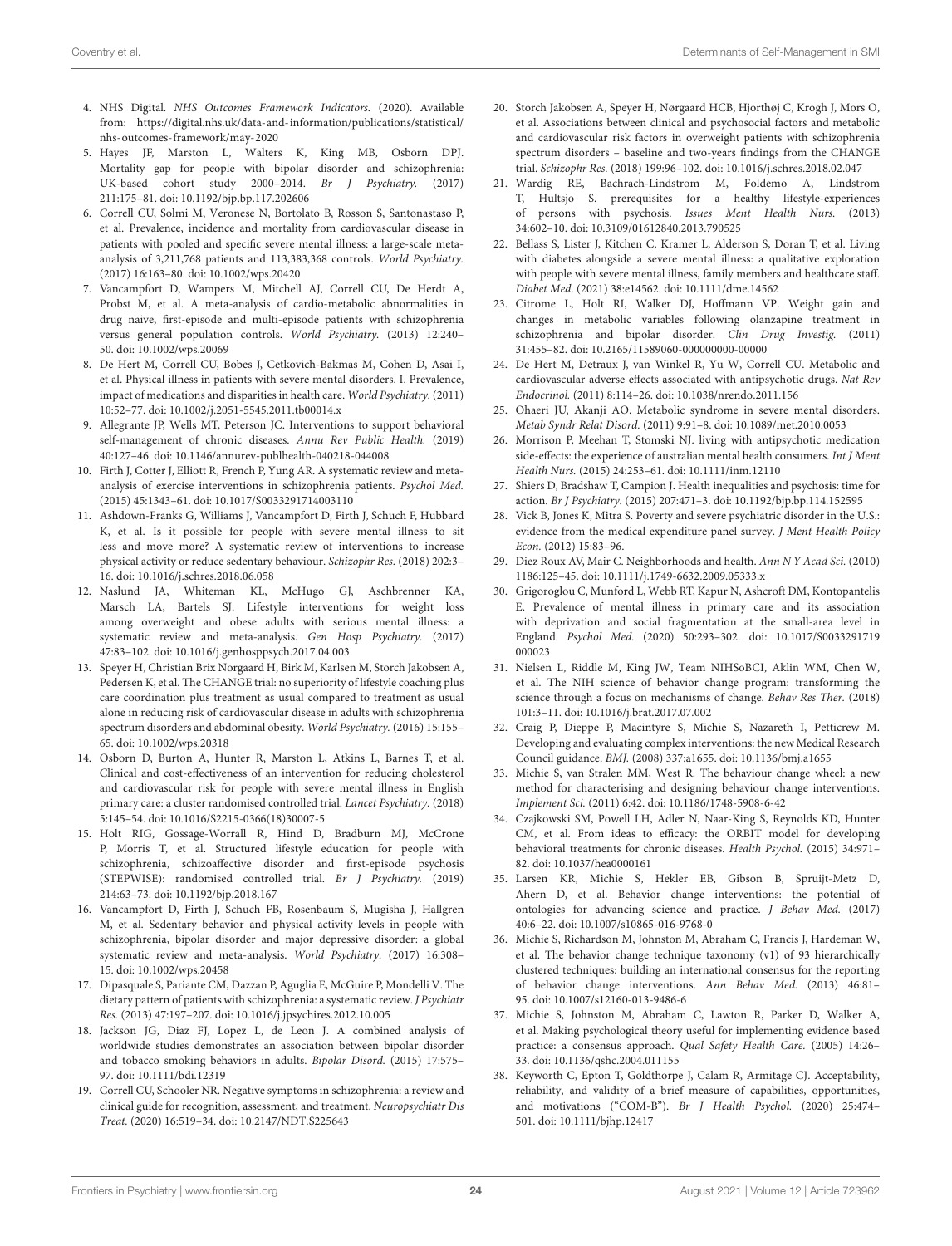- <span id="page-24-39"></span><span id="page-24-38"></span><span id="page-24-0"></span>39. Connell LE, Carey RN, de Bruin M, Rothman AJ, Johnston M, Kelly MP, et al. Links between behavior change techniques and mechanisms of action: an expert consensus study. Ann Behav Med. (2019) 53:708– 20. doi: [10.1093/abm/kay082](https://doi.org/10.1093/abm/kay082)
- <span id="page-24-1"></span>40. Carey RN, Connell LE, Johnston M, Rothman AJ, de Bruin M, Kelly MP, et al. Behavior change techniques and their mechanisms of action: a synthesis of links described in published intervention literature. Ann Behav Med. (2019) 53:693–707. doi: [10.31234/osf.io/x5372](https://doi.org/10.31234/osf.io/x5372)
- <span id="page-24-2"></span>41. Johnston M, Carey RN, Bohlen LEC, Johnston DW, Rothman AJ, Bruin Md, et al. Development of an online tool for linking behavior change techniques and mechanisms of action based on triangulation of findings from literature synthesis and expert consensus. Transl Behav Med. (2020) 41:1049–65. doi: [10.1093/tbm/ibaa050](https://doi.org/10.1093/tbm/ibaa050)
- <span id="page-24-3"></span>42. Hagger MS, Moyers S, McAnally K, McKinley LE. Known knowns and known unknowns on behavior change interventions and mechanisms of action. Health Psychol Rev. (2020) 14:199– 212. doi: [10.1080/17437199.2020.1719184](https://doi.org/10.1080/17437199.2020.1719184)
- <span id="page-24-4"></span>43. Johnson BT, Scott-Sheldon LA, Carey MP. Meta-synthesis of health behavior change meta-analyses. Am J Public Health. (2010) 100:2193– 8. doi: [10.2105/AJPH.2008.155200](https://doi.org/10.2105/AJPH.2008.155200)
- <span id="page-24-5"></span>44. Michie S, Johnston M. Theories and techniques of behaviour change: developing a cumulative science of behaviour change. Health Psychol Rev. (2012) 6:1–6. doi: [10.1080/17437199.2012.654964](https://doi.org/10.1080/17437199.2012.654964)
- <span id="page-24-6"></span>45. DIAMONDS. Improving Diabetes Self-Managment for People With Severe Mental Illness. (2020). Available from: [https://www.york.ac.uk/](https://www.york.ac.uk/healthsciences/research/mental-health/projects/diamonds/) [healthsciences/research/mental-health/projects/diamonds/](https://www.york.ac.uk/healthsciences/research/mental-health/projects/diamonds/) (accessed August 02, 2021).
- <span id="page-24-57"></span><span id="page-24-56"></span><span id="page-24-7"></span>46. Huber M, Knottnerus JA, Green L, Horst Hvd, Jadad AR, Kromhout D, et al. How should we define health? BMJ. (2011) 343:d4163. doi: [10.1136/bmj.d4163](https://doi.org/10.1136/bmj.d4163)
- <span id="page-24-8"></span>47. Peeples M, Tomky D, Mulcahy K, Peyrot M, Siminerio L. Evolution of the American Association of Diabetes Educators' diabetes education outcomes project. Diabetes Educ. (2007) 33:794–817. doi: [10.1177/0145721707307615](https://doi.org/10.1177/0145721707307615)
- <span id="page-24-9"></span>48. American Association of Diabetes Educators. An effective model of diabetes care and education: revising the AADE7 Self-Care Behaviors((R)). Diabetes Educ. (2020) 46:139–60. doi: [10.1177/0145721719894903](https://doi.org/10.1177/0145721719894903)
- <span id="page-24-10"></span>49. Semahegn A, Torpey K, Manu A, Assefa N, Tesfaye G, Ankomah A. Psychotropic medication non-adherence and its associated factors among patients with major psychiatric disorders: a systematic review and metaanalysis. Syst Rev. (2020) 9:17. doi: [10.1186/s13643-020-1274-3](https://doi.org/10.1186/s13643-020-1274-3)
- <span id="page-24-11"></span>50. Coventry PA, Meader N, Melton H, Temple M, Dale H, Wright K, et al. Psychological and pharmacological interventions for posttraumatic stress disorder and comorbid mental health problems following complex traumatic events: systematic review and component network meta-analysis. PLoS Med. (2020) 17:e1003262. doi: [10.1371/journal.pmed.1003262](https://doi.org/10.1371/journal.pmed.1003262)
- <span id="page-24-12"></span>51. OECD Country Classifications. (2018). Available from: [http://www.oecd.org/](http://www.oecd.org/tad/xcred/country-classification.htm) [tad/xcred/country-classification.htm](http://www.oecd.org/tad/xcred/country-classification.htm) (accessed August 02, 2021).
- <span id="page-24-13"></span>52. Covidence Systematic Review Software Melbourne, Australia. Available from: [www.covidence.org](http://www.covidence.org) (accessed August 02, 2021).
- <span id="page-24-14"></span>53. National Institute for Health and Care Excellence. Methods for the Development of NICE Public Health Guidance. 3rd ed (2012). Available from: http://nice.org.uk/process/pmg4 (accessed August 02, 2021).
- <span id="page-24-15"></span>54. Guyatt GH, Oxman AD, Vist GE, Kunz R, Falck-Ytter Y, Alonso-Coello P, et al. GRADE: an emerging consensus on rating quality of evidence and strength of recommendations. BMJ. (2008) 336:924– 6. doi: [10.1136/bmj.39489.470347.AD](https://doi.org/10.1136/bmj.39489.470347.AD)
- <span id="page-24-23"></span>55. Arbour-Nicitopoulos KP, Duncan MJ, Remington G, Cairney J, Faulkner GE. The utility of the health action process approach model for predicting physical activity intentions and behavior in schizophrenia. Front Psychiatry. (2017) 8:135. doi: [10.3389/fpsyt.2017.00135](https://doi.org/10.3389/fpsyt.2017.00135)
- <span id="page-24-29"></span>56. Ashton M, Rigby A, Galletly C. what do 1000 smokers with mental illness say about their tobacco use? Aust N Z J Psychiatry. (2013) 47:631-6. doi: [10.1177/0004867413482008](https://doi.org/10.1177/0004867413482008)
- <span id="page-24-19"></span>57. Berti L, Bonfioli E, Chioffi L, Morgante S, Mazzi MA, Burti L. Lifestyles of patients with functional psychosis compared to those of a sample of the regional general population: findings from a study in a community mental health service of the Veneto region, Italy. Community Ment Health J. (2018) 54:1050–6. doi: [10.1007/s10597-017-0223-7](https://doi.org/10.1007/s10597-017-0223-7)
- <span id="page-24-37"></span><span id="page-24-24"></span>58. Bezyak JL, Berven NL, Chan F. stages of change and physical activity among individuals with severe mental illness. Rehabil Psychol. (2011) 56:182– 90. doi: [10.1037/a0024207](https://doi.org/10.1037/a0024207)
- <span id="page-24-20"></span>59. Campion G, Francis V, Preston A, Wallis A. Health behaviour and motivation to change. Ment Health Nurs. (2005) 25:12–5.
- <span id="page-24-30"></span>60. Dickerson F, Bennett M, Dixon L, Burke E, Vaughan C, Delahanty J, et al. smoking cessation in persons with serious mental illnesses: the experience of successful quitters. Psychiatr Rehabil J. (2011) 34:311– 6. doi: [10.2975/34.4.2011.311.316](https://doi.org/10.2975/34.4.2011.311.316)
- <span id="page-24-21"></span>61. Faulkner G, Taylor A, Munro S, Selby P, Gee C. the acceptability of physical activity programming within a smoking cessation service for individuals with severe mental illness. Patient Educ Couns. (2007) 66:123– 6. doi: [10.1016/j.pec.2006.11.003](https://doi.org/10.1016/j.pec.2006.11.003)
- <span id="page-24-31"></span>62. Filia SL, Baker AL, Richmond R, Castle DJ, Kay-Lambkin FJ, Sakrouge R, et al. Health behaviour risk factors for coronary heart disease (CHD) in smokers with a psychotic disorder: baseline results. Ment Health Subst Use. (2011) 4:158–71. doi: [10.1080/17523281.2011.555088](https://doi.org/10.1080/17523281.2011.555088)
- <span id="page-24-16"></span>63. Gorczynski P, Vancampfort D, Patel H. Evaluating correlations between physical activity, psychological mediators of physical activity, and negative symptoms in individuals living with psychosis and diabetes. Psychiatr Rehabil J. (2018) 41:153–6. doi: [10.1037/prj0000298](https://doi.org/10.1037/prj0000298)
- <span id="page-24-32"></span>64. Kelly DL, Raley HG, Lo S, Wright K, Liu F, McMahon RP, et al. perception of smoking risks and motivation to quit among nontreatment-seeking smokers with and without schizophrenia. Schizophr Bull. (2012) 38:543– 51. doi: [10.1093/schbul/sbq124](https://doi.org/10.1093/schbul/sbq124)
- <span id="page-24-55"></span><span id="page-24-54"></span><span id="page-24-53"></span><span id="page-24-52"></span><span id="page-24-51"></span><span id="page-24-50"></span><span id="page-24-49"></span><span id="page-24-48"></span><span id="page-24-47"></span><span id="page-24-46"></span><span id="page-24-45"></span><span id="page-24-44"></span><span id="page-24-43"></span><span id="page-24-42"></span><span id="page-24-41"></span><span id="page-24-40"></span><span id="page-24-22"></span>65. Klingaman EA, Viverito KM, Medoff DR, Hoffmann RM, Goldberg RW. Strategies, barriers, and motivation for weight loss among veterans living with schizophrenia. Psychiatr Rehabil J. (2014) 37:270–6. doi: [10.1037/prj0000084](https://doi.org/10.1037/prj0000084)
- <span id="page-24-36"></span>66. Kreyenbuhl J, Leith J, Medoff DR, Fang L, Dickerson FB, Brown CH, et al. a comparison of adherence to hypoglycemic medications between type 2 diabetes patients with and without serious mental illness. Psychiatry Res. (2011) 188:109–14. doi: [10.1016/j.psychres.2011.03.013](https://doi.org/10.1016/j.psychres.2011.03.013)
- <span id="page-24-25"></span>67. Matthews E, Cowman M, Brannigan M, Sloan D, Ward PB, Denieffe S. Examining the barriers to physical activity between active and inactive people with severe mental illness in Ireland. Mental Health Phys Act. (2018) 15:139–44. doi: [10.1016/j.mhpa.2018.10.003](https://doi.org/10.1016/j.mhpa.2018.10.003)
- <span id="page-24-26"></span>68. Mishu MP, Peckham EJ, Heron PN, Tew GA, Stubbs B, Gilbody S. Factors associated with regular physical activity participation among people with severe mental ill health. Soc Psychiatry Psychiatr Epidemiol. (2019) 54:887– 95. doi: [10.1007/s00127-018-1639-2](https://doi.org/10.1007/s00127-018-1639-2)
- <span id="page-24-17"></span>69. Mulligan K, McBain H, Lamontagne-Godwin F, Chapman J, Flood C, Haddad M, et al. barriers to effective diabetes management - a survey of people with severe mental illness. BMC Psychiatry. (2018) 18:165. doi: [10.1186/s12888-018-1744-5](https://doi.org/10.1186/s12888-018-1744-5)
- <span id="page-24-27"></span>70. Muralidharan A, Klingaman EA, Molinari V, Goldberg RW. Perceived barriers to physical activity in older and younger veterans with serious mental illness. Psychiatr Rehabil J. (2018) 41:67–71. doi: [10.1037/prj0000245](https://doi.org/10.1037/prj0000245)
- <span id="page-24-18"></span>71. Ogawa M, Miyamoto Y, Kawakami N. factors associated with glycemic control and diabetes self-care among outpatients with schizophrenia and type 2 diabetes. Arch Psychiatr Nurs. (2011) 25:63–73. doi: [10.1016/j.apnu.2010.06.002](https://doi.org/10.1016/j.apnu.2010.06.002)
- <span id="page-24-33"></span>72. Peckham E, Bradshaw TJ, Brabyn S, Knowles S, Gilbody S. exploring why people with smi smoke and why they may want to quit: baseline data from the scimitar rct. J Psychiatr Ment Health Nurs. (2016) 23:282– 9. doi: [10.1111/jpm.12241](https://doi.org/10.1111/jpm.12241)
- <span id="page-24-34"></span>73. Prochaska JJ, Reyes RS, Schroeder SA, Daniels AS, Doederlein A, Bergeson B. an online survey of tobacco use, intentions to quit, and cessation strategies among people living with bipolar disorder. Bipolar Disord. (2011) 13:466– 73. doi: [10.1111/j.1399-5618.2011.00944.x](https://doi.org/10.1111/j.1399-5618.2011.00944.x)
- <span id="page-24-28"></span>74. Romain AJ, Abdel-Baki A. using the transtheoretical model to predict physical activity level of overweight adults with serious mental illness. Psychiatry Res. [\(2017\) 258:476–80. doi: 10.1016/j.psychres.2017.](https://doi.org/10.1016/j.psychres.2017.08.093) 08.093
- <span id="page-24-35"></span>75. Roosenschoon BJ, Kamperman AM, Deen ML, Weeghel JV, Mulder CL. Determinants of clinical, functional and personal recovery for people with schizophrenia and other severe mental illnesses: a cross-sectional analysis. PLoS ONE. (2019) 14:e0222378. doi: [10.1371/journal.pone.0222378](https://doi.org/10.1371/journal.pone.0222378)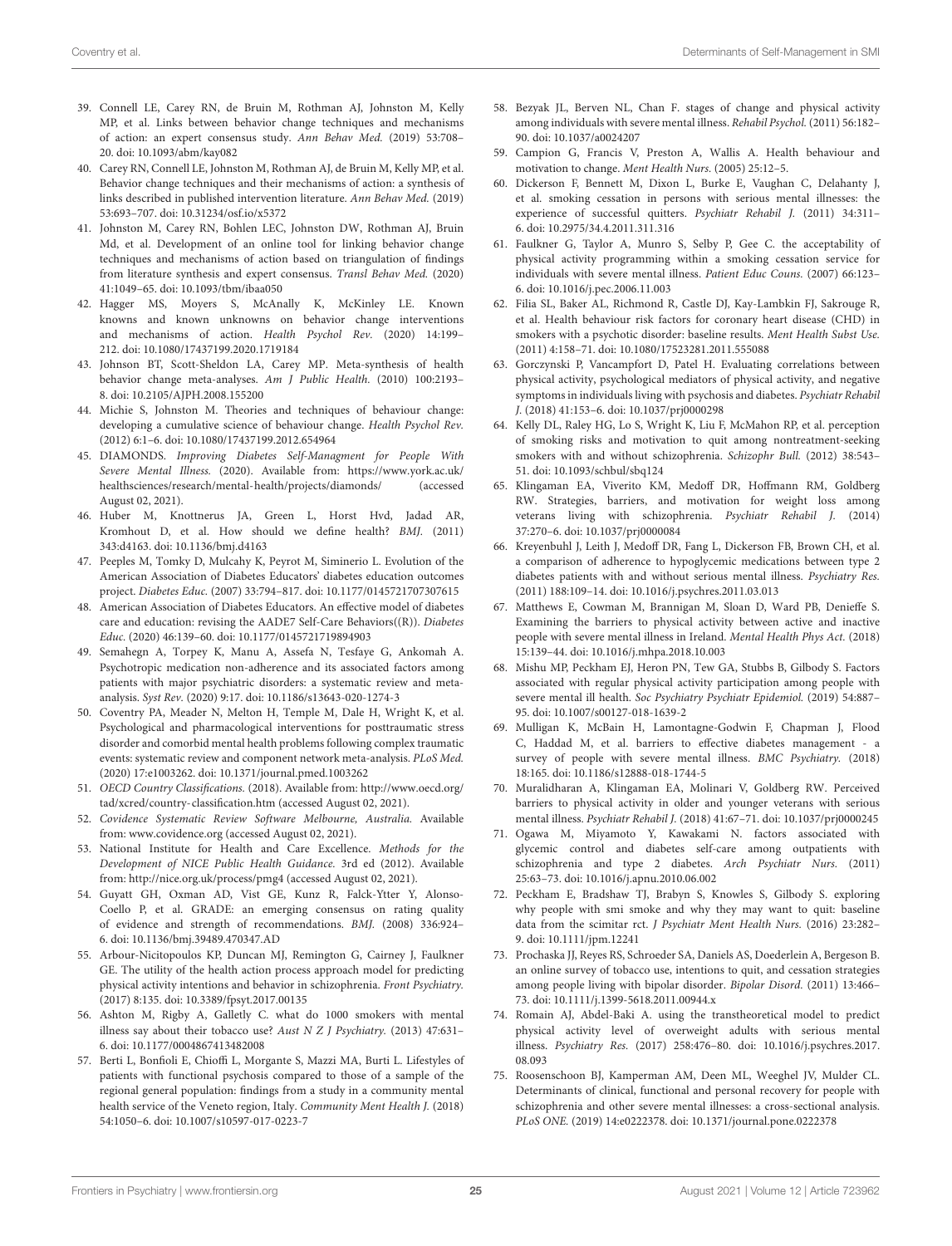- <span id="page-25-1"></span>76. Shor R, Shalev A. barriers to involvement in physical activities of persons with mental illness. Health Promot Internation. (2016) 31:116–23. doi: [10.1093/heapro/dau078](https://doi.org/10.1093/heapro/dau078)
- <span id="page-25-0"></span>77. Spivak S, Cullen BA, Eaton W, Nugent KL, Rodriguez K, Mojtabai R. Delays in seeking general medical services and measurable abnormalities among individuals with serious mental illness. Psychiatr Serv. (2018) 69:479– 82. doi: [10.1176/appi.ps.201700327](https://doi.org/10.1176/appi.ps.201700327)
- <span id="page-25-2"></span>78. Twyford J, Lusher J. Determinants of exercise intention and behaviour among individuals diagnosed with schizophrenia. J Ment Health. (2016) 25:303–9. doi: [10.3109/09638237.2015.1124399](https://doi.org/10.3109/09638237.2015.1124399)
- <span id="page-25-6"></span>79. Vancampfort D, De Hert M, Vansteenkiste M, De Herdt A, Scheewe TW, Soundy A, et al. the importance of self-determined motivation towards physical activity in patients with schizophrenia. Psychiatry Res. (2013) 210:812–8. doi: [10.1016/j.psychres.2013.10.004](https://doi.org/10.1016/j.psychres.2013.10.004)
- <span id="page-25-3"></span>80. Vancampfort D, De Hert M, Broderick J, Lederman O, Firth J, Rosenbaum S, et al. Is autonomous motivation the key to maintaining an active lifestyle in first-episode psychosis? Early Interv Psychiatry. (2018) 12:821– 7. doi: [10.1111/eip.12373](https://doi.org/10.1111/eip.12373)
- <span id="page-25-5"></span>81. Vermeulen J, Schirmbeck F, Blankers M, van Tricht M, van den Brink W, de Haan L, et al. Smoking, symptoms, and quality of life in patients with psychosis, siblings, and healthy controls: a prospective, longitudinal cohort study. Lancet Psychiatry. (2019) 6:25–34. doi: [10.1016/S2215-0366\(18\)30424-3](https://doi.org/10.1016/S2215-0366(18)30424-3)
- <span id="page-25-4"></span>82. Zechner MR, Gill KJ. predictors of physical activity in persons with mental illness: testing a social cognitive model. Psychiatr Rehabil J. (2016) 39:321– 7. doi: [10.1037/prj0000191](https://doi.org/10.1037/prj0000191)
- 83. Bandura A. Toward a psychology of human agency. Perspect Psychol Sci. (2006) 1:164–80. doi: [10.1111/j.1745-6916.2006.00011.x](https://doi.org/10.1111/j.1745-6916.2006.00011.x)
- 84. Godin G, Shephard RJ. A simple method to assess exercise behaviour in the community. Can J Appl Sport Sci. (1985) 10:141-6.
- 85. Azjen I. Perceived behavioral control, self-efficacy, locus of control, and the theory of planned behaviour. J Appl Soc Psychol. (2002) 32:665–83. doi: [10.1111/j.1559-1816.2002.tb00236.x](https://doi.org/10.1111/j.1559-1816.2002.tb00236.x)
- <span id="page-25-17"></span>86. Robert G, Cornwell J, Locock L, Purushotham A, Sturmey G, Gager M. Patients and staff as codesigners of healthcare services. BMJ. (2015) 350:g7714. doi: [10.1136/bmj.g7714](https://doi.org/10.1136/bmj.g7714)
- <span id="page-25-18"></span>87. Lawrence D, Kisely S. Inequalities in healthcare provision for people with severe mental illness. J Psychopharmacol. (2010) 24(4 Suppl.):61– 8. doi: [10.1177/1359786810382058](https://doi.org/10.1177/1359786810382058)
- <span id="page-25-19"></span>88. Howlett N, Schulz J, Trivedi D, Troop N, Chater A. A prospective study exploring the construct and predictive validity of the COM-B model for physical activity. J Health Psychol. (2019) 24:1378–91. doi: [10.1177/1359105317739098](https://doi.org/10.1177/1359105317739098)
- <span id="page-25-20"></span>89. Vancampfort D, Knapen J, Probst M, Scheewe T, Remans S, De Hert M. a systematic review of correlates of physical activity in patients with schizophrenia. Acta Psychiatr Scand. (2012) 125:352– 62. doi: [10.1111/j.1600-0447.2011.01814.x](https://doi.org/10.1111/j.1600-0447.2011.01814.x)
- <span id="page-25-21"></span>90. Vancampfort D, Correll CU, Probst M, Sienaert P, Wyckaert S, De Herdt A, et al. a review of physical activity correlates in patients with bipolar disorder. J Affect Disord. (2013) 145:285–91. doi: [10.1016/j.jad.2012.07.020](https://doi.org/10.1016/j.jad.2012.07.020)
- <span id="page-25-22"></span>91. Chau AKC, Zhu C, So SH-W. Loneliness and the psychosis continuum: a meta-analysis on positive psychotic experiences and a meta-analysis on negative psychotic experiences. Int Rev Psychiatry. (2019) 31:471– 90. doi: [10.1080/09540261.2019.1636005](https://doi.org/10.1080/09540261.2019.1636005)
- <span id="page-25-23"></span>92. Catty J, Lissouba P, White S, Becker T, Drake RE, Fioritti A, et al. Predictors of employment for people with severe mental illness: results of an international six-centre randomised controlled trial. Br J Psychiatry. (2008) 192:224– 31. doi: [10.1192/bjp.bp.107.041475](https://doi.org/10.1192/bjp.bp.107.041475)
- <span id="page-25-24"></span>93. Alvarez-Jimenez M, Gleeson J, Henry L, Harrigan S, Harris M, Killackey E, et al. Road to full recovery: longitudinal relationship between symptomatic remission and psychosocial recovery in first-episode psychosis over 7.5 years. Psychol Med. [\(2012\) 42:595. doi: 10.1017/S003329171](https://doi.org/10.1017/S0033291711001504) 1001504
- <span id="page-25-25"></span>94. Kuipers E, Garety P, Fowler D, Freeman D, Dunn G, Bebbington P. Cognitive, emotional, and social processes in psychosis: refining cognitive behavioral therapy for persistent positive symptoms. Schizophr Bull. (2006) 32(Suppl. 1):S24–31. doi: [10.1093/schbul/sbl014](https://doi.org/10.1093/schbul/sbl014)
- <span id="page-25-26"></span><span id="page-25-16"></span><span id="page-25-15"></span><span id="page-25-14"></span><span id="page-25-13"></span><span id="page-25-12"></span><span id="page-25-11"></span><span id="page-25-10"></span><span id="page-25-9"></span><span id="page-25-8"></span><span id="page-25-7"></span>95. Szatkowski L, McNeill A. Diverging trends in smoking behaviors according to mental health status. Nicotine Tobacco Res. (2014) 17:356– 60. doi: [10.1093/ntr/ntu173](https://doi.org/10.1093/ntr/ntu173)
- <span id="page-25-27"></span>96. Szatkowski L, McNeill A. The delivery of smoking cessation interventions to primary care patients with mental health problems. Addiction. (2013) 108:1487–94. doi: [10.1111/add.12163](https://doi.org/10.1111/add.12163)
- <span id="page-25-28"></span>97. Addington J, el-Guebaly N, Addington D, Hodgins D. Readiness to stop smoking in schizophrenia. Can J Psychiatry. (1997) 42:49– 52. doi: [10.1177/070674379704200107](https://doi.org/10.1177/070674379704200107)
- <span id="page-25-29"></span>98. Gilbody S, Peckham E, Bailey D, Arundel C, Heron P, Crosland S, et al. Smoking cessation for people with severe mental illness (SCIMITAR+): a pragmatic randomised controlled trial. Lancet Psychiatry. (2019) 6:379– 90. doi: [10.1016/S2215-0366\(19\)30047-1](https://doi.org/10.1016/S2215-0366(19)30047-1)
- <span id="page-25-30"></span>99. Conley RR, Ascher-Svanum H, Zhu B, Faries DE, Kinon BJ. The burden of depressive symptoms in the long-term treatment of patients with schizophrenia. Schizophr Res. (2007) 90:186–97. doi: [10.1016/j.schres.2006.09.027](https://doi.org/10.1016/j.schres.2006.09.027)
- <span id="page-25-31"></span>100. Firth J, Rosenbaum S, Stubbs B, Gorczynski P, Yung AR, Vancampfort D. Motivating factors and barriers towards exercise in severe mental illness: a systematic review and meta-analysis. Psychol Med. (2016) 46:2869– 81. doi: [10.1017/S0033291716001732](https://doi.org/10.1017/S0033291716001732)
- <span id="page-25-32"></span>101. Trainor K, Leavey G. barriers and facilitators to smoking cessation among people with severe mental illness: a critical appraisal of qualitative studies. Nicotine Tob Res. (2017) 19:14–23. doi: [10.1093/ntr/ntw183](https://doi.org/10.1093/ntr/ntw183)
- <span id="page-25-33"></span>102. Barre LK, Ferron JC, Davis KE, Whitley R. healthy eating in persons with serious mental illnesses: understanding and barriers. Psychiatr Rehabil J. [\(2011\) 34:304–10. doi: 10.2975/34.4.2011.](https://doi.org/10.2975/34.4.2011.304.310) 304.310
- <span id="page-25-34"></span>103. Bradizza CM, Stasiewicz PR. Qualitative analysis of high-risk drug and alcohol use situations among severely mentally ill substance abusers. Addict Behav. [\(2003\) 28:157–69. doi: 10.1016/S0306-4603\(01\)](https://doi.org/10.1016/S0306-4603(01)00272-6) 00272-6
- <span id="page-25-35"></span>104. Horii T, Momo K, Yasu T, Kabeya Y, Atsuda K. Determination of factors affecting medication adherence in type 2 diabetes mellitus patients using a nationwide claim-based database in Japan. PLoS ONE. [\(2019\) 14:e0223431. doi: 10.1371/journal.pone.](https://doi.org/10.1371/journal.pone.0223431) 0223431
- <span id="page-25-36"></span>105. Kontopantelis E, Olier I, Planner C, Reeves D, Ashcroft DM, Gask L, et al. Primary care consultation rates among people with and without severe mental illness: a UK cohort study using the Clinical Practice Research Datalink. BMJ Open. (2015) 5:e008650. doi: [10.1136/bmjopen-2015-008650](https://doi.org/10.1136/bmjopen-2015-008650)
- <span id="page-25-37"></span>106. Minchin M, Roland M, Richardson J, Rowark S, Guthrie B. Quality of care in the United Kingdom after removal of financial incentives. N Engl J Med. (2018) 379:948–57. doi: [10.1056/NEJMsa1801495](https://doi.org/10.1056/NEJMsa1801495)
- <span id="page-25-38"></span>107. Hassan S, Ross J, Marston L, Burton A, Osborn D, Walters K. Exploring how health behaviours are supported and changed in people with severe mental illness: a qualitative study of a cardiovascular risk reducing intervention in Primary Care in England. Br J Health Psychol. (2020) 25:428– 51. doi: [10.1111/bjhp.12415](https://doi.org/10.1111/bjhp.12415)
- <span id="page-25-39"></span>108. Leas L, McCabe M. Health behaviors among individuals with schizophrenia and depression. J Health Psychol. (2007) 12:563–79. doi: [10.1177/1359105307078162](https://doi.org/10.1177/1359105307078162)
- <span id="page-25-40"></span>109. Bassilios B, Judd F, Pattison P, Nicholas A, Moeller-Saxone K. Predictors of exercise in individuals with schizophrenia: a test of the transtheoretical model of behavior change. Clin Schizophr Relat Psychoses. (2015) 8:173–82, 82A. doi: [10.3371/CSRP.BAJU.030113](https://doi.org/10.3371/CSRP.BAJU.030113)
- <span id="page-25-41"></span>110. Farholm A, Sorensen M. Motivation for physical activity and exercise in severe mental illness: a systematic review of intervention studies. Int J Ment Health Nurs. (2016) 25:194–205. doi: [10.1111/inm.12214](https://doi.org/10.1111/inm.12214)
- <span id="page-25-42"></span>111. Michie S, Thomas J, Johnston M, Aonghusa PM, Shawe-Taylor J, Kelly MP, et al. The human behaviour-change project: harnessing the power of artificial intelligence and machine learning for evidence synthesis and interpretation. Implement Sci. (2017) 12:121. doi: [10.1186/s13012-017-0641-5](https://doi.org/10.1186/s13012-017-0641-5)
- 112. Michie S, Johnston M, Rothman AJ, de Bruin M, Kelly MP, Carey RN, et al. Developing an evidence-based online method of linking behaviour change techniques and theoretical mechanisms of action: a multiple methods study. Health Serv Deliv Res. (2021) 9:1–167. doi: [10.3310/hsdr09010](https://doi.org/10.3310/hsdr09010)